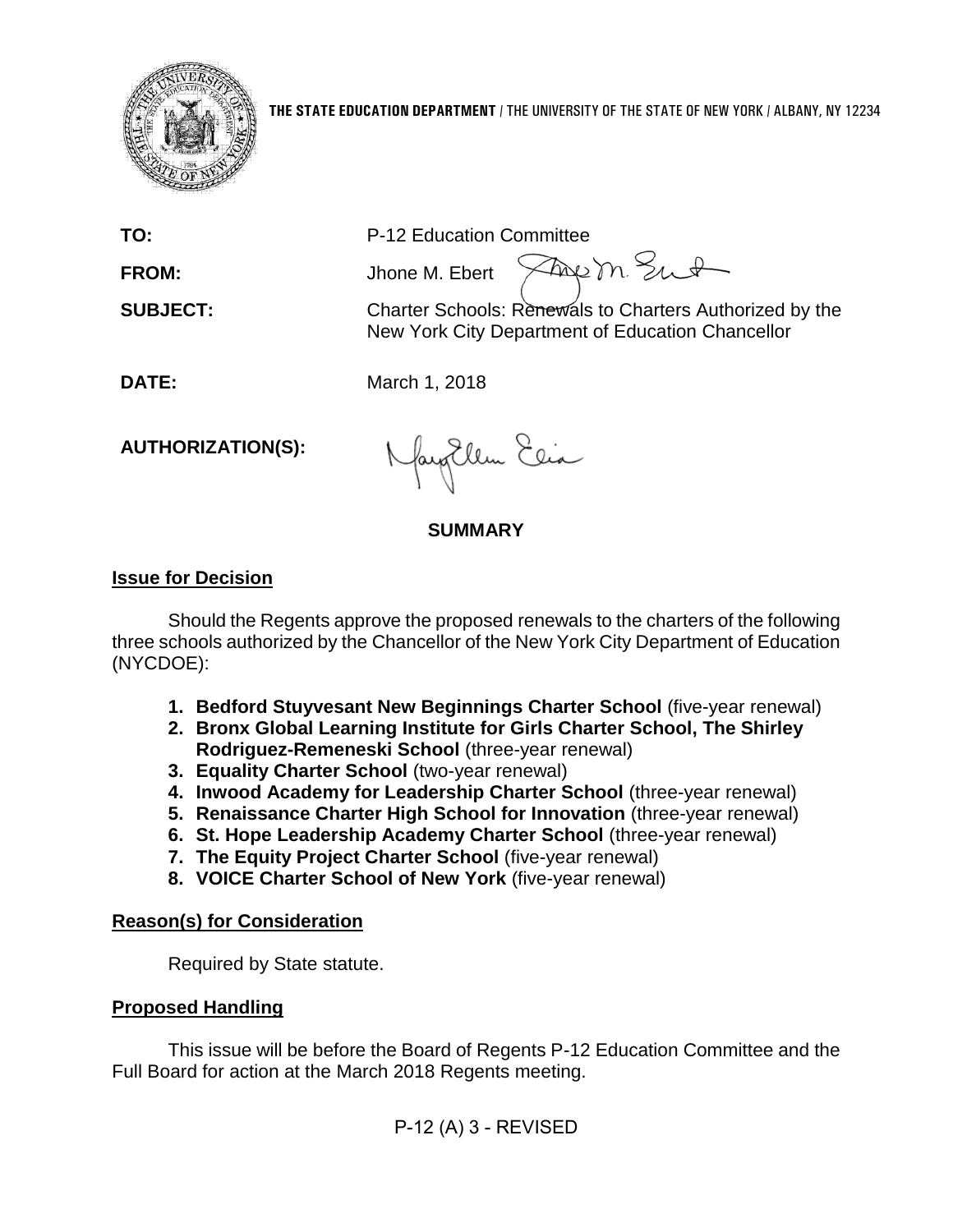## **Procedural History**

The Commissioner and Department staff forward the renewal recommendations for the following charter schools, as proposed by the New York City Department of Education Chancellor in her capacity as a charter school authorizer under Article 56 of the Education Law. The New York City Department of Education Chancellor asks that the charters be renewed as indicated and has provided a summary for each school as set forth below.

## **Related Regent's Items**

#### **Bedford Stuyvesant New Beginnings Charter School**

January 11, 2010 – Initial Charter <http://www.regents.nysed.gov/Summaries/0110summary.htm>

January 12, 2015 – First Renewal [http://www.regents.nysed.gov/common/regents/files/meetings//215bra2.pdf](http://www.regents.nysed.gov/common/regents/files/meetings/215bra2.pdf)

## **Bronx Global Learning Institute for Girls Charter School, The Shirley Rodriguez-Remeneski School**

February 12, 2008 – Initial Charter <http://www.regents.nysed.gov/Summaries/0208summary.htm>

February 11, 2013 – First Renewal <http://www.regents.nysed.gov/common/regents/files/313bra2.pdf>

April 22, 2013 -Second Renewal <http://www.regents.nysed.gov/common/regents/files/513bra2.2.pdf>

June 15, 2015 – Name Change <http://www.regents.nysed.gov/common/regents/files/715bra2.pdf>

## **Equality Charter School**

January 1, 2009 – Initial Charter <http://www.regents.nysed.gov/meetings/2009Meetings/January2009/0109emsca5.htm>

July 27, 2009 – Location Revision <http://www.regents.nysed.gov/meetings/2009Meetings/July2009/0709bra9.htm>

January 6, 2014 – First Renewal <http://www.regents.nysed.gov/common/regents/files/114bra2.pdf>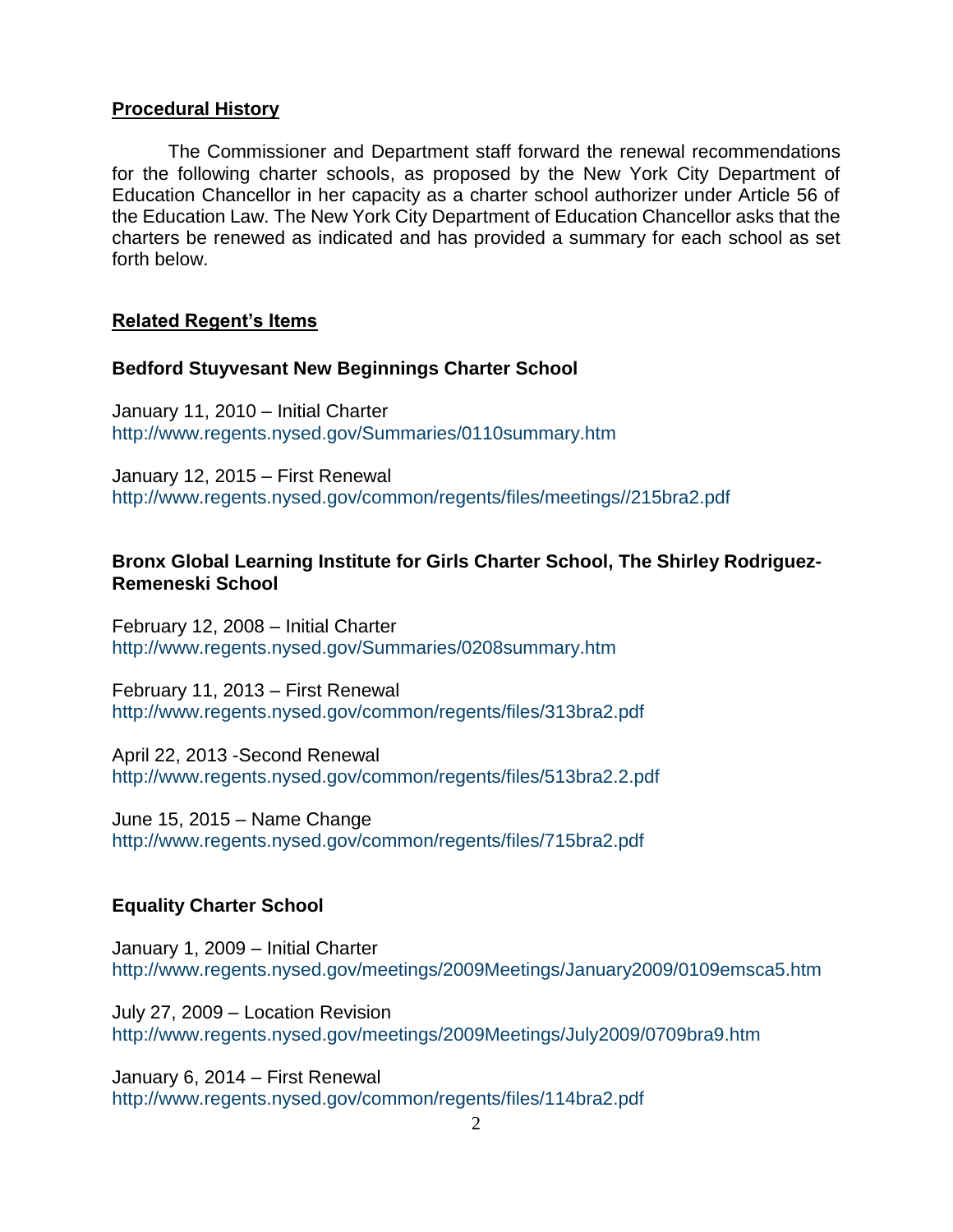June 24, 2014 – Enrollment Expansion <http://www.regents.nysed.gov/report/june-2014/p-12-education>

#### **Inwood Academy for Leadership Charter School**

December 14, 2009 – Initial Charter <http://www.regents.nysed.gov/Summaries/1209summary.htm>

April 30, 2010 – Enrollment Revision <http://www.regents.nysed.gov/Summaries/0510summary.htm>

January 12, 2015 – First Renewal [http://www.regents.nysed.gov/common/regents/files/meetings//215bra2.pdf](http://www.regents.nysed.gov/common/regents/files/meetings/215bra2.pdf)

#### **Renaissance Charter High School for Innovation**

December 14, 2009 – Initial Charter <http://www.regents.nysed.gov/Summaries/1209summary.htm>

January 12, 2015 – First Renewal [http://www.regents.nysed.gov/common/regents/files/meetings//215bra2.pdf](http://www.regents.nysed.gov/common/regents/files/meetings/215bra2.pdf)

#### **St. Hope Leadership Academy Charter School**

January 15, 2008 – Initial Charter <http://www.regents.nysed.gov/Summaries/0108summary.htm>

May 18, 2009 – Partner Revision <http://www.regents.nysed.gov/Summaries/0509summary.htm>

January 14, 2013 – First Renewal [http://www.regents.nysed.gov/common/regents/files/213bra2\\_0.pdf](http://www.regents.nysed.gov/common/regents/files/213bra2_0.pdf)

March 11, 2013 – Second Renewal [http://www.regents.nysed.gov/common/regents/files/413bra2.pdfF](http://www.regents.nysed.gov/common/regents/files/413bra2.pdf)ebruary 9, 2015 –

February 10, 2015 – Enrollment Decrease [http://www.regents.nysed.gov/common/regents/files/meetings//315bra2.pdf](http://www.regents.nysed.gov/common/regents/files/meetings/315bra2.pdf)

#### **The Equity Project Charter School**

January 15, 2008 – Initial Charter <http://www.regents.nysed.gov/Summaries/0108summary.htm>

January 14, 2013 – First Renewal [http://www.regents.nysed.gov/common/regents/files/213bra2\\_0.pdf](http://www.regents.nysed.gov/common/regents/files/213bra2_0.pdf)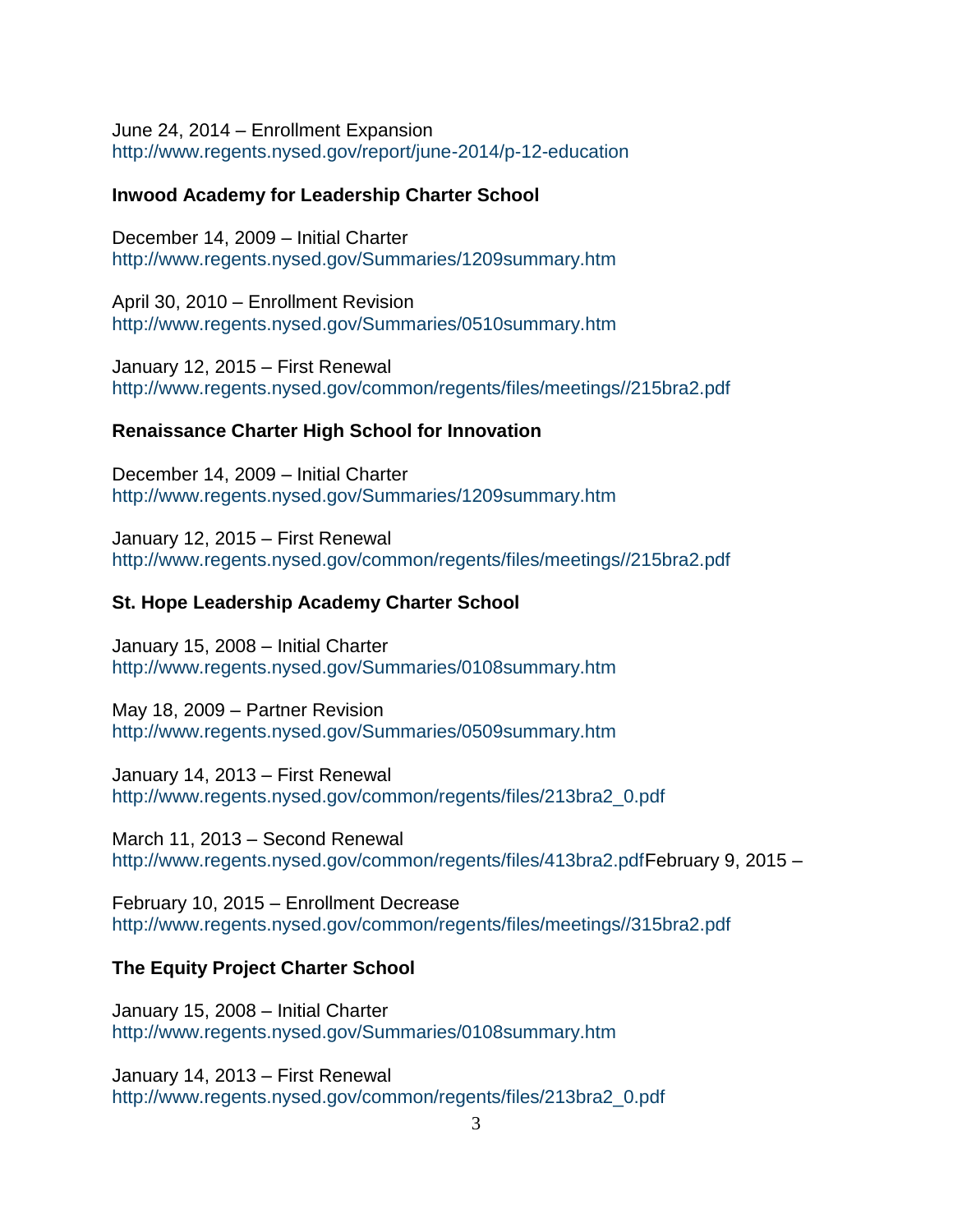March 11, 2013 – Second Renewal <http://www.regents.nysed.gov/common/regents/files/413bra2.pdf>

February 22, 2016 – Expansion Revision [http://www.regents.nysed.gov/common/regents/files/316bra2\\_1.pdf](http://www.regents.nysed.gov/common/regents/files/316bra2_1.pdf)

#### **VOICE Charter School of New York**

January 15, 2008 – Initial Charter <http://www.regents.nysed.gov/Summaries/0108summary.htm>

January 14, 2013 – First Renewal [http://www.regents.nysed.gov/common/regents/files/213bra2\\_0.pdf](http://www.regents.nysed.gov/common/regents/files/213bra2_0.pdf)

March 11, 2013 – Second Renewal <http://www.regents.nysed.gov/common/regents/files/413bra2.pdf>

March 13, 2017 – Enrollment Expansion [http://www.regents.nysed.gov/common/regents/files/417bra2\\_0.pdf](http://www.regents.nysed.gov/common/regents/files/417bra2_0.pdf)

#### **Recommendation**

VOTED: That the Board of Regents finds that the proposed charter school: (1) meets the requirements set out in Article 56 of the Education Law, and all other applicable laws, rules and regulations; (2) will operate in an educationally and fiscally sound manner; (3) is likely to improve student learning and achievement and materially further the purposes set out in subdivision two of section twenty-eight hundred fifty of Article 56 of the Education Law; and (4) will have a significant educational benefit to the students expected to attend the charter school, and the Board of Regents therefore approves and issues the renewal charter of the **Bedford Stuyvesant New Beginnings Charter School** as proposed by the Chancellor of the New York City Department of Education, and that its provisional charter be extended for a term up through and including **June 30, 2023.**

VOTED: That the Board of Regents finds that the proposed charter school: (1) meets the requirements set out in Article 56 of the Education Law, and all other applicable laws, rules and regulations; (2) will operate in an educationally and fiscally sound manner; (3) is likely to improve student learning and achievement and materially further the purposes set out in subdivision two of section twenty-eight hundred fifty of Article 56 of the Education Law; and (4) will have a significant educational benefit to the students expected to attend the charter school, and the Board of Regents therefore approves and issues the renewal charter of the **Bronx Global Learning Institute for Girls Charter School, The Shirley Rodriguez-Remeneski School** as proposed by the Chancellor of the New York City Department of Education, and that its provisional charter be extended for a term up through and including **June 30, 2021**.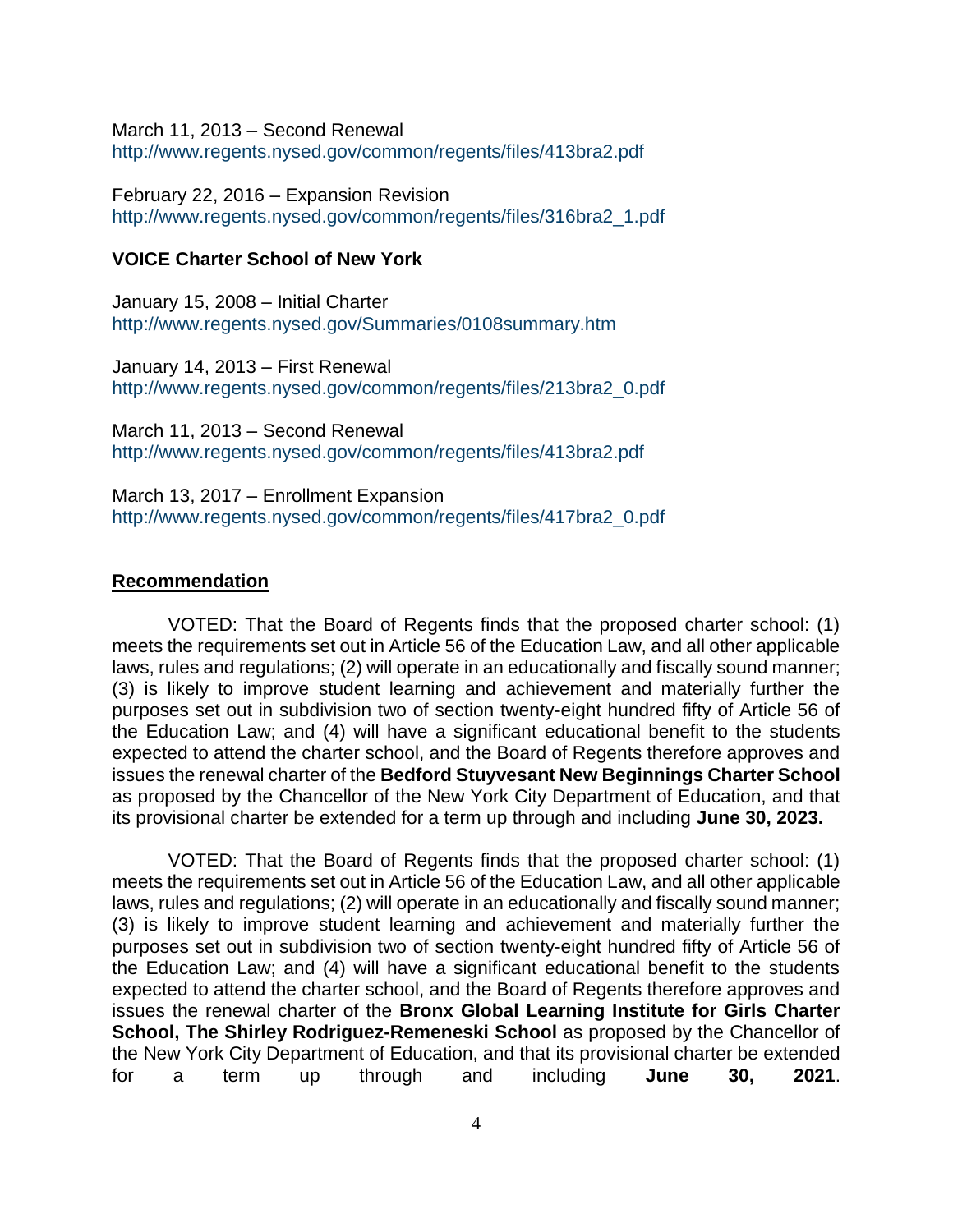VOTED: That the Board of Regents finds that the proposed charter school: (1) meets the requirements set out in Article 56 of the Education Law, and all other applicable laws, rules and regulations; (2) will operate in an educationally and fiscally sound manner; (3) is likely to improve student learning and achievement and materially further the purposes set out in subdivision two of section twenty-eight hundred fifty of Article 56 of the Education Law; and (4) will have a significant educational benefit to the students expected to attend the charter school, and the Board of Regents therefore approves and issues the renewal charter of the **Equality Charter School** as proposed by the Chancellor of the New York City Department of Education, and that its provisional charter be extended for a term up through and including **June 30, 2020.**

VOTED: That the Board of Regents finds that the proposed charter school: (1) meets the requirements set out in Article 56 of the Education Law, and all other applicable laws, rules and regulations; (2) will operate in an educationally and fiscally sound manner; (3) is likely to improve student learning and achievement and materially further the purposes set out in subdivision two of section twenty-eight hundred fifty of Article 56 of the Education Law; and (4) will have a significant educational benefit to the students expected to attend the charter school, and the Board of Regents therefore approves and issues the renewal charter of the **Inwood Academy for Leadership Charter School** as proposed by the Chancellor of the New York City Department of Education, and that its provisional charter be extended for a term up through and including **June 30, 2021.**

VOTED: That the Board of Regents finds that the proposed charter school: (1) meets the requirements set out in Article 56 of the Education Law, and all other applicable laws, rules and regulations; (2) will operate in an educationally and fiscally sound manner; (3) is likely to improve student learning and achievement and materially further the purposes set out in subdivision two of section twenty-eight hundred fifty of Article 56 of the Education Law; and (4) will have a significant educational benefit to the students expected to attend the charter school, and the Board of Regents therefore approves and issues the renewal charter of the **Renaissance Charter High School for Innovation** as proposed by the Chancellor of the New York City Department of Education, and that its provisional charter be extended for a term up through and including **June 30, 2021.**

VOTED: That the Board of Regents finds that the proposed charter school: (1) meets the requirements set out in Article 56 of the Education Law, and all other applicable laws, rules and regulations; (2) will operate in an educationally and fiscally sound manner; (3) is likely to improve student learning and achievement and materially further the purposes set out in subdivision two of section twenty-eight hundred fifty of Article 56 of the Education Law; and (4) will have a significant educational benefit to the students expected to attend the charter school, and the Board of Regents therefore approves and issues the renewal charter of the **St. Hope Leadership Academy Charter School** as proposed by the Chancellor of the New York City Department of Education, and that its provisional charter be extended for a term up through and including **June 30, 2021.**

VOTED: That the Board of Regents finds that the proposed charter school: (1) meets the requirements set out in Article 56 of the Education Law, and all other applicable laws, rules and regulations; (2) will operate in an educationally and fiscally sound manner;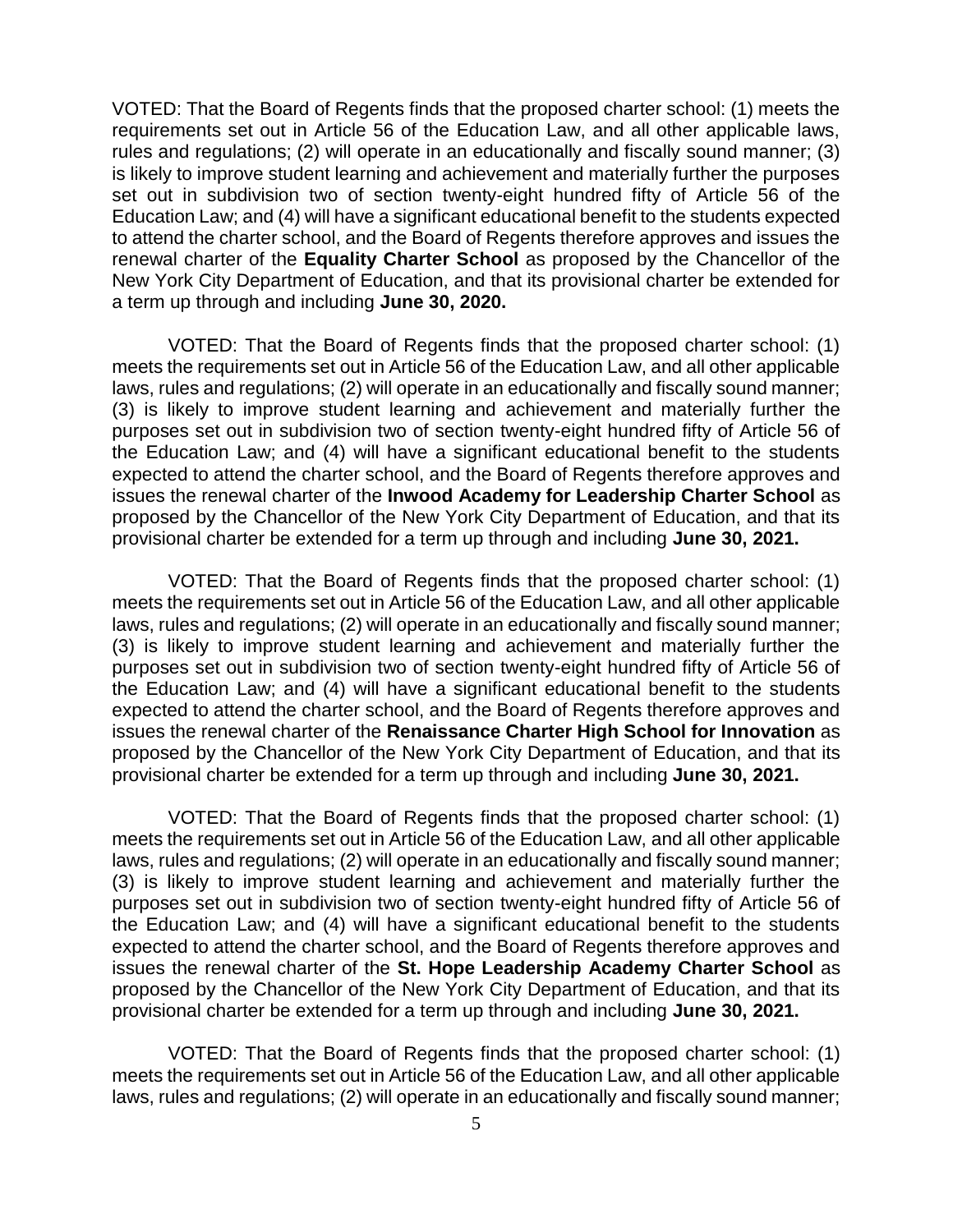(3) is likely to improve student learning and achievement and materially further the purposes set out in subdivision two of section twenty-eight hundred fifty of Article 56 of the Education Law; and (4) will have a significant educational benefit to the students expected to attend the charter school, and the Board of Regents therefore approves and issues the renewal charter of **The Equity Project Charter School** as proposed by the Chancellor of the New York City Department of Education, and that its provisional charter be extended for a term up through and including **June 30, 2023.**

VOTED: That the Board of Regents finds that the proposed charter school: (1) meets the requirements set out in Article 56 of the Education Law, and all other applicable laws, rules and regulations; (2) will operate in an educationally and fiscally sound manner; (3) is likely to improve student learning and achievement and materially further the purposes set out in subdivision two of section twenty-eight hundred fifty of Article 56 of the Education Law; and (4) will have a significant educational benefit to the students expected to attend the charter school, and the Board of Regents therefore approves and issues the renewal charter of the **VOICE Charter School of New York** as proposed by the Chancellor of the New York City Department of Education, and that its provisional charter be extended for a term up through and including **June 30, 2023.**

#### **Timetable for Implementation**

 $\overline{a}$ 

The Regents action for Bedford Stuyvesant New Beginnings Charter School, Bronx Global Learning Institute for Girls Charter School - The Shirley Rodriguez-Remeneski School, Equality Charter School, Inwood Academy for Leadership Charter School, Renaissance Charter High School for Innovation, St. Hope Leadership Academy Charter School, The Equity Project Charter School, and VOICE Charter School of New York will become effective July 1, 2018.

**Bedford Stuyvesant New Beginnings Charter School<sup>1</sup>**

<sup>&</sup>lt;sup>1</sup> Additional information can be found in the NYC DOE renewal report at [http://schools.nyc.gov/NR/rdonlyres/C660E3D3-319F-4918-ADD1-](http://schools.nyc.gov/NR/rdonlyres/C660E3D3-319F-4918-ADD1-046A209FD602/0/84K782BedfordStuyvesantNewBeginningsRenewalReport201718_WITHRECOMMENDATION.pdf) [046A209FD602/0/84K782BedfordStuyvesantNewBeginningsRenewalReport201718\\_WITHRECOMMENDATION.pdf](http://schools.nyc.gov/NR/rdonlyres/C660E3D3-319F-4918-ADD1-046A209FD602/0/84K782BedfordStuyvesantNewBeginningsRenewalReport201718_WITHRECOMMENDATION.pdf)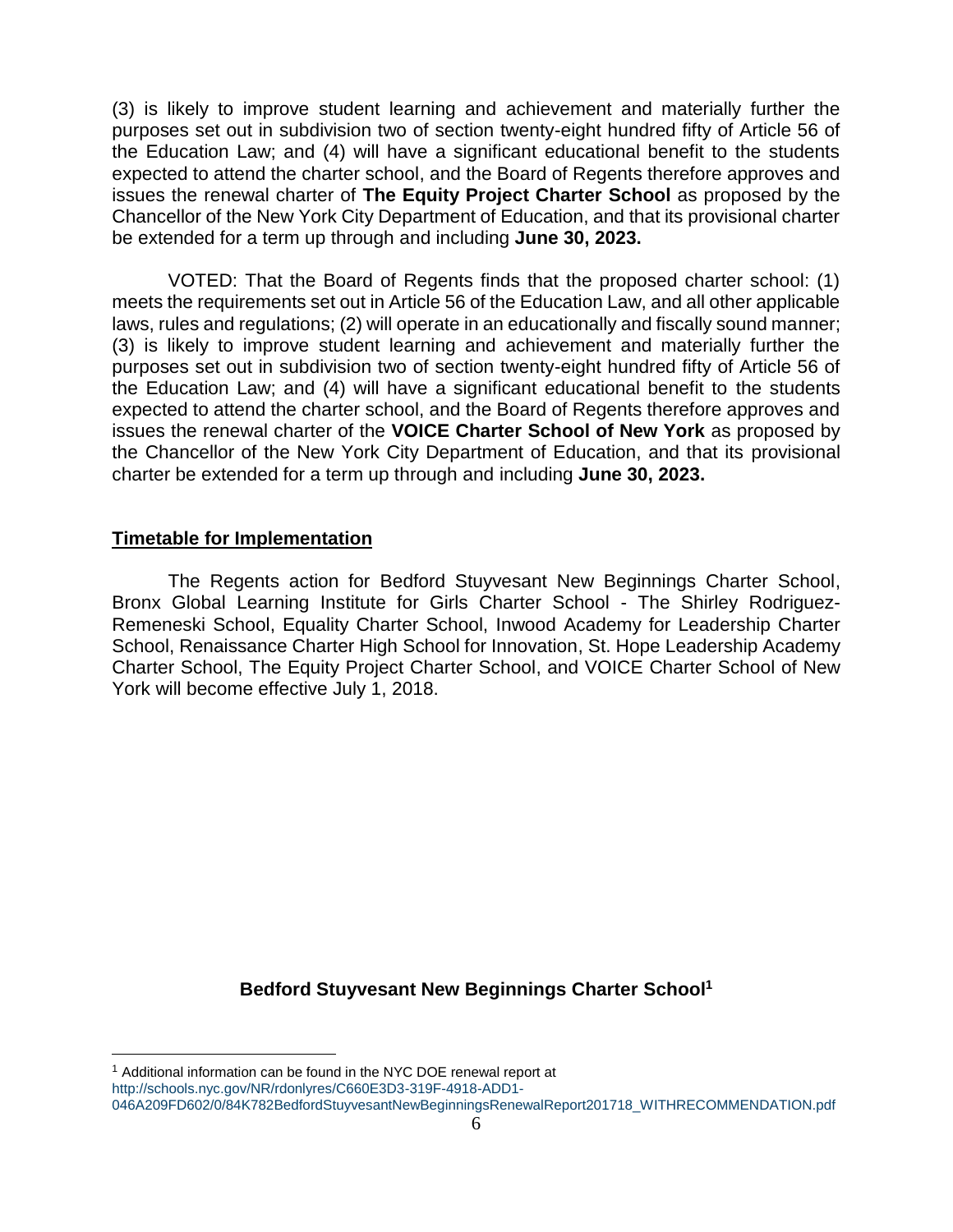|  |  |  | <b>Table 1: School Summary</b> |
|--|--|--|--------------------------------|
|--|--|--|--------------------------------|

| <b>Name of Charter School</b>                                                                              | Bedford Stuyvesant New Beginnings Charter School                                                                                                                                                                                                                                                                                                                                                                                                                           |
|------------------------------------------------------------------------------------------------------------|----------------------------------------------------------------------------------------------------------------------------------------------------------------------------------------------------------------------------------------------------------------------------------------------------------------------------------------------------------------------------------------------------------------------------------------------------------------------------|
| <b>Board Chair</b>                                                                                         | Joseph Sciame                                                                                                                                                                                                                                                                                                                                                                                                                                                              |
| <b>District of Location</b>                                                                                | NYC CSD 16                                                                                                                                                                                                                                                                                                                                                                                                                                                                 |
| <b>Opening Date</b>                                                                                        | Fall, 2010                                                                                                                                                                                                                                                                                                                                                                                                                                                                 |
| <b>Charter Terms</b>                                                                                       | Initial Charter Term: 01/12/2010 - 01/11/2015<br>First Renewal: 01/12/2015 - 06/30/2018                                                                                                                                                                                                                                                                                                                                                                                    |
| <b>Current Term Authorized</b><br><b>Grades/Maximum</b><br><b>Authorized Enrollment</b>                    | Grades K-8/729 students                                                                                                                                                                                                                                                                                                                                                                                                                                                    |
| <b>Proposed Renewal Term</b><br><b>Authorized</b><br><b>Grades/Maximum</b><br><b>Authorized Enrollment</b> | Grades K-8/729 students                                                                                                                                                                                                                                                                                                                                                                                                                                                    |
| <b>Facility</b>                                                                                            | 82 Lewis Avenue, Brooklyn NY, 11206 (private space)                                                                                                                                                                                                                                                                                                                                                                                                                        |
| <b>Mission</b>                                                                                             | At the Bedford Stuyvesant New Beginnings Charter<br>School, families, educators and community members will<br>join together to create a supportive and rigorous academic<br>environment for all students. Through the pursuit of 21st<br>century learning, project based & service learning, and<br>traditional coursework, students will be prepared to<br>succeed in academically competitive schools as well as<br>become responsible citizens of the global community. |
| <b>Requested Revisions</b>                                                                                 | <b>None</b>                                                                                                                                                                                                                                                                                                                                                                                                                                                                |

#### **Rationale for Recommendation**

The NYC DOE Chancellor is recommending a five year renewal for Bedford Stuyvesant New Beginning Charter School with one condition, related to the school's enrollment targets for at-risk students. By June 30th in each year of the next charter term, the school must demonstrate growth in meeting the host community school district enrollment rates for students with disabilities (SWDs). The school must also meet the host community school district enrollment rates by the end of the charter term. Throughout the charter term, the NYCDOE charter authorizing team will conduct annual reviews (Annual Comprehensive Reviews) to serve as a mechanism to monitor the school's growth in these areas and provide feedback as to whether the school is on track to meeting the conditions.

Pursuant to the NYC DOE Accountability Framework, academics are the primary factor when evaluating a school. BSNBCS performed above the district in two out of three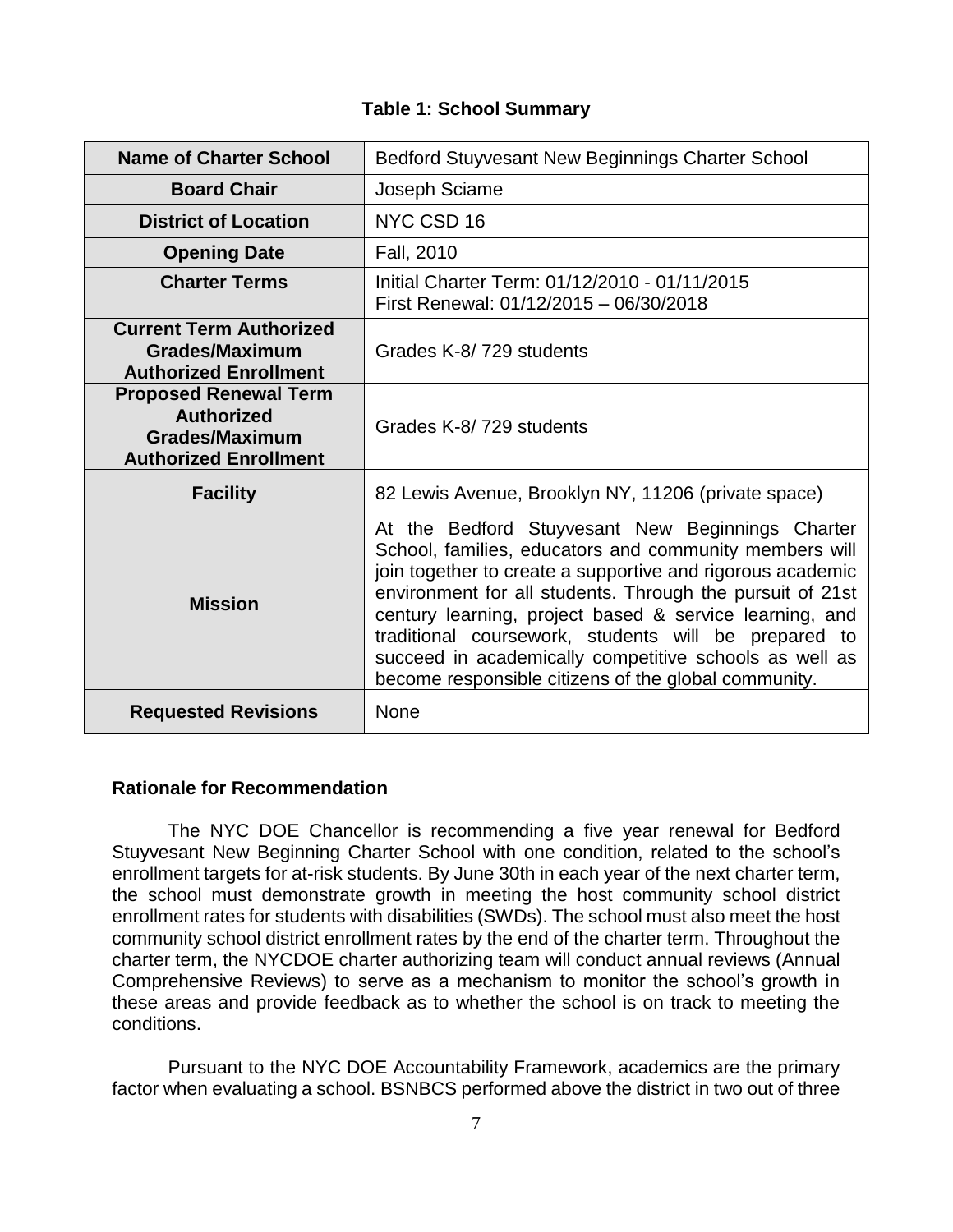years in the charter term in both Math and ELA. BSNBCS's students performed above the Community School District (CSD) average in ELA in 2014, 2016 and 2017and above the CSD in Math in 2014, 2015 and 2017.

|                                                      | Year 1<br>2015-2016 | Year <sub>3</sub><br>2017-2018 |            |  |
|------------------------------------------------------|---------------------|--------------------------------|------------|--|
| Grade<br>Configuration                               | Grades K-8          | Grades K-8                     | Grades K-8 |  |
| <b>Total</b><br><b>Approved</b><br><b>Enrollment</b> | 729                 | 729                            | 729        |  |

# **Table 2: Bedford Stuyvesant New Beginnings Charter School Approved Enrollment**

# **Table 3: Bedford Stuyvesant New Beginnings Charter School Proposed Enrollment**

|                                                      | Year 1<br>2018-2019 | Year 2<br>2019-2020 | Year 3<br>2020-2021 | Year 4<br>2021-2022 | Year 5<br>2022-2023 |
|------------------------------------------------------|---------------------|---------------------|---------------------|---------------------|---------------------|
| Grade<br>Configuration                               | Grades K-8          | Grades K-8          | Grades K-8          | Grades K-8          | Grades K-8          |
| <b>Total</b><br><b>Approved</b><br><b>Enrollment</b> | 729                 | 729                 | 729                 | 729                 | 729                 |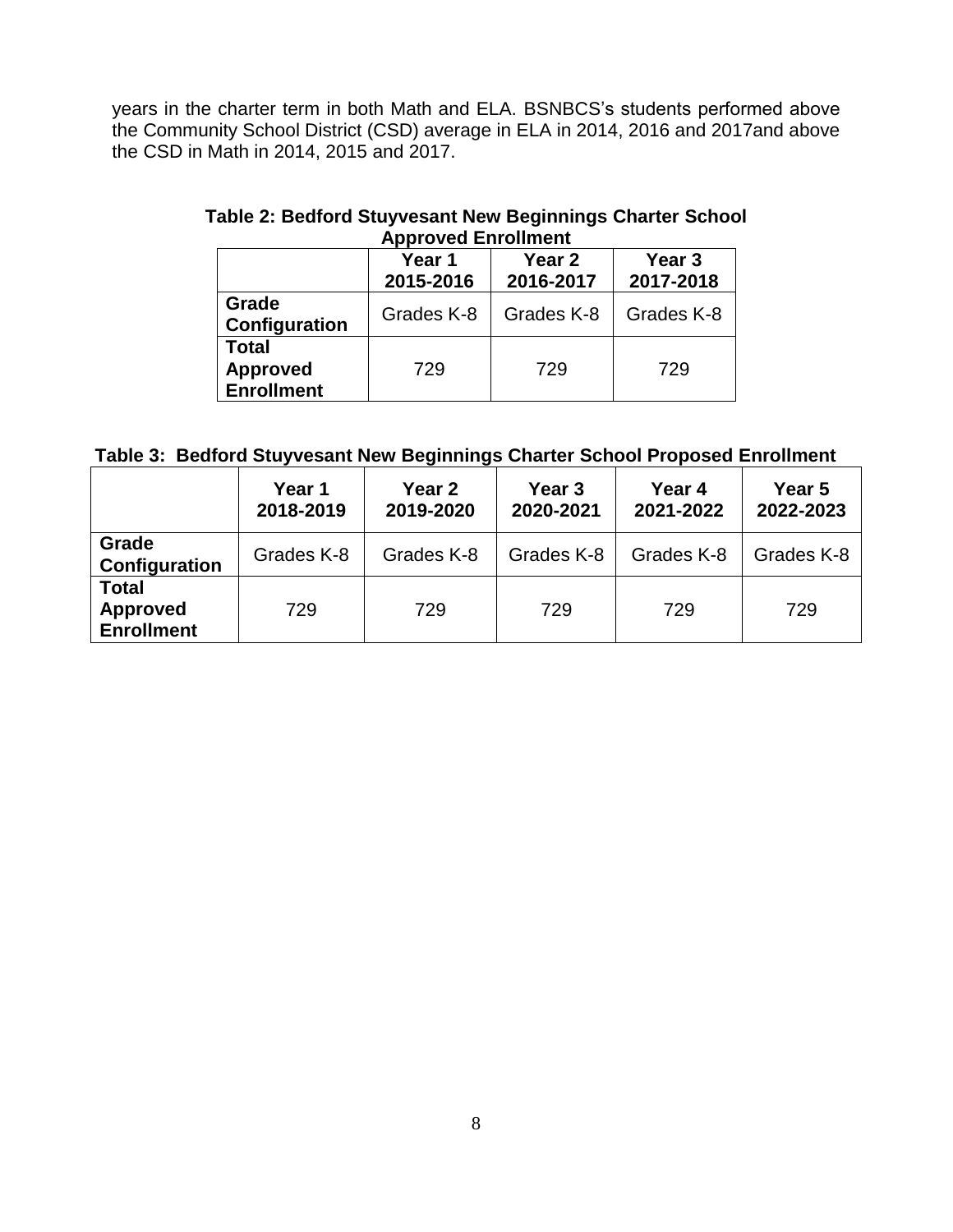|                               |               |                             | <b>ELA</b>                                   |            |                                        | <b>Math</b>   |                      |                                 |            |                                 |
|-------------------------------|---------------|-----------------------------|----------------------------------------------|------------|----------------------------------------|---------------|----------------------|---------------------------------|------------|---------------------------------|
| <b>All</b><br><b>Students</b> | <b>BSNBCS</b> | $\frac{6}{1}$<br><b>CSD</b> | $\mathbf{c}$<br>$\bullet$<br>Variance<br>CSD | <b>SAN</b> | $\mathbf{S}$<br>Variance<br><b>SAN</b> | <b>BSNBCS</b> | $\frac{6}{1}$<br>CSD | $\mathbf{S}$<br>Variance<br>CSD | <b>SAN</b> | $\mathbf{S}$<br>Variance<br>NYS |
| 2015-2016                     | 27            | 25                          | $+2$                                         | 38         | $-11$                                  | 18            | 21                   | $-3$                            | 39         | $-21$                           |
| 2016-2017                     | 37            | 25                          | $+12$                                        | 40         | $-3$                                   | 30            | 20                   | $+10$                           | 40         | $-10$                           |

**Table 4: Bedford Stuyvesant New Beginnings Charter School Academic Achievement Compared to the District of Location**

**Table 5: Bedford Stuyvesant New Beginnings Charter School Demographics Compared to the District of Location**

|                                               | 2015-2016     |        |          | 2016-2017     | 2017-<br>2018*       |          |               |
|-----------------------------------------------|---------------|--------|----------|---------------|----------------------|----------|---------------|
|                                               | <b>BSNBCS</b> | CSD 16 | Variance | <b>BSNBCS</b> | $\frac{6}{1}$<br>CSD | Variance | <b>BSNBCS</b> |
| <b>Economically</b><br><b>Disadvantaged</b>   | 91            | 84     | $+7$     | 92            | 86                   | $+6$     | 94            |
| <b>English</b><br>Language<br><b>Learners</b> | 8             | 5      | $+3$     | 13            | 6                    | $+7$     | 13            |
| <b>Students with</b><br><b>Disabilities</b>   | 16            | 27     | $-11$    | 19            | 27                   | -8       | 19            |

\*Self-reported by the school.

Bedford Stuyvesant New Beginnings Charter School enrolls a higher proportion of economically disadvantaged (ED) students as well as a higher percentage of English language learners (ELLs), and a lower percentage of students with disabilities (SWDs) (Table 5). This lower percentage of SWDs has resulted in a condition for the school. This condition will be monitored yearly during the NYCDOE Annual Comprehensive Review process.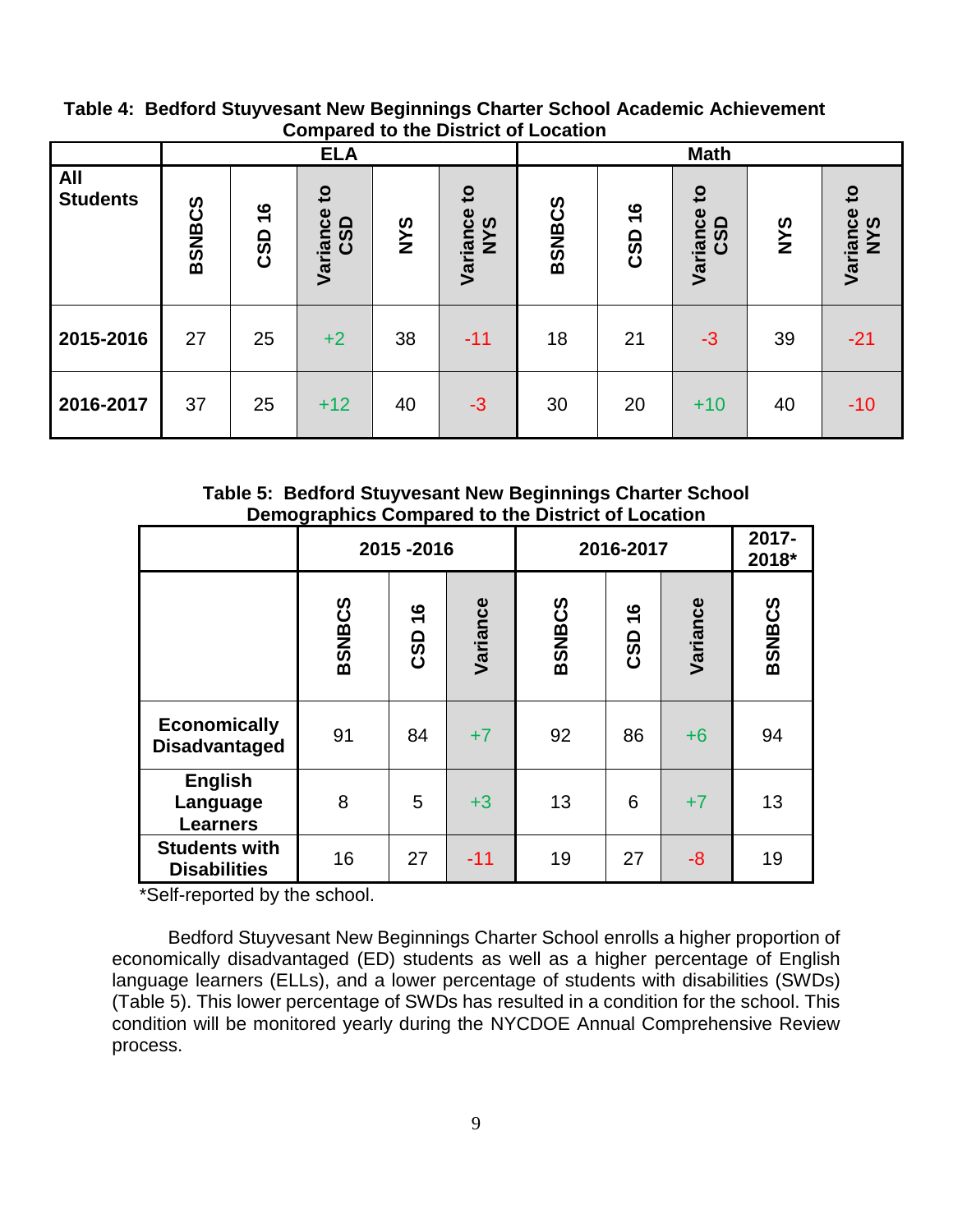The school is making good faith efforts to recruit, serve, and retain at-risk students<sup>2</sup>. The school's recruitment efforts, which are described in the Renewal Application, include building relations with local institutions that serve large numbers of economically disadvantaged families. To recruit SWDs, the school highlights the Special Education services they provide in the prospectus and flyers they distribute. The school also employs a bilingual (English and Spanish) family and community engagement manager, holds open houses in English and Spanish and has translators available during parent- school conferences. The school has also made efforts to enroll students displaced by Hurricane Maria in Puerto Rico. The school also makes an effort to serve homeless students and students in transitional housing.

#### **Summary of Public Comment**

 $\overline{a}$ 

As required by the Charter School Act, the NYC DOE held a public hearing about the proposed renewal on November 16, 2017. Fifty-five individuals attended the hearing. Sixteen comments were made in support and none were made in opposition to the proposed charter renewal.

 $2$  Education Law §2854(2)(a) requires that schools demonstrate good faith efforts to attract and retain a comparable or greater enrollment of students with disabilities, FRPL eligible students and English language learners when compared to the enrollment figures for such students in the school district in which the charter is located. SUNY and the Regents were charged with setting specific enrollment and retention targets for each charter school, and have done so. Education Law §2852(9-a)(b)(i). All charter schools that were initially chartered after August 2010 or renewed after January 1, 2011, are expected to meet or exceed the enrollment and retention targets set by the Regents and SUNY. When submitting an application for renewal of the charter, schools are required to provide information detailing the means by which they will meet the enrollment and retention targets (Education Law §2851(4)(e)), and this information is considered by the Regents in the review of the school's performance over the charter term. A school's plan to change its enrollment practices, whether by weighting the lottery or preferencing, may also be considered when determining whether the school will meet the targets in the upcoming charter term. A school's repeated failure to meet or exceed its enrollment and retention targets, when combined with a failure to show that extensive efforts to meet the targets have been made, may be cause for termination or revocation of the charter pursuant to section Education Law §2855(1)(e).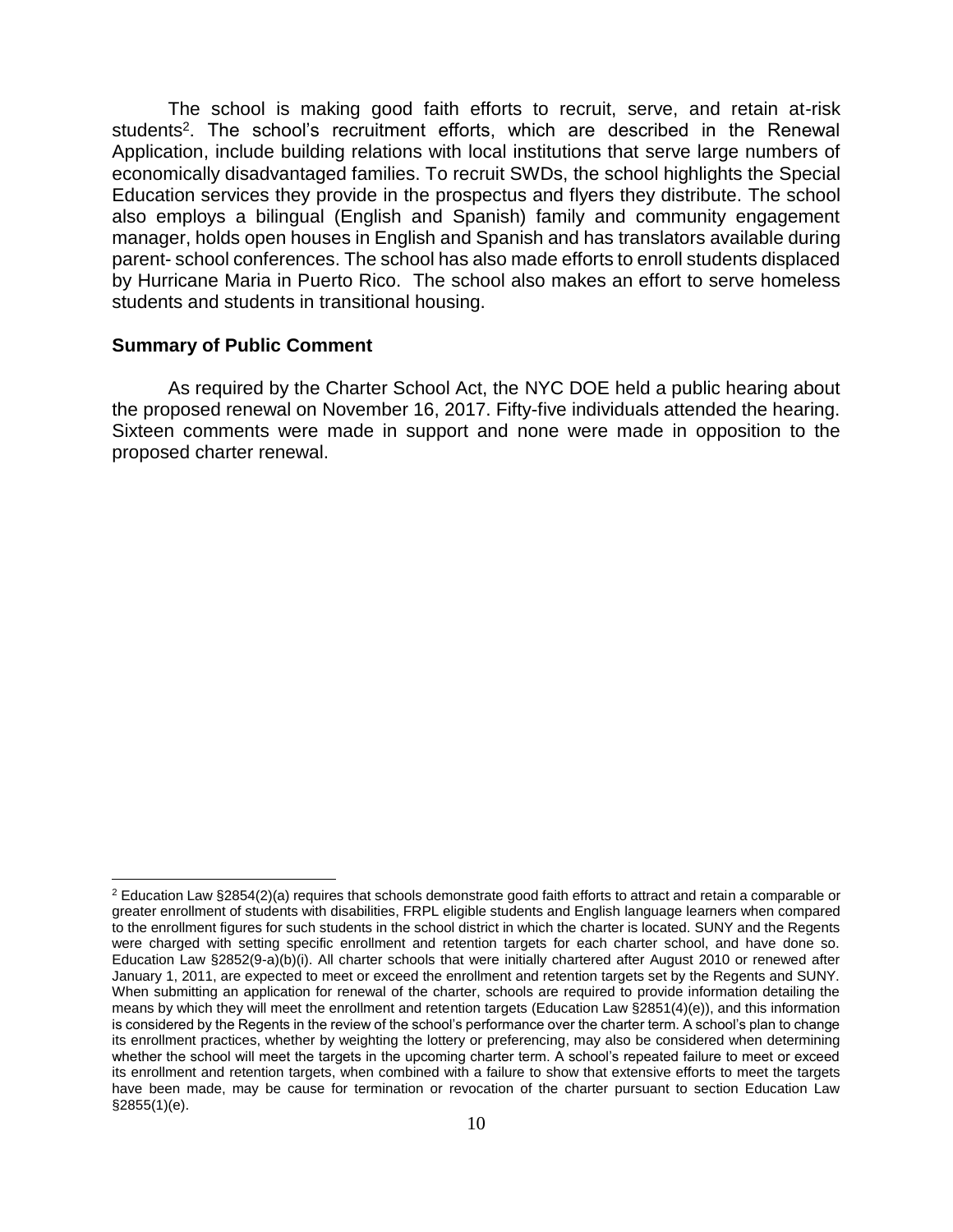# **The Bronx Global Learning Institute for Girls Charter School <sup>3</sup>**

## **Table 1: School Summary**

| <b>Name of Charter School</b>                                                                              | Bronx Global Learning Institute for Girls Charter School -<br>The Shirley Rodriguez-Remeneski School                                                                                                                                                                                                                                                                                                                                                                                                                                                                                                                                                                                                                                                                                                                                                                                                                                                                                                                                                          |
|------------------------------------------------------------------------------------------------------------|---------------------------------------------------------------------------------------------------------------------------------------------------------------------------------------------------------------------------------------------------------------------------------------------------------------------------------------------------------------------------------------------------------------------------------------------------------------------------------------------------------------------------------------------------------------------------------------------------------------------------------------------------------------------------------------------------------------------------------------------------------------------------------------------------------------------------------------------------------------------------------------------------------------------------------------------------------------------------------------------------------------------------------------------------------------|
| <b>Board Chair</b>                                                                                         | Alana Barran                                                                                                                                                                                                                                                                                                                                                                                                                                                                                                                                                                                                                                                                                                                                                                                                                                                                                                                                                                                                                                                  |
| <b>District of Location</b>                                                                                | NYC CSD 7                                                                                                                                                                                                                                                                                                                                                                                                                                                                                                                                                                                                                                                                                                                                                                                                                                                                                                                                                                                                                                                     |
| <b>Opening Date</b>                                                                                        | Fall, 2008                                                                                                                                                                                                                                                                                                                                                                                                                                                                                                                                                                                                                                                                                                                                                                                                                                                                                                                                                                                                                                                    |
| <b>Charter Terms</b>                                                                                       | Initial Charter Term: 02/12/2008 - 02/11/2013<br>Provisional Charter Extension: 02/12/2013 - 06/30/2013<br>First Renewal: 07/01/2013 - 06/30/2018                                                                                                                                                                                                                                                                                                                                                                                                                                                                                                                                                                                                                                                                                                                                                                                                                                                                                                             |
| <b>Current Term Authorized</b><br><b>Grades/Maximum</b><br><b>Authorized Enrollment</b>                    | Grades K-8/450 students                                                                                                                                                                                                                                                                                                                                                                                                                                                                                                                                                                                                                                                                                                                                                                                                                                                                                                                                                                                                                                       |
| <b>Proposed Renewal Term</b><br><b>Authorized</b><br><b>Grades/Maximum</b><br><b>Authorized Enrollment</b> | Grades K-8/450 students                                                                                                                                                                                                                                                                                                                                                                                                                                                                                                                                                                                                                                                                                                                                                                                                                                                                                                                                                                                                                                       |
| <b>Facility</b>                                                                                            | 750 Concourse Village W, Bronx, NY 10451 (NYCDOE<br>Co-Located Space)                                                                                                                                                                                                                                                                                                                                                                                                                                                                                                                                                                                                                                                                                                                                                                                                                                                                                                                                                                                         |
| <b>Mission</b>                                                                                             | Bronx Global Learning Institute for Girls will provide an<br>exceptional education to young girls through dual language<br>instruction in a technology-rich environment, while building<br>on cultural heritage to foster leadership characteristics and<br>strong values, promote self-confidence and create global<br>leaders. Through highly motivated and accomplished<br>teachers, our students will receive a standards-based,<br>research-proven, technology-infused curriculum focusing<br>on core subjects that will create a strong foundation for life-<br>long learning. Our intellectually challenging curriculum,<br>enriched by a cultural perspective, a focus on successful<br>women leaders, and a dual language program, will promote<br>excellence in all areas: cognitive, social, emotional, and<br>moral. A single-sex environment coupled with a rigorous<br>instructional program ensures that each student is able to<br>disengage from traditional social pressures and focus on<br>personal development and academic achievement. |
| <b>Requested Revisions</b>                                                                                 | <b>None</b>                                                                                                                                                                                                                                                                                                                                                                                                                                                                                                                                                                                                                                                                                                                                                                                                                                                                                                                                                                                                                                                   |

 $\overline{a}$ 

 $3$  Additional information can be found in the NYC DOE renewal report at [http://schools.nyc.gov/NR/rdonlyres/97C4A5AA-5F28-401E-8816-](http://schools.nyc.gov/NR/rdonlyres/97C4A5AA-5F28-401E-8816-CC7E10A28991/0/84X389BGLIGRenewalReport201718_WITHRECOMMENDATION.pdf)

[CC7E10A28991/0/84X389BGLIGRenewalReport201718\\_WITHRECOMMENDATION.pdf](http://schools.nyc.gov/NR/rdonlyres/97C4A5AA-5F28-401E-8816-CC7E10A28991/0/84X389BGLIGRenewalReport201718_WITHRECOMMENDATION.pdf)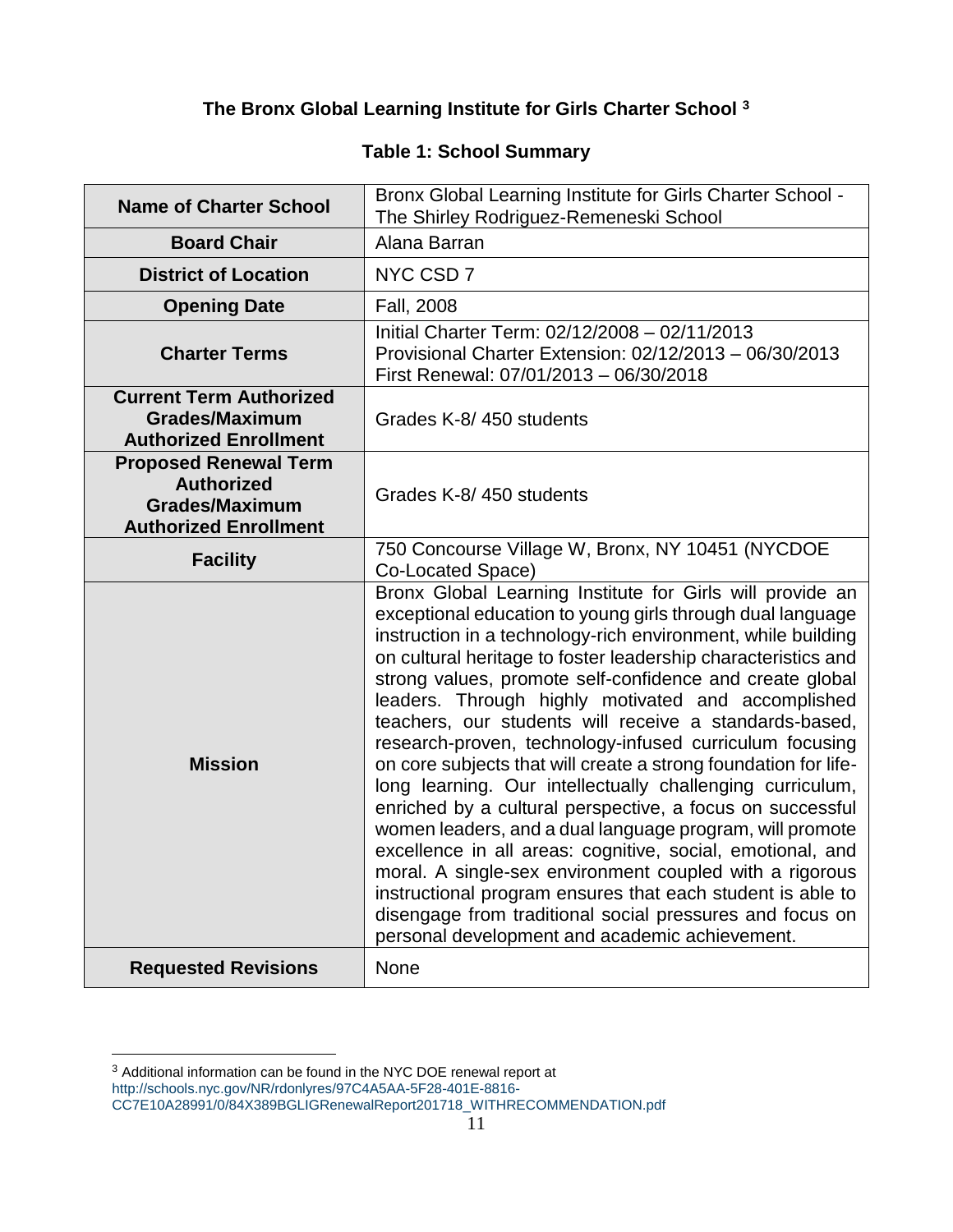The NYC DOE Chancellor is recommending a three year renewal for Bronx Global Learning Institute for Girls Charter School, The Shirley Rodriguez-Remeneski School (BGLIG) with three conditions. BGLIG's renewal conditions are in the area of enrollment targets for at-risk students. By June 30<sup>th</sup> of each year of the next charter term, the BGLIG must demonstrate growth in meeting the host community school district enrollment rates for English language learners (ELLs), students with disabilities (SWDs), and students who qualify for free and reduced-priced lunch (FRPLs). Ultimately, the school must meet the host community school district enrollment rates for each subgroup by the end of the charter term. Throughout the charter term, the NYCDOE charter authorizing team will conduct annual reviews (Annual Comprehensive Reviews) to serve as a mechanism to monitor the school's growth in these areas and provide feedback as to whether the school is on track to meeting the conditions in each year of the charter term.

Pursuant to the NYC DOE Accountability Framework, academics are the primary factor when evaluating a school. Bronx Global Learning Institute for Girls Charter School, The Shirley Rodriguez-Remeneski School has exceeded the CSD in ELA and Math in all years of the charter term. In the most recent year, the school has performed 15 percentage points higher than the CSD in ELA and 2 percentage points higher in Math.

**Table 2: The Bronx Global Learning Institute for Girls Charter School Approved Enrollment**

|                                                      | Year 1<br>2013-2014 | Year 2<br>2014-2015 | Year <sub>3</sub><br>2015-2016 | Year 4<br>2016-2017 | Year 5<br>2017-2018 |
|------------------------------------------------------|---------------------|---------------------|--------------------------------|---------------------|---------------------|
| Grade<br>Configuration                               | $K-6$               | $K-7$               | $K-8$                          | $K-8$               | $K-8$               |
| <b>Total</b><br><b>Approved</b><br><b>Enrollment</b> | 350                 | 400                 | 450                            | 450                 | 450                 |

| Table 3: The Bronx Global Learning Institute for Girls Charter School Proposed |
|--------------------------------------------------------------------------------|
| <b>Enrollment</b>                                                              |

|                                                      | Year 1<br>2018-2019 | Year <sub>2</sub><br>2019-2020 | Year <sub>3</sub><br>2020-2021 | Year 4<br>2021-2022 | Year 5<br>2022-2023 |
|------------------------------------------------------|---------------------|--------------------------------|--------------------------------|---------------------|---------------------|
| Grade<br>Configuration                               | $K-8$               | $K-8$                          | $K-8$                          | $K-8$               | $K-8$               |
| <b>Total</b><br><b>Approved</b><br><b>Enrollment</b> | 450                 | 450                            | 450                            | 450                 | 450                 |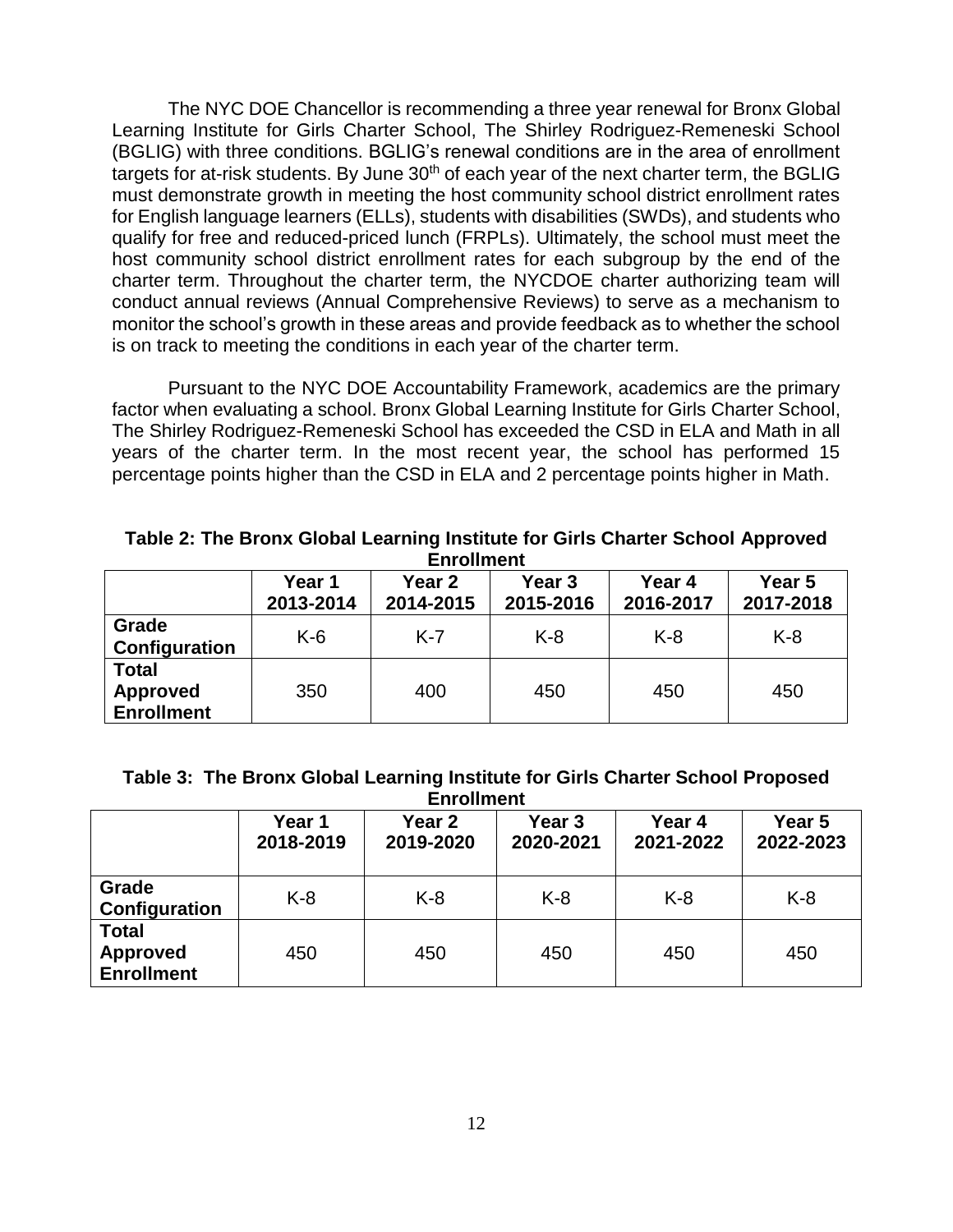**Table 4: The Bronx Global Learning Institute for Girls Charter School Academic Achievement Compared to the District of Location**

|                               | <b>ELA</b>   |                                     |                                                    |            |                                        |              | <b>Math</b> |                                   |            |                                 |
|-------------------------------|--------------|-------------------------------------|----------------------------------------------------|------------|----------------------------------------|--------------|-------------|-----------------------------------|------------|---------------------------------|
| <b>All</b><br><b>Students</b> | <b>BGLIG</b> | $\blacktriangleright$<br><b>CSD</b> | $\mathbf{S}$<br>$\bullet$<br><b>CSD</b><br>Varianc | <b>SAN</b> | $\mathbf{S}$<br>Variance<br><b>NYS</b> | <b>BGLIG</b> | N<br>CSD    | $\overline{c}$<br>Variance<br>CSD | <b>SAN</b> | $\mathbf{c}$<br>Variance<br>NYS |
| 2015-<br>2016                 | 42           | 19                                  | $+23$                                              | 38         | $+4$                                   | 35           | 16          | $+19$                             | 39         | $-4$                            |
| 2016-<br>2017                 | 37           | 22                                  | $+15$                                              | 40         | $-3$                                   | 20           | 18          | $+2$                              | 40         | $-20$                           |

**Table 5: The Bronx Global Learning Institute for Girls Charter School Demographics Compared to the District of Location**

|                                               | 2015-2016    |          |          | 2016-2017    | 2017-<br>2018* |          |              |
|-----------------------------------------------|--------------|----------|----------|--------------|----------------|----------|--------------|
|                                               | <b>BGLIG</b> | N<br>CSD | Variance | <b>BGLIG</b> | N<br>CSD       | Variance | <b>BGLIG</b> |
| <b>Economically</b><br><b>Disadvantaged</b>   | 85           | 96       | $-11$    | 87           | 95             | -8       | 89           |
| <b>English</b><br>Language<br><b>Learners</b> | 9            | 20       | $-11$    | 10           | 19             | $-9$     | 14           |
| <b>Students with</b><br><b>Disabilities</b>   | 13           | 25       | $-12$    | 11           | 26             | $-15$    | 11           |

\*Self-reported by the school.

BGLIG enrolls a lower percentage of economically disadvantaged (ED) students when compared to the district of location, a lower percentage of English language learners (ELLs), and a significantly lower percentage of students with disabilities (SWDs) (Table 5). Although the school has made progress toward enrolling a higher percentage of ELLs, SWDs and student who are economically disadvantaged, the under enrollment of students in these subgroups has resulted in a condition for the school in each of these areas. These conditions will be monitored yearly during the NYCDOE Annual Comprehensive Review process.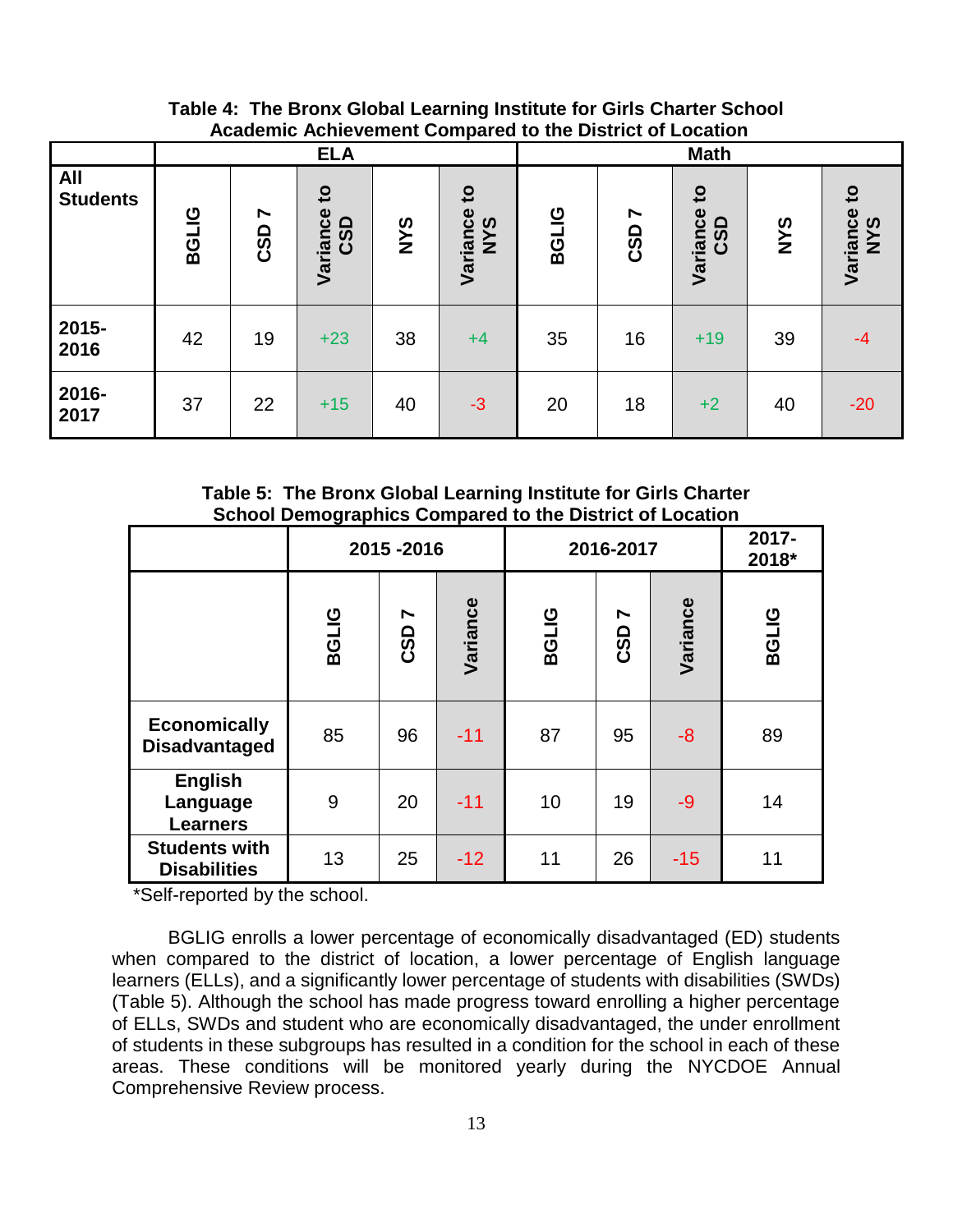The school's recruitment efforts, which are described in the Renewal Application include recruiting from daycares in the community school district and sending out enrollment materials in both English and Spanish. BGLIG also offers a lottery preference to English language learners. In an effort to retain at-risk students, the school has multiple staff members, including the Principals and the Guidance Counselor, who speak English and Spanish. The school is also adding an additional staff member to serve as a Counselor/Dean that supports students in their emotional growth in addition to their behavior management. Finally, the school is redefining the Coordinator of Parent and Student Affairs role to support their at-risk student population even more.

#### **Summary of Public Comment**

As required by the Charter School Act, the NYC DOE held a public hearing about the proposed renewal on October 25, 2017. Eleven individuals attended the hearing. Seven comments were made in support and none were made in opposition to the proposed charter renewal.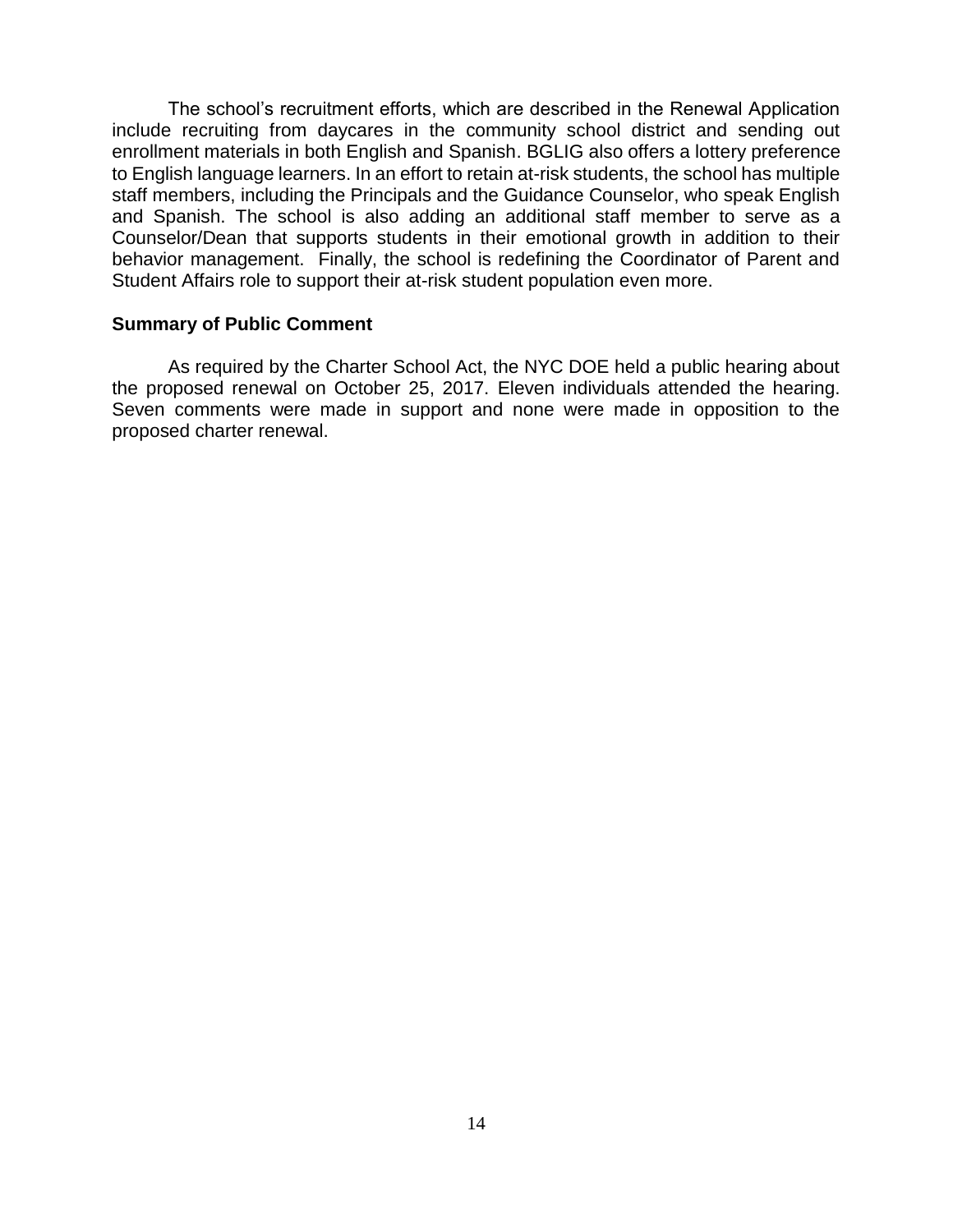# **Equality Charter School<sup>4</sup>**

## **Table 1: School Summary**

| Name of Charter School                                                                                     | <b>Equality Charter School</b>                                                                                                                                          |
|------------------------------------------------------------------------------------------------------------|-------------------------------------------------------------------------------------------------------------------------------------------------------------------------|
| <b>Board Chair</b>                                                                                         | <b>Ed Hubbard</b>                                                                                                                                                       |
| <b>District of Location</b>                                                                                | NYC CSD 8 (Grades 9-12) and NYC CSD 11 (Grades 6-<br>8)                                                                                                                 |
| <b>Opening Date</b>                                                                                        | 2009-2010                                                                                                                                                               |
| <b>Charter Terms</b>                                                                                       | Initial Charter Term: 01/13/2009 - 01/12/2014<br>First Renewal: 01/13/2014 - 06/30/2018                                                                                 |
| <b>Current Term Authorized</b><br><b>Grades/Maximum</b><br><b>Authorized Enrollment</b>                    | Grades 6-12/630 students                                                                                                                                                |
| <b>Proposed Renewal Term</b><br><b>Authorized</b><br><b>Grades/Maximum</b><br><b>Authorized Enrollment</b> | Grades 6-12/650 students                                                                                                                                                |
| <b>Facility</b>                                                                                            | 4140 Hutchinson River Parkway East, Bronx NY, 10475<br>(Grades 6-8 in NYCDOE co-located space)<br>2141 Seward Avenue, Bronx NY, 10473 (Grades 9-12 in<br>private space) |
| <b>Mission</b>                                                                                             | To ensure each scholar reaches individual academic and<br>personal success through a nurturing scholar-centered<br>approach.                                            |
| <b>Requested Revisions</b>                                                                                 | To increase the school's maximum authorized enrollment<br>from 630 to 650 students.                                                                                     |

## **Rationale for Recommendation**

 $\overline{a}$ 

The NYC DOE Chancellor is recommending a two-year renewal with one condition for Equality Charter School to achieve enrollment of ELLs that meets the host CSD by the end of the charter term. Pursuant to the NYC DOE Accountability Framework, academics are the primary factor when evaluating a school. Over the course of the charter term, Equality's middle school grades have performed with mixed results in ELA and Math when compared to the CSD.

<sup>4</sup> Additional information can be found in the NYC DOE renewal report at [http://schools.nyc.gov/NR/rdonlyres/9B781A63-F5E1-4133-9CB8-](http://schools.nyc.gov/NR/rdonlyres/9B781A63-F5E1-4133-9CB8-1BE924950EC0/0/84X488EqualityCharterSchoolRenewalReport20172018.pdf)

[<sup>1</sup>BE924950EC0/0/84X488EqualityCharterSchoolRenewalReport20172018.pdf](http://schools.nyc.gov/NR/rdonlyres/9B781A63-F5E1-4133-9CB8-1BE924950EC0/0/84X488EqualityCharterSchoolRenewalReport20172018.pdf)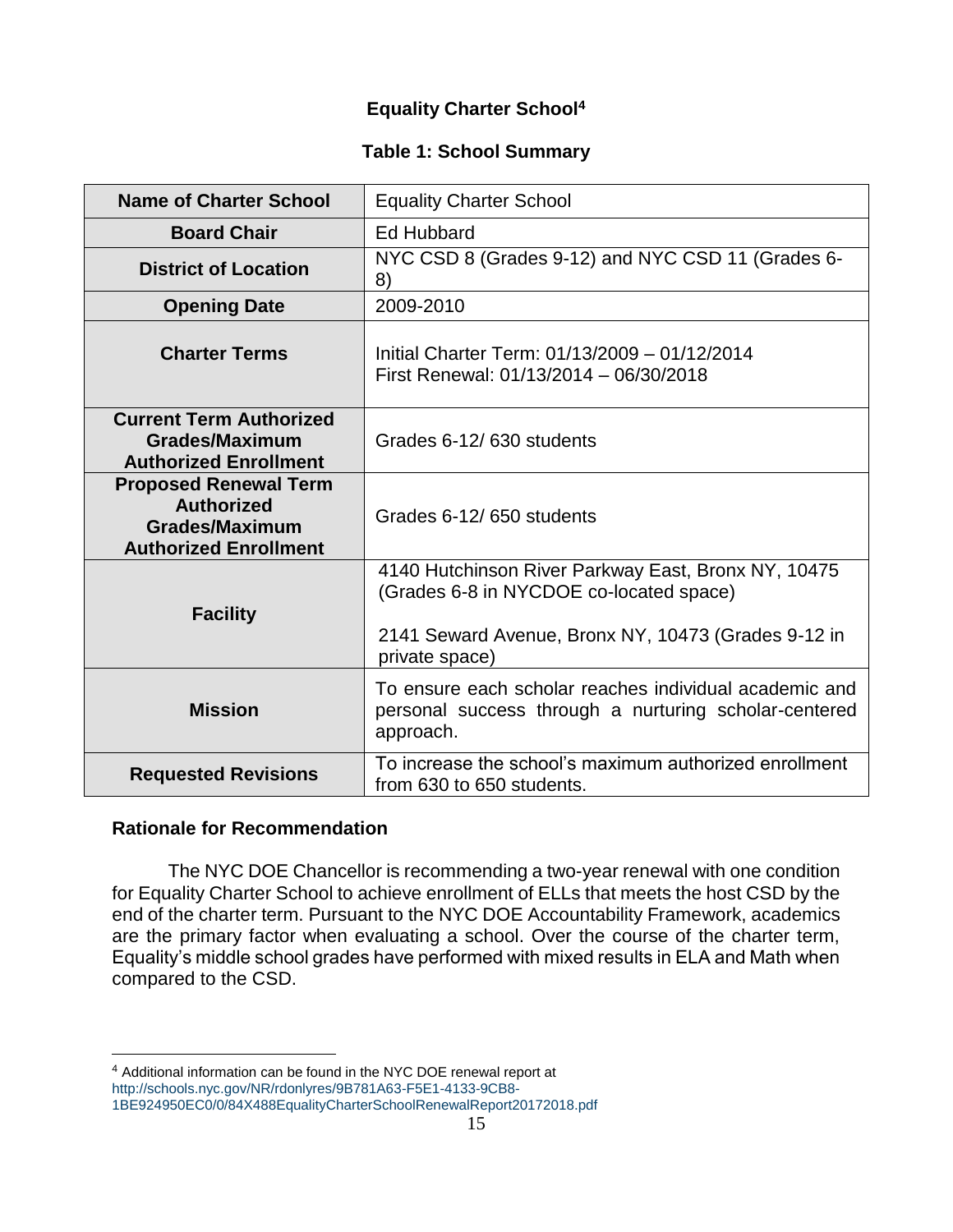Additionally, Equality's high school Regents scores have also demonstrated mixed results when compared to the citywide averages. Throughout the charter term, the NYCDOE charter authorizing team will conduct annual reviews (Annual Comprehensive Reviews) to serve as a mechanism to monitor the school's growth in this area and provide feedback as to whether the school is on track to meeting the condition in each year of the charter term.

The school requested an enrollment increase to account for students who have been retained in the 11<sup>th</sup> grade. The increase was for a small number of students (20) who are currently enrolled at Equality. Given the limited impact on the community and the school's commitment to continue to serve its students, the Chancellor recommends an approval of this enrollment increase. Lastly, Equality Charter School has been a participant in the District Charter Partnership Restorative Practice strand as a Learner School.

|                                            | Year 1<br>2013-2014 | Year 2<br>2014-2015 | Year <sub>3</sub><br>2015-2016 | Year 4<br>2016-2017 | Year 5<br>2017-2018 |
|--------------------------------------------|---------------------|---------------------|--------------------------------|---------------------|---------------------|
| Grade<br>Configuration                     | $6 - 8$             | $6 - 9$             | $6 - 10$                       | $6 - 11$            | $6 - 12$            |
| <b>Total Approved</b><br><b>Enrollment</b> | 630                 | 630                 | 630                            | 630                 | 630                 |

#### **Table 2: Equality Charter School Approved Enrollment**

#### **Table 3: Equality Charter School Proposed Enrollment**

|                                                      | Year 1<br>2018-2019 | Year 2<br>2019-2020 | Year <sub>3</sub><br>2020-2021 |
|------------------------------------------------------|---------------------|---------------------|--------------------------------|
| Grade<br>Configuration                               | $6 - 12$            | $6 - 12$            | $6 - 12$                       |
| <b>Total</b><br><b>Approved</b><br><b>Enrollment</b> | 650                 | 650                 | 650                            |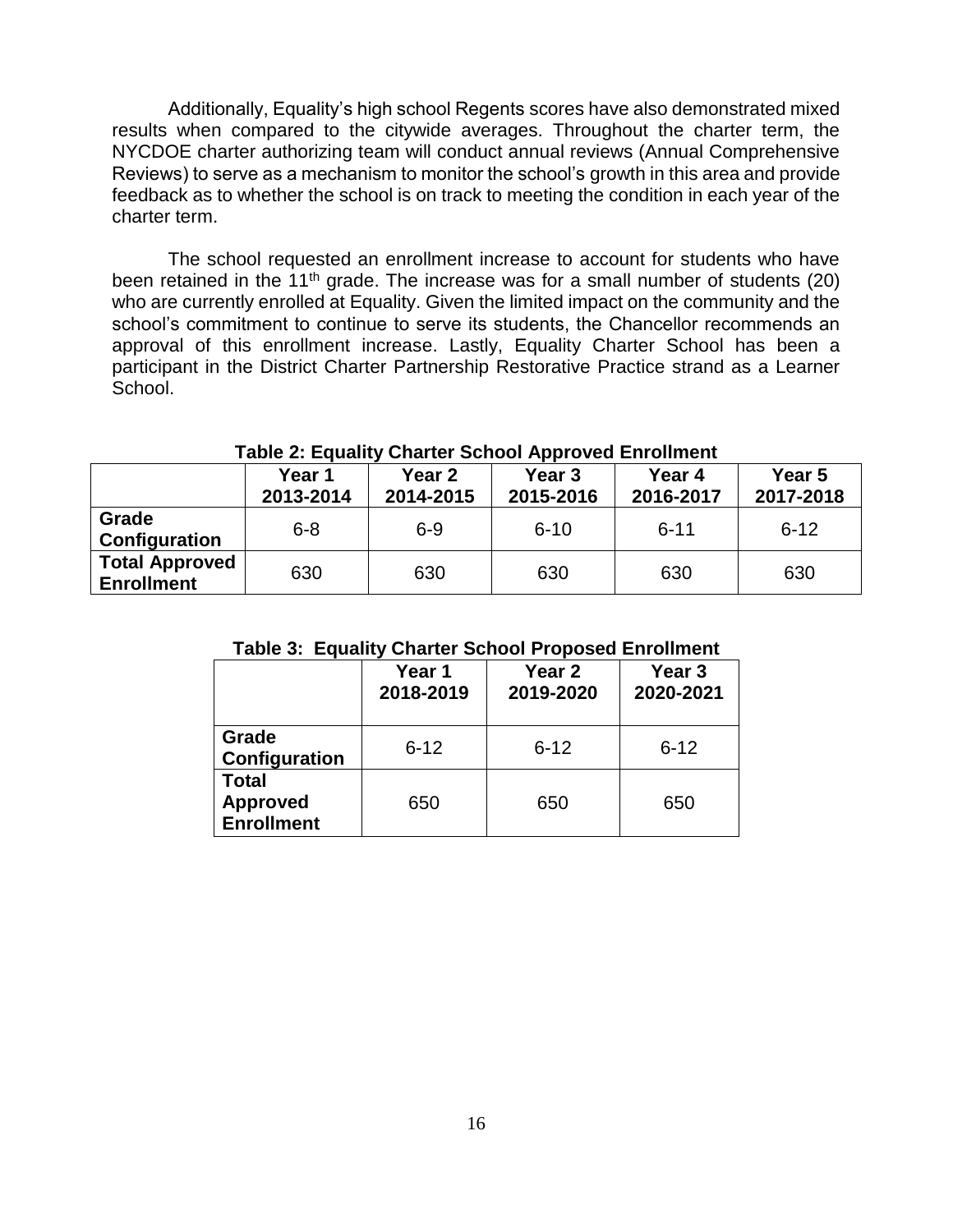|                               |                       |                     | <b>ELA</b>                      |            |                                   | <b>Math</b>    |                            |                                 |            |                                        |
|-------------------------------|-----------------------|---------------------|---------------------------------|------------|-----------------------------------|----------------|----------------------------|---------------------------------|------------|----------------------------------------|
| <b>All</b><br><b>Students</b> | <u>င်</u><br>Equality | $\mathbf{r}$<br>CSD | $\mathbf{c}$<br>Variance<br>CSD | <b>SAN</b> | $\overline{c}$<br>Variance<br>NYS | 33<br>Equality | $\mathbf{r}$<br><b>CSD</b> | $\mathbf{c}$<br>Variance<br>CSD | <b>SAN</b> | $\mathbf{S}$<br>Variance<br><b>NYS</b> |
| 2015-<br>2016                 | 32                    | 28                  | $+4$                            | 37         | $-5$                              | 23             | 22                         | $+1$                            | 34         | $-11$                                  |
| 2016-<br>2017                 | 29                    | 34                  | $-5$                            | 40         | $-11$                             | 16             | 22                         | $-6$                            | 34         | $-18$                                  |

## **Table 4a: Equality Charter School Academic Achievement Compared to the District of Location - NYC CSD 11**

**Table 4b: Equality Charter School Academic Achievement** 

|                        |             |            | <b>Common Core English Language Arts</b><br><b>Regents</b> |            |                                          | <b>Common Core Algebra I Regents</b> |     |                                 |            |                 |
|------------------------|-------------|------------|------------------------------------------------------------|------------|------------------------------------------|--------------------------------------|-----|---------------------------------|------------|-----------------|
| All<br><b>Students</b> | Equality CS | <b>NYC</b> | $\overline{\mathbf{c}}$<br>Variance<br>NYC                 | <b>SAN</b> | $\overline{c}$<br>Variance<br><b>NYS</b> | <b>S၁</b><br>Equality                | NYC | $\mathbf{c}$<br>Variance<br>NYC | <b>SAN</b> | Variance<br>NYS |
| 2015-<br>2016          | 78          | 79         | $-1$                                                       | 86         | $-8$                                     | 78                                   | 63  | $+15$                           | 72         | $+6$            |
| 2016-<br>2017          | 70          | 78         | $-8$                                                       | 84         | $-14$                                    | 81                                   | 66  | $+15$                           | 75         | $+6$            |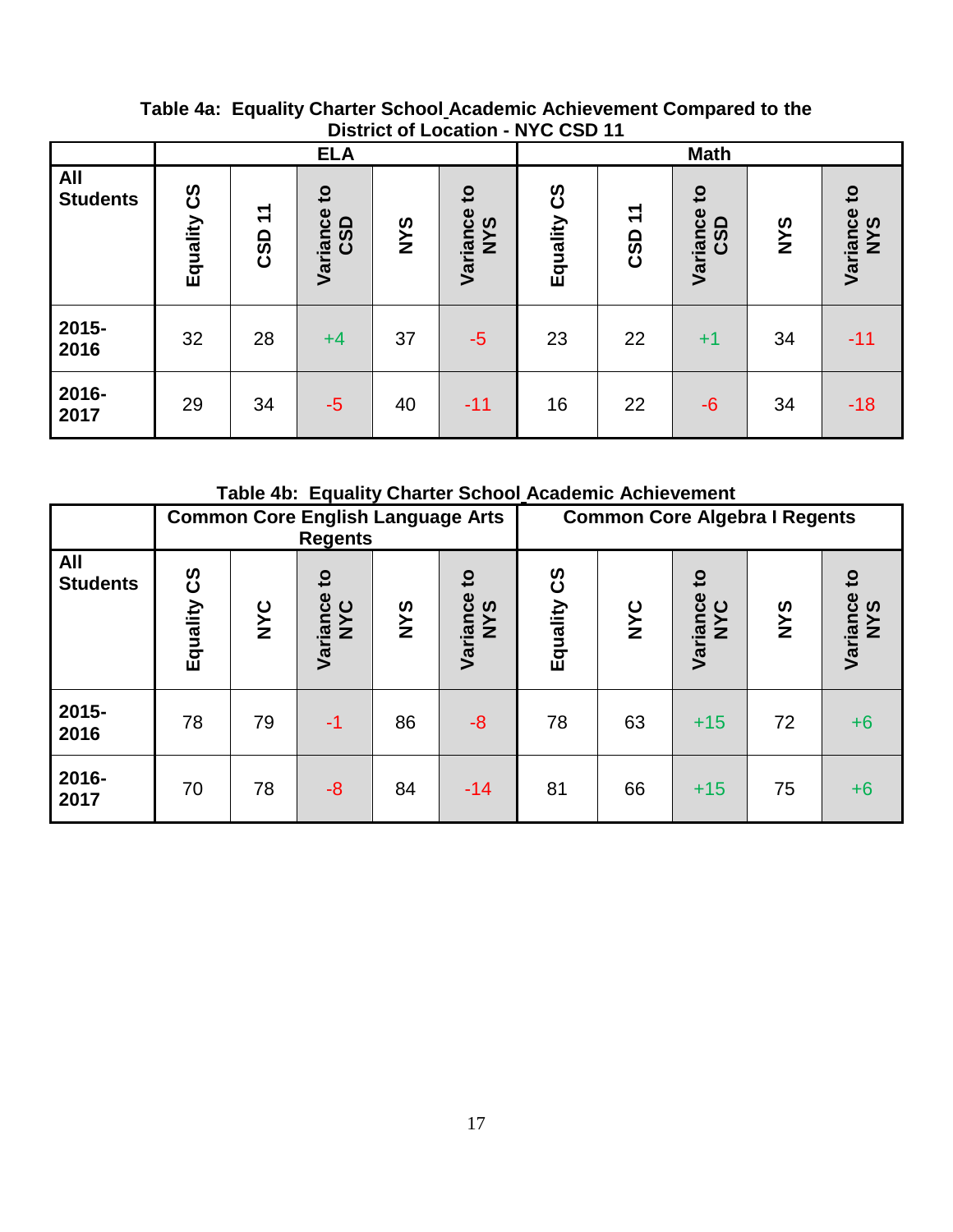|                                               |                       | 2015-2016                                   |          | 2016-2017   | 2017-<br>2018*                        |          |             |
|-----------------------------------------------|-----------------------|---------------------------------------------|----------|-------------|---------------------------------------|----------|-------------|
|                                               | <u> ၁</u><br>Equality | $\mathbf{r}$<br>ఱ<br>$\infty$<br><b>CSD</b> | Variance | Equality CS | $\mathbf{r}$<br>න්<br>$\infty$<br>CSD | Variance | Equality CS |
| <b>Economically</b><br><b>Disadvantaged</b>   | 80                    | 73                                          | $+7$     | 78          | 74                                    | $+4$     | 79          |
| <b>English</b><br>Language<br><b>Learners</b> | 3                     | 11                                          | $-8$     | 4           | 15                                    | $-11$    | 3           |
| <b>Students with</b><br><b>Disabilities</b>   | 21                    | 23                                          | $-2$     | 22          | 25                                    | $-3$     | 19          |

**Table 5: Equality Charter School Demographics Compared to the District of Location NYC CSD 8 & 11**

\* Self-reported by the School

Equality Charter School enrolls a higher proportion of economically disadvantaged (ED) students when compared to the district of location, a smaller percentage of English language learners (ELLs) and a slightly smaller percentage of students with disabilities (SWDs) (Table 5).

The school's recruitment efforts, which are described in the Renewal Application include a lottery preference for ELLs to increase the likelihood of these students being selected in the lottery, providing translated materials to families, and building relationships with community partners and organizations that work directly with ELLs and their families. To recruit students who are eligible for free and reduced-priced lunch, the school partners directly with community organizations that accept government vouchers such as the YMCA and those that offer public health programs in the Bronx Community. For SWDs, the school's special education coordinator works closely with parents to ensure that if their child has an IEP they are made aware of the SPED accommodations offered, which includes an inclusive school environment.

#### **Summary of Public Comment**

As required by the Charter School Act, the NYC DOE held a public hearing about the proposed renewal and revision to the charter on October 12, 2017. One hundred and fiftyone individuals attended the hearing. Fifty-three comments were made in support and none were made in opposition to the proposed charter renewal.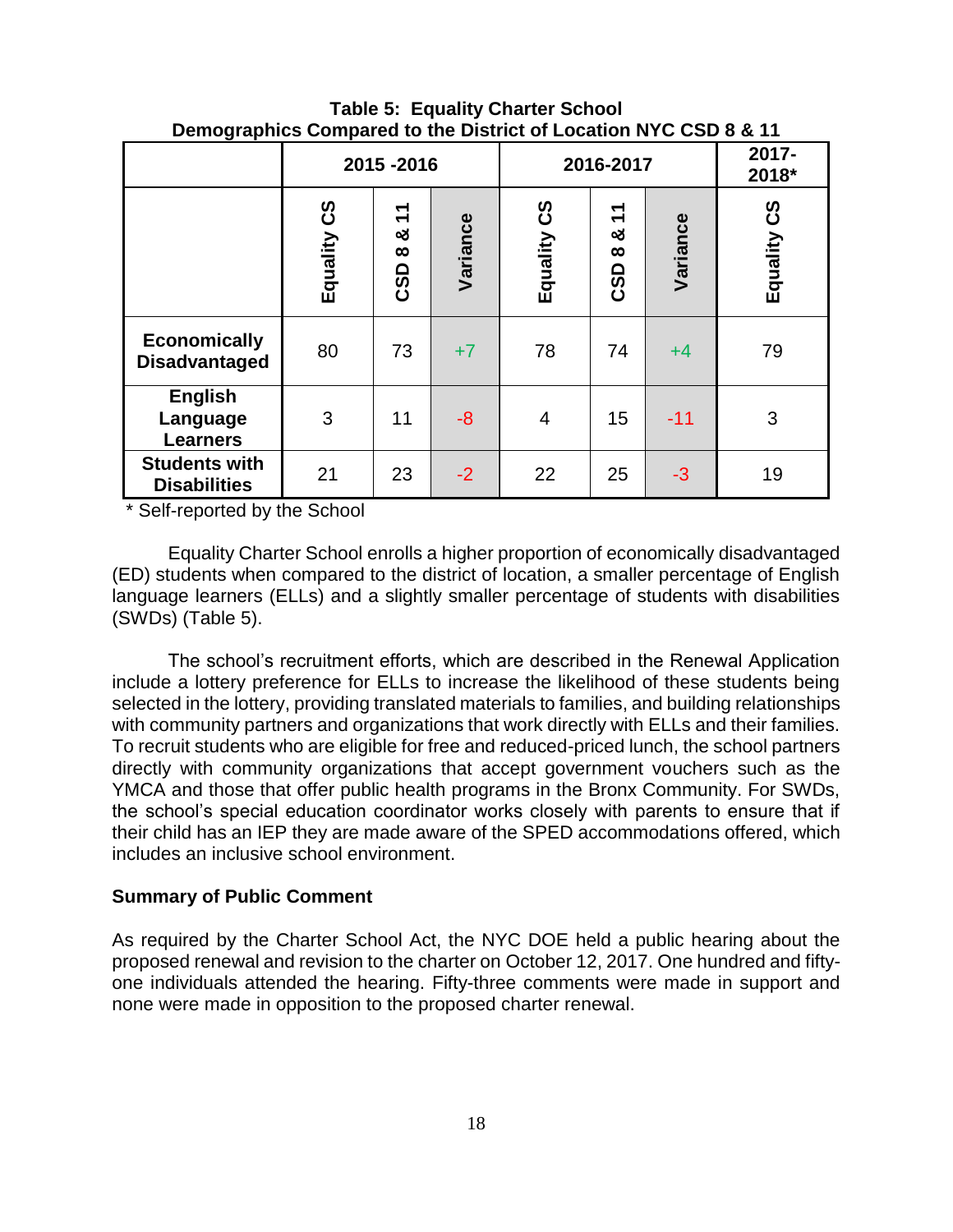## **Inwood Academy for Leadership Charter School<sup>5</sup>**

## **Table 1: School Summary**

| <b>Name of Charter School</b>                                                                              | Inwood Academy for Leadership Charter School                                                                                                                                                                                                                                                                                                                                                               |
|------------------------------------------------------------------------------------------------------------|------------------------------------------------------------------------------------------------------------------------------------------------------------------------------------------------------------------------------------------------------------------------------------------------------------------------------------------------------------------------------------------------------------|
| <b>Board Chair</b>                                                                                         | Rahsaan Graham                                                                                                                                                                                                                                                                                                                                                                                             |
| <b>District of Location</b>                                                                                | NYC CSD 6                                                                                                                                                                                                                                                                                                                                                                                                  |
| <b>Opening Date</b>                                                                                        | Fall, 2010                                                                                                                                                                                                                                                                                                                                                                                                 |
| <b>Charter Terms</b>                                                                                       | Initial Charter Term: 12/13/2009 - 12/14/2014<br>First Renewal: 12/15/2014 - 06/30/2018                                                                                                                                                                                                                                                                                                                    |
| <b>Current Term Authorized</b><br><b>Grades/Maximum</b><br><b>Authorized Enrollment</b>                    | Grades 5-12/1020 students                                                                                                                                                                                                                                                                                                                                                                                  |
| <b>Proposed Renewal Term</b><br><b>Authorized</b><br><b>Grades/Maximum</b><br><b>Authorized Enrollment</b> | Grades 5-12/960 students                                                                                                                                                                                                                                                                                                                                                                                   |
| <b>Facilities</b>                                                                                          | Grades 5-8: 433 West 204 Street, Manhattan NY, 10034<br>(private space); and<br>Grades 9-12: 108 Cooper Street, Manhattan NY, 10034<br>(private space)                                                                                                                                                                                                                                                     |
| <b>Mission</b>                                                                                             | Inwood Academy for Leadership Charter School empowers<br>students in Inwood and Washington Heights to become<br>agents for change through community focused leadership,<br>character development and college preparedness. Our<br>teachers will regard our student leaders as burgeoning<br>assets to their community and help them develop the tools<br>they need to be successful in college and beyond. |
| <b>Requested Revisions</b>                                                                                 | Decrease the maximum authorized enrollment from 1020<br>students to 960 students in the currently authorized grade<br>levels.                                                                                                                                                                                                                                                                              |

The NYC DOE Chancellor is recommending a three-year renewal for Inwood Leadership Academy Charter School with one condition. The condition is related to enrollment targets. The school must demonstrate growth in meeting the host community school district enrollment numbers for English language learners (ELLs) throughout the charter term and, ultimately by the end of the term, meet the host community school district ELL enrollment rates. Throughout the charter term, the NYCDOE charter authorizing team will conduct annual reviews (Annual Comprehensive Reviews) to serve as a mechanism to monitor the school's growth in these areas and provide feedback as

 $\overline{a}$ 

<sup>5</sup> Additional information can be found in the NYC DOE renewal report at

[http://schools.nyc.gov/NR/rdonlyres/E9236AD7-C185-4105-BED4-](http://schools.nyc.gov/NR/rdonlyres/E9236AD7-C185-4105-BED4-86936B4E4B67/0/84M478InwoodAcademyforLeadershipRenewalReport201718_WITHRECOMMENDATION.pdf) [86936B4E4B67/0/84M478InwoodAcademyforLeadershipRenewalReport201718\\_WITHRECOMMENDATION.pdf](http://schools.nyc.gov/NR/rdonlyres/E9236AD7-C185-4105-BED4-86936B4E4B67/0/84M478InwoodAcademyforLeadershipRenewalReport201718_WITHRECOMMENDATION.pdf)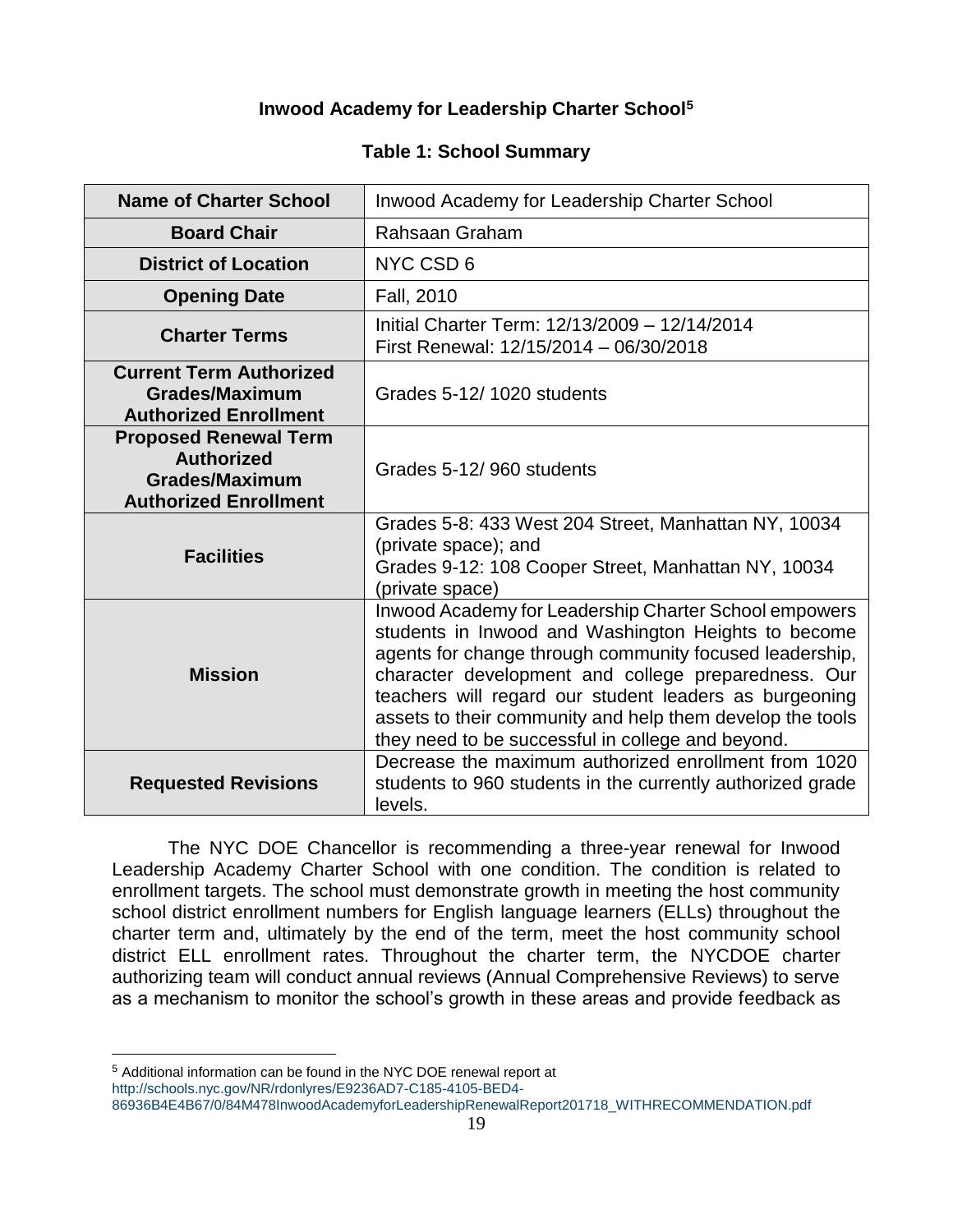to whether the school is on track to meeting the conditions in each year of the charter term.

Pursuant to the NYC DOE Accountability Framework, academics are the primary factor when evaluating a school. Inwood Academy for Leadership Charter School has performed with mixed results over the course of the charter term. Over the last two years, the school performed below the host community school district on the ELA exam in one year and slightly above the community school district in the most recent year. Over the last two years, the school has performed below the host community school district in Math.

| <b>Approved Enrollment</b>                           |                                |                         |      |  |  |  |  |  |  |
|------------------------------------------------------|--------------------------------|-------------------------|------|--|--|--|--|--|--|
|                                                      | Year <sub>2</sub><br>2016-2017 | Year 3<br>2017-2018     |      |  |  |  |  |  |  |
| Grade<br>Configuration                               | Grades 5-10                    | Grades 5-11 Grades 5-12 |      |  |  |  |  |  |  |
| <b>Total</b><br><b>Approved</b><br><b>Enrollment</b> | 1020                           | 1020                    | 1020 |  |  |  |  |  |  |

# **Table 2: Inwood Academy for Leadership Charter School**

## **Table 3: Inwood Academy for Leadership Charter School Proposed Enrollment**

|                                                      | Year 1<br>2018-2019 | Year <sub>2</sub><br>2019-2020 | Year <sub>3</sub><br>2020-2021 | Year 4<br>2021-2022 | Year 5<br>2022-2023 |
|------------------------------------------------------|---------------------|--------------------------------|--------------------------------|---------------------|---------------------|
| Grade<br>Configuration                               | Grades 5-12         | Grades 5-12                    | Grades 5-12                    | Grades 5-12         | Grades 5-12         |
| <b>Total</b><br><b>Approved</b><br><b>Enrollment</b> | 960                 | 960                            | 960                            | 960                 | 960                 |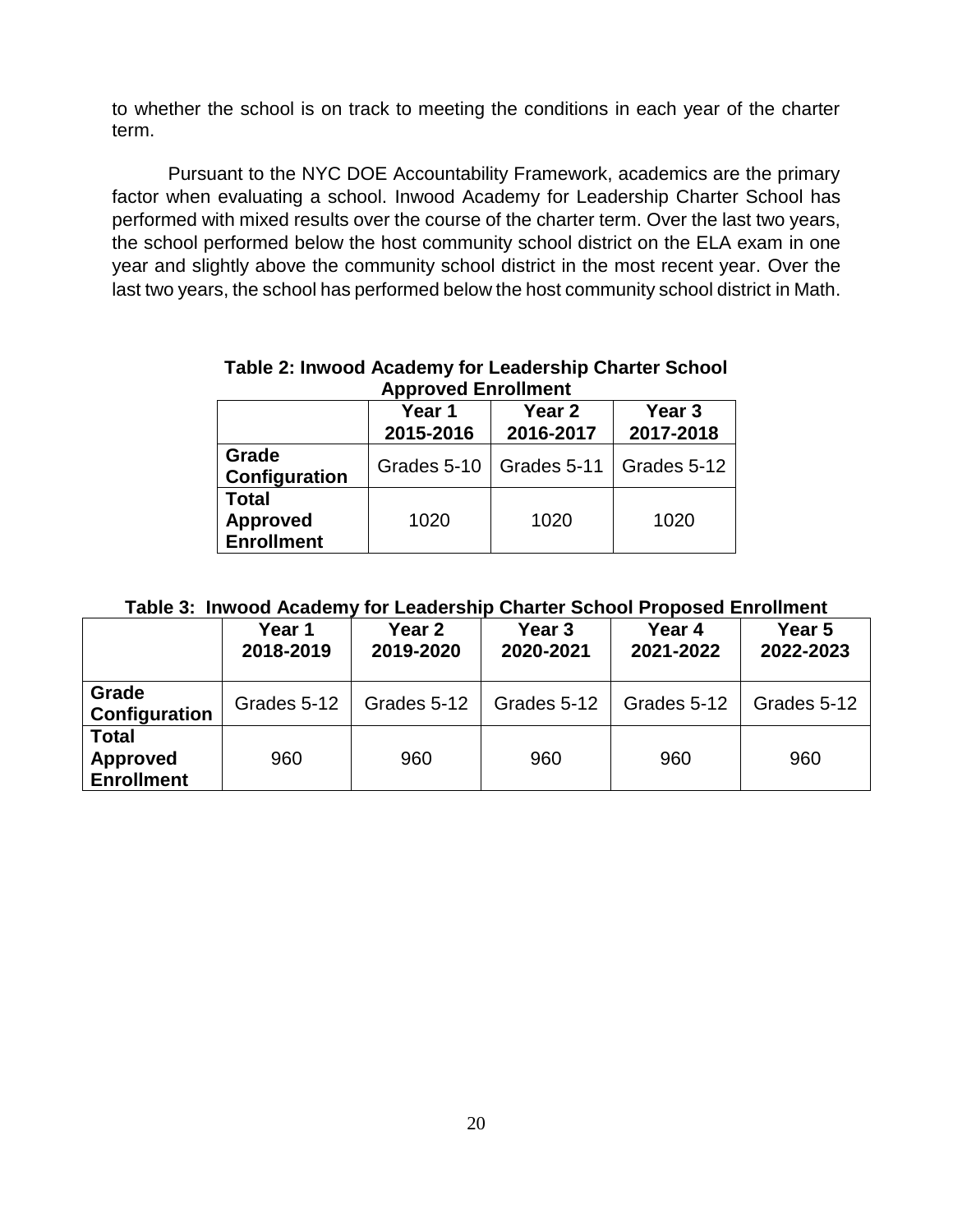## **Table 4a: Inwood Academy for Leadership Charter School Academic Achievement Compared to the District of Location**

|                               |        |                              | <b>ELA</b>                      |            |                                        | <b>Math</b> |                                     |                                 |            |                                 |
|-------------------------------|--------|------------------------------|---------------------------------|------------|----------------------------------------|-------------|-------------------------------------|---------------------------------|------------|---------------------------------|
| <b>All</b><br><b>Students</b> | Inwood | $\boldsymbol{\omega}$<br>CSD | $\mathbf{c}$<br>Variance<br>CSD | <b>SAN</b> | $\mathbf{c}$<br>Variance<br><b>SAN</b> | Inwood      | $\boldsymbol{\omega}$<br><b>CSD</b> | $\mathbf{S}$<br>Variance<br>CSD | <b>SAN</b> | $\mathbf{c}$<br>Variance<br>NYS |
| 2015-<br>2016                 | 18     | 26                           | $-8$                            | 36         | $-18$                                  | 21          | 22                                  | $-1$                            | 36         | $-15$                           |
| 2016-<br>2017                 | 30     | 29                           | $+1$                            | 39         | $-9$                                   | 22          | 23                                  | -1                              | 37         | $-15$                           |

**Table 4b: Inwood Academy for Leadership Charter School Academic Achievement** 

|                        |        |            | <b>Common Core English Language Arts</b><br><b>Regents</b> |            |                                                   | <b>Common Core Algebra I Regents</b> |     |                                 |            |                                 |
|------------------------|--------|------------|------------------------------------------------------------|------------|---------------------------------------------------|--------------------------------------|-----|---------------------------------|------------|---------------------------------|
| All<br><b>Students</b> | Inwood | <b>NYC</b> | Variance<br>NYC                                            | <b>SAN</b> | $\overline{\mathbf{c}}$<br>Variance<br><b>NYS</b> | <b>Inwood</b>                        | NYC | $\mathbf{c}$<br>Variance<br>NYC | <b>SAN</b> | $\mathbf{5}$<br>Variance<br>NYS |
| 2015-<br>2016          | 100    | 79         | $+21$                                                      | 86         | $+14$                                             | 42                                   | 63  | $-21$                           | 72         | $-30$                           |
| 2016-<br>2017          | 68     | 78         | $-10$                                                      | 84         | $-16$                                             | 85                                   | 66  | $+19$                           | 75         | $+10$                           |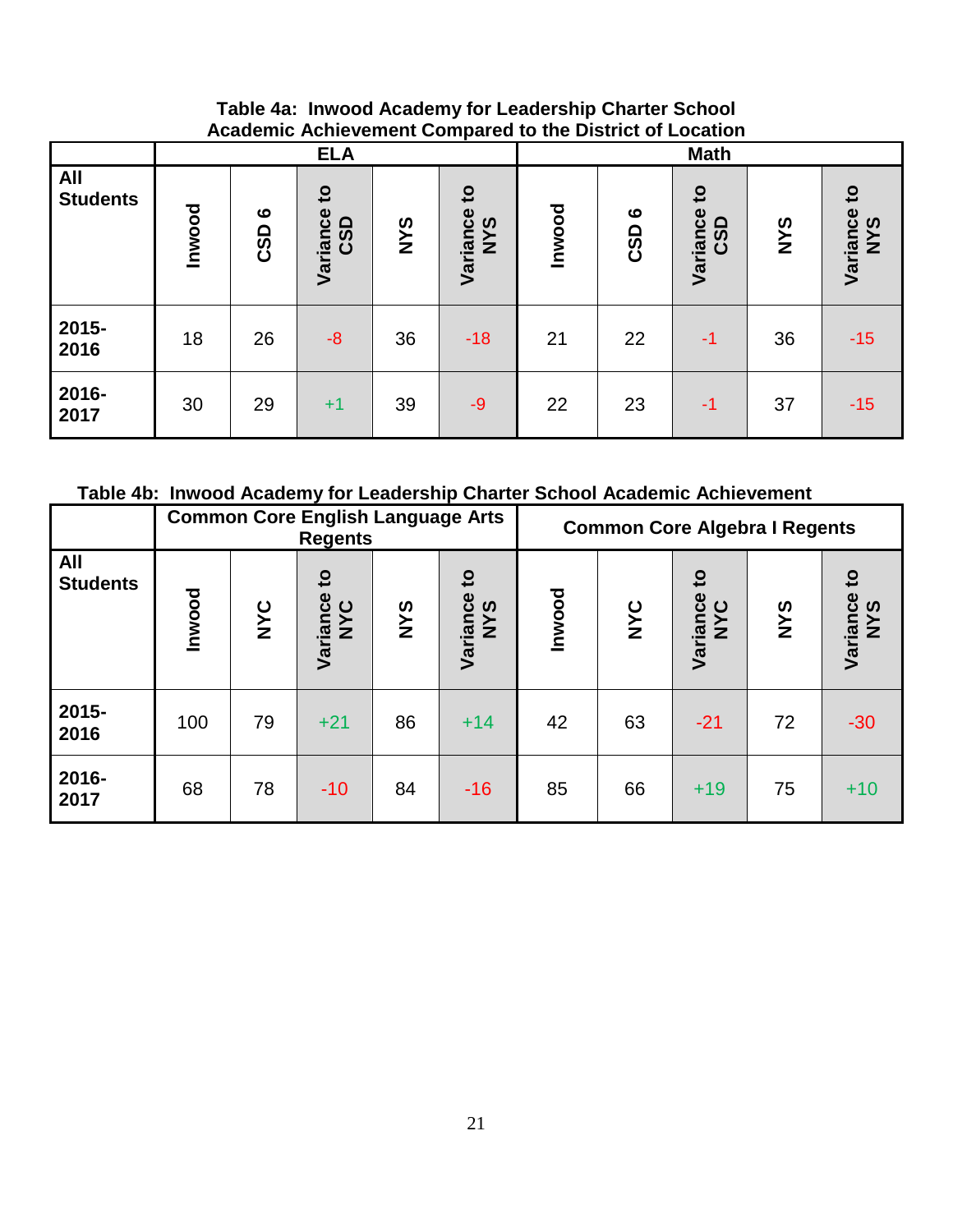## **Table 5: Inwood Academy for Leadership Charter School Demographics Compared to the District of Location**

|                                               |        | 2015-2016 |          | 2016-2017     | 2017-<br>2018* |          |               |
|-----------------------------------------------|--------|-----------|----------|---------------|----------------|----------|---------------|
|                                               | Inwood | ဖ<br>CSD  | Variance | <b>Inwood</b> | ဖ<br>CSD       | Variance | <b>Inwood</b> |
| <b>Economically</b><br><b>Disadvantaged</b>   | 71     | 86        | $-15$    | 80            | 85             | $-5$     | 94            |
| <b>English</b><br>Language<br><b>Learners</b> | 15     | 31        | $-16$    | 15            | 29             | $-14$    | 14            |
| <b>Students with</b><br><b>Disabilities</b>   | 19     | 20        | $-1$     | 22            | 19             | $+3$     | 21            |

\* Self-reported by the school

Inwood Academy for Leadership Charter School currently enrolls a higher percentage of economically disadvantaged (ED) students when compared to the district of location, a lower percentage of English language learners (ELLs), and a higher percentage of students with disabilities (SWDs) (Table 5). The significantly lower number of ELLs has resulted in a condition for the school in this area. This condition will be monitored yearly during the Annual Comprehensive Review process.

The school's recruitment efforts, which are described in the Renewal Application include partnering with Democracy Builders to prioritize NYCHA housing and who handed out over 8,000 application packages in the Washington Heights, Inwood, Kingsbridge and University Heights sections to focus on areas of high needs such as student eligible for Free and Price lunch. The school also advertised in Spanish language newspapers to increase ELL enrollment.

In an effort to retain ED students, ELLs and SWDs the school employs many support staff members such including a Director of Family and Community Engagement, Directors of Academic Intervention Services, a Counselor, a Social Worker and a Dean who are all available to provide services to students and families and address any concerns or needs.

#### **Summary of Public Comment**

As required by the Charter School Act, the NYC DOE held a public hearing about the proposed renewal to the charter on November 28th, 2017. One hundred and fiftyeight individuals attended the hearing. Sixteen comments were made in support and none in opposition to the proposed charter renewal.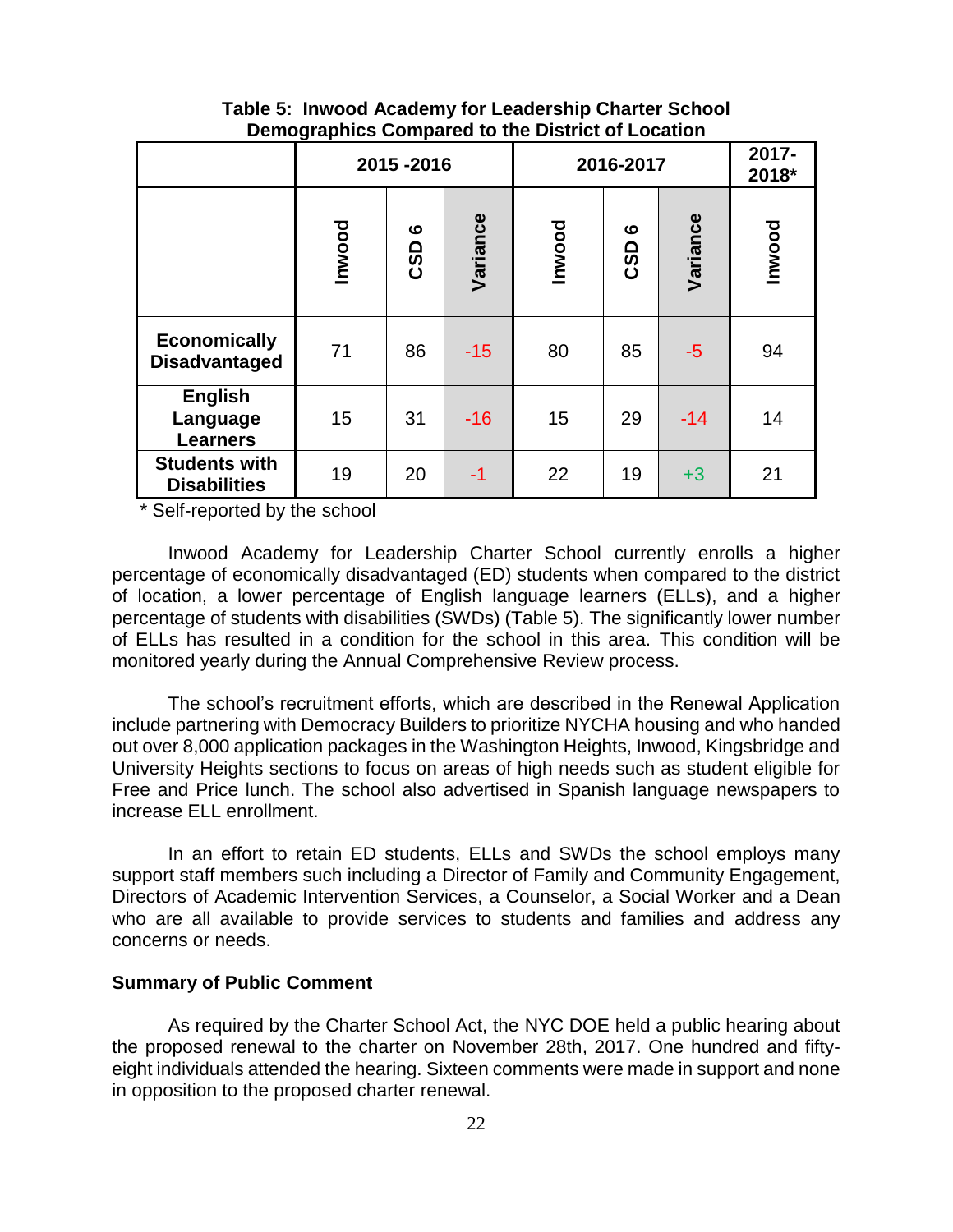## **Renaissance Charter High School for Innovation<sup>6</sup>**

## **Table 1: School Summary**

| Name of Charter School                                                                                     | Renaissance Charter High School for Innovation                                                                                                                                                                                                            |
|------------------------------------------------------------------------------------------------------------|-----------------------------------------------------------------------------------------------------------------------------------------------------------------------------------------------------------------------------------------------------------|
| <b>Board Chair</b>                                                                                         | George Sarkissian                                                                                                                                                                                                                                         |
| <b>District of Location</b>                                                                                | NYC CSD 4                                                                                                                                                                                                                                                 |
| <b>Opening Date</b>                                                                                        | Fall, 2010                                                                                                                                                                                                                                                |
| <b>Charter Terms</b>                                                                                       | Initial Charter Term: 12/13/2009 - 12/14/2014<br>First Renewal: 12/15/2014 - 06/30/2018                                                                                                                                                                   |
| <b>Current Term Authorized</b><br><b>Grades/Maximum</b><br><b>Authorized Enrollment</b>                    | Grades 9-12/500                                                                                                                                                                                                                                           |
| <b>Proposed Renewal Term</b><br><b>Authorized</b><br><b>Grades/Maximum</b><br><b>Authorized Enrollment</b> | Grades 9-12/460                                                                                                                                                                                                                                           |
| <b>Facility</b>                                                                                            | 10 East 100 Street, Manhattan NY, 10029<br>(DOE space)                                                                                                                                                                                                    |
| <b>Mission</b>                                                                                             | Our mission is "leadership through innovation" and we<br>an innovative approach to our three-tiered<br>bring<br>educational model that includes core academics, project-<br>based learning, and hands-on, experiential learning<br>outside the classroom. |
| <b>Requested Revisions</b>                                                                                 | Decrease the maximum authorized enrollment from 500 to<br>460 students.                                                                                                                                                                                   |

The NYC DOE Chancellor is recommending a three-year renewal for Renaissance Charter High School for Innovation with three conditions. The conditions are in the areas of governance and enrollment targets. The Board of Trustees must hold monthly meetings totaling no fewer than 12 meeting in a calendar year and consistently meet quorum (as defined by the school's Board Bylaws) at each monthly meeting by June  $30<sup>th</sup>$  of each year of the next charter term. Throughout the charter term, the NYCDOE charter authorizing team will conduct annual reviews (Annual Comprehensive Reviews) to serve as a mechanism to monitor the school's growth in these areas and provide feedback as to whether the school is on track to meeting the conditions in each year of the charter term.

Renaissance Innovation School requested an enrollment revision to decrease the current authorized enrollment from 500 students to 460 students beginning in the 2018-

[http://schools.nyc.gov/NR/rdonlyres/7347A718-59E0-4597-B140-](http://schools.nyc.gov/NR/rdonlyres/7347A718-59E0-4597-B140-15C3B69ACA4F/0/84M433RenaissanceCharterHighSchoolforInnovationRenewalReport_201718WITHRECOMMENDATION.pdf)

 $\overline{a}$ 

<sup>6</sup> Additional information can be found in the NYC DOE renewal report at

[<sup>15</sup>C3B69ACA4F/0/84M433RenaissanceCharterHighSchoolforInnovationRenewalReport\\_201718WITHRECOMMEN](http://schools.nyc.gov/NR/rdonlyres/7347A718-59E0-4597-B140-15C3B69ACA4F/0/84M433RenaissanceCharterHighSchoolforInnovationRenewalReport_201718WITHRECOMMENDATION.pdf) [DATION.pdf](http://schools.nyc.gov/NR/rdonlyres/7347A718-59E0-4597-B140-15C3B69ACA4F/0/84M433RenaissanceCharterHighSchoolforInnovationRenewalReport_201718WITHRECOMMENDATION.pdf)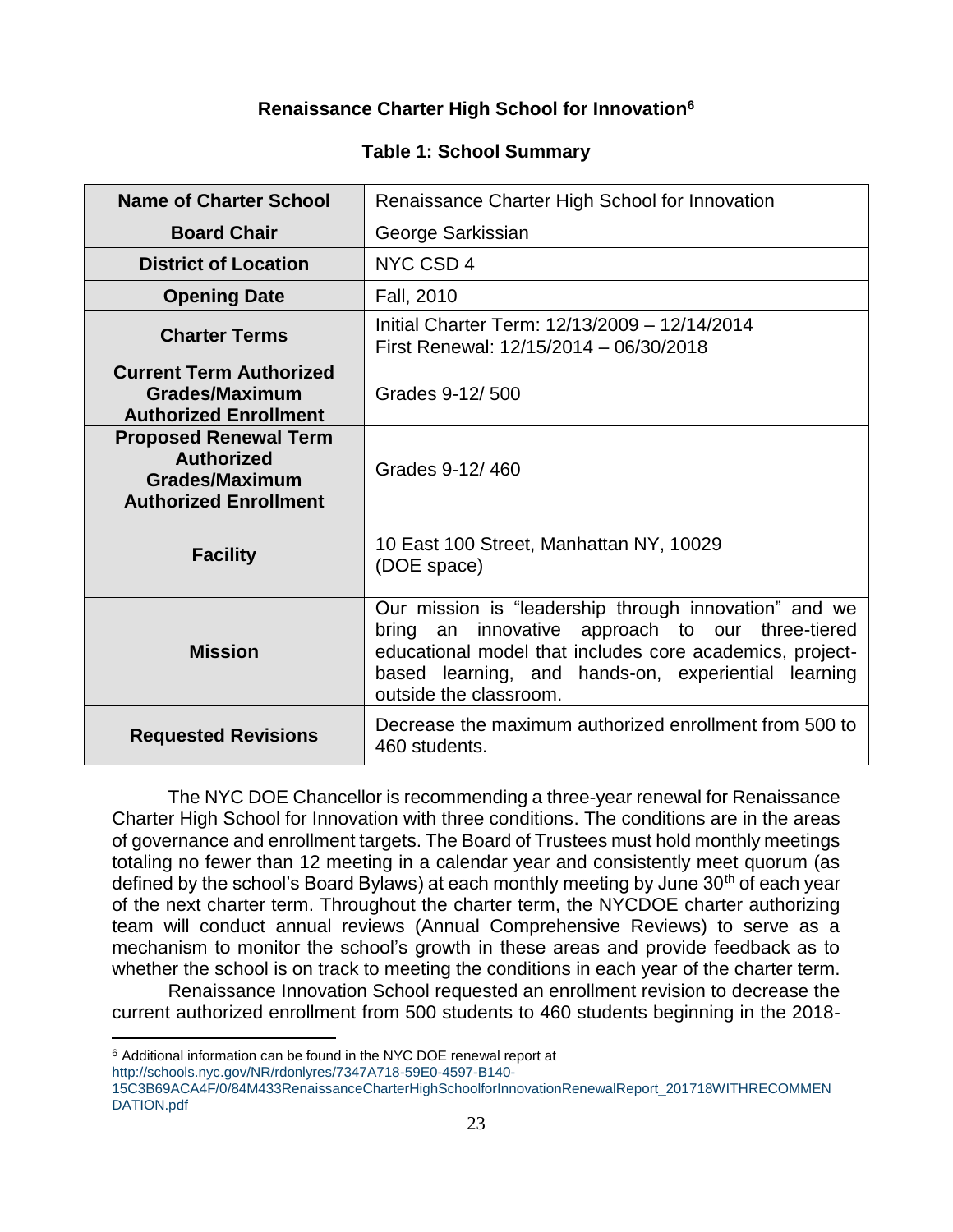19 school year. If approved by the New York State Board of Regents, the school will be authorized to serve 460 students in grades 9-12 in each year of the charter term.

Pursuant to the NYC DOE Accountability Framework, academics are the primary factor when evaluating a school. Except for one Regents subject test in the first year of the charter term, Renaissance Charter High School for Innovation pass rates were consistently below the citywide rates. Similarly, the school's graduation rates neither met nor exceeded the citywide rates. However, Innovation has consistently outperformed other New York City High Schools with similar student populations. 95% of Innovation's students are enrolled in the CCR program, which incorporates Advancement Via Individual Determination (AVID), Culinary Arts, and a partnership with Co-Op Tech. Innovation continues to attract and retain students with disabilities and enroll SWDs at rates that are consistently 15 to 20 percentage points above the host community school district.

The Renaissance Charter High School for Innovation serves a significant at-risk population: 22% of Innovation students are over-aged and under-credited, including a significant majority of students who enter far below grade level. To address the learning needs of students, this school has a comprehensive 4-year college program, including a Culinary Arts, Software Engineering, and pop vocals program. The school reviews the progress of all students at the end of year three and creates tailor-made programs for their senior year to ensure that the students who are ready will graduate at the end of four years. For those students who need additional time, the Innovation Plus program aids students to allow them to complete high school and obtain their degree.

|                                                      | Year 1<br>2015-2016 | Year 2<br>2016-2017 | Year 3<br>2017-2018 |
|------------------------------------------------------|---------------------|---------------------|---------------------|
| Grade<br>Configuration                               | $9 - 12$            | $9 - 12$            | $9 - 12$            |
| <b>Total</b><br><b>Approved</b><br><b>Enrollment</b> | 500                 | 500                 | 500                 |

#### **Table 2: Renaissance Charter High School for Innovation Approved Enrollment**

#### **Table 3: Renaissance Charter High School for Innovation Proposed Enrollment**

|                                                      | Year 1<br>2018-2019 | Year <sub>2</sub><br>2019-2020 | Year <sub>3</sub><br>2020-2021 | Year 4<br>2021-2022 | Year 5<br>2022-2023 |
|------------------------------------------------------|---------------------|--------------------------------|--------------------------------|---------------------|---------------------|
| Grade<br>Configuration                               | $9 - 12$            | $9 - 12$                       | $9 - 12$                       | $9 - 12$            | $9 - 12$            |
| <b>Total</b><br><b>Approved</b><br><b>Enrollment</b> | 460                 | 460                            | 460                            | 460                 | 460                 |

**Table 4a: Renaissance Charter High School for Innovation Academic Achievement**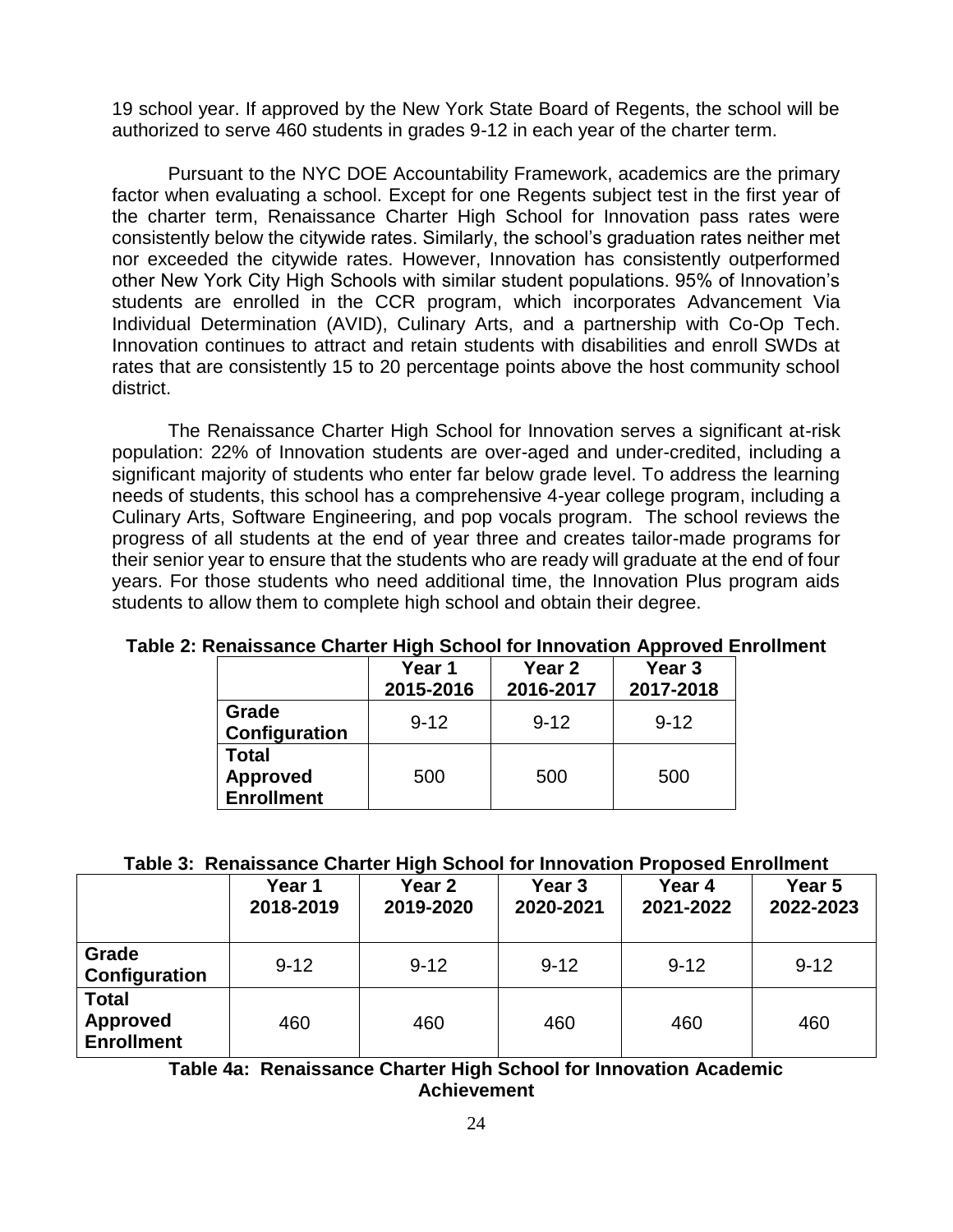|                        | <b>Common Core English Language Arts</b><br><b>Regents</b> |     |                                                        |            |                                 |                           |     | <b>Common Core Algebra I Regents</b> |            |                                 |
|------------------------|------------------------------------------------------------|-----|--------------------------------------------------------|------------|---------------------------------|---------------------------|-----|--------------------------------------|------------|---------------------------------|
| All<br><b>Students</b> | Renaissance<br><b>CHS</b>                                  | NYC | $\overline{\mathbf{c}}$<br>iance<br><b>NYC</b><br>Vari | <b>SAN</b> | $\mathbf{c}$<br>Variance<br>NYS | Renaissance<br><b>CHS</b> | NYC | $\mathbf{c}$<br>Variance<br>NYC      | <b>SAN</b> | $\mathbf{5}$<br>Variance<br>NYS |
| 2015-<br>2016          | 63                                                         | 79  | $-16$                                                  | 86         | $-23$                           | 21                        | 63  | $-42$                                | 72         | $-51$                           |
| 2016-<br>2017          | 56                                                         | 78  | $-22$                                                  | 84         | $-28$                           | 40                        | 66  | $-26$                                | 75         | $-35$                           |

**Table 4b: Renaissance Charter High School for Innovation Graduation Rates – 4 Year**

|                        |                    |     | <b>4-Year Graduation Rate</b> |            |                    |
|------------------------|--------------------|-----|-------------------------------|------------|--------------------|
| All<br><b>Students</b> | Renaissance<br>CHS | NYC | Variance to<br>NYC            | <b>SAN</b> | Variance to<br>NYS |
| 2015-<br>2016          | 56                 | 73  | $-17$                         | 80         | $-24$              |
| 2016-<br>2017          | 54                 | 74  | $-20$                         | 80         | $-26$              |

**Table 4c: Renaissance Charter High School for Innovation Graduation Rates – 5 Year**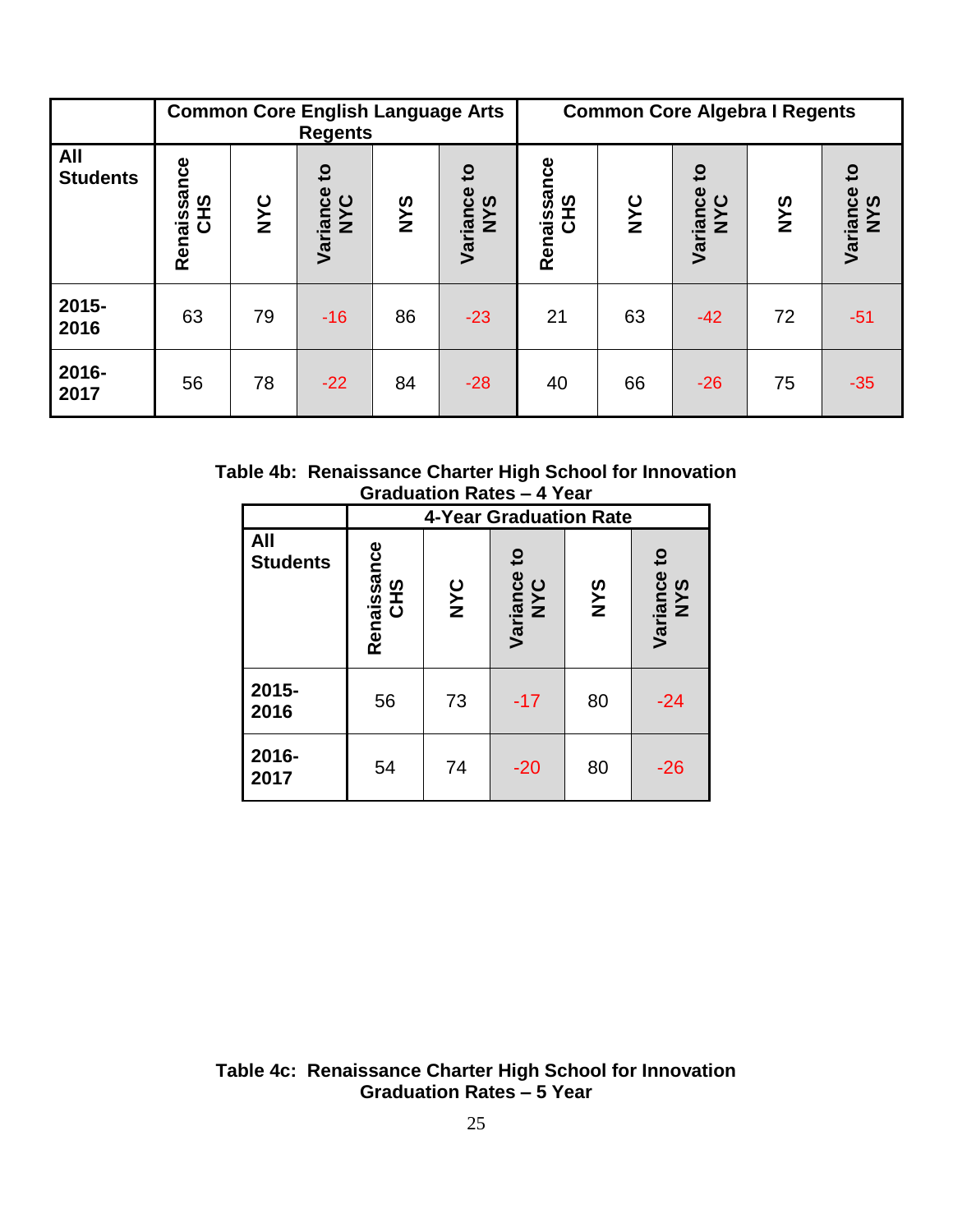|                               |                           | <b>5-Year Graduation Rate</b> |                    |            |                    |  |  |  |  |  |  |
|-------------------------------|---------------------------|-------------------------------|--------------------|------------|--------------------|--|--|--|--|--|--|
| <b>All</b><br><b>Students</b> | Renaissance<br><b>CHS</b> | <b>NYC</b>                    | Variance to<br>NYC | <b>SAN</b> | Variance to<br>NYS |  |  |  |  |  |  |
| 2015-<br>2016                 | 73                        | 76                            | $-3$               | 84         | $-11$              |  |  |  |  |  |  |
| 2016-<br>2017                 | 66                        | 78                            | $-12$              | 84         | -18                |  |  |  |  |  |  |

**Table 5: Renaissance Charter High School for Innovation Demographics Compared to District of Location**

|                                               | 2015-2016                 |       |                | 2016-2017          | 2017-<br>2018* |          |                    |
|-----------------------------------------------|---------------------------|-------|----------------|--------------------|----------------|----------|--------------------|
|                                               | Renaissance<br><b>CHS</b> | CSD 4 | Variance       | Renaissance<br>CHS | 4<br>CSD       | Variance | Renaissance<br>CHS |
| <b>Economically</b><br><b>Disadvantaged</b>   | 85                        | 85    | $\overline{0}$ | 79                 | 85             | $-6$     | 81                 |
| <b>English</b><br>Language<br><b>Learners</b> | 11                        | 6     | $+5$           | 12                 | $\overline{7}$ | $+5$     | 11                 |
| <b>Students with</b><br><b>Disabilities</b>   | 36                        | 14    | $+22$          | 37                 | 16             | $+21$    | 33                 |

\* Self-reported by the school

Renaissance Charter High School for Innovation enrolls a lower percentage of economically disadvantaged (ED) students when compared to the district of location, a higher percentage of English language learners (ELLs), and a significantly higher percentage of students with disabilities (SWDs) (Table 5).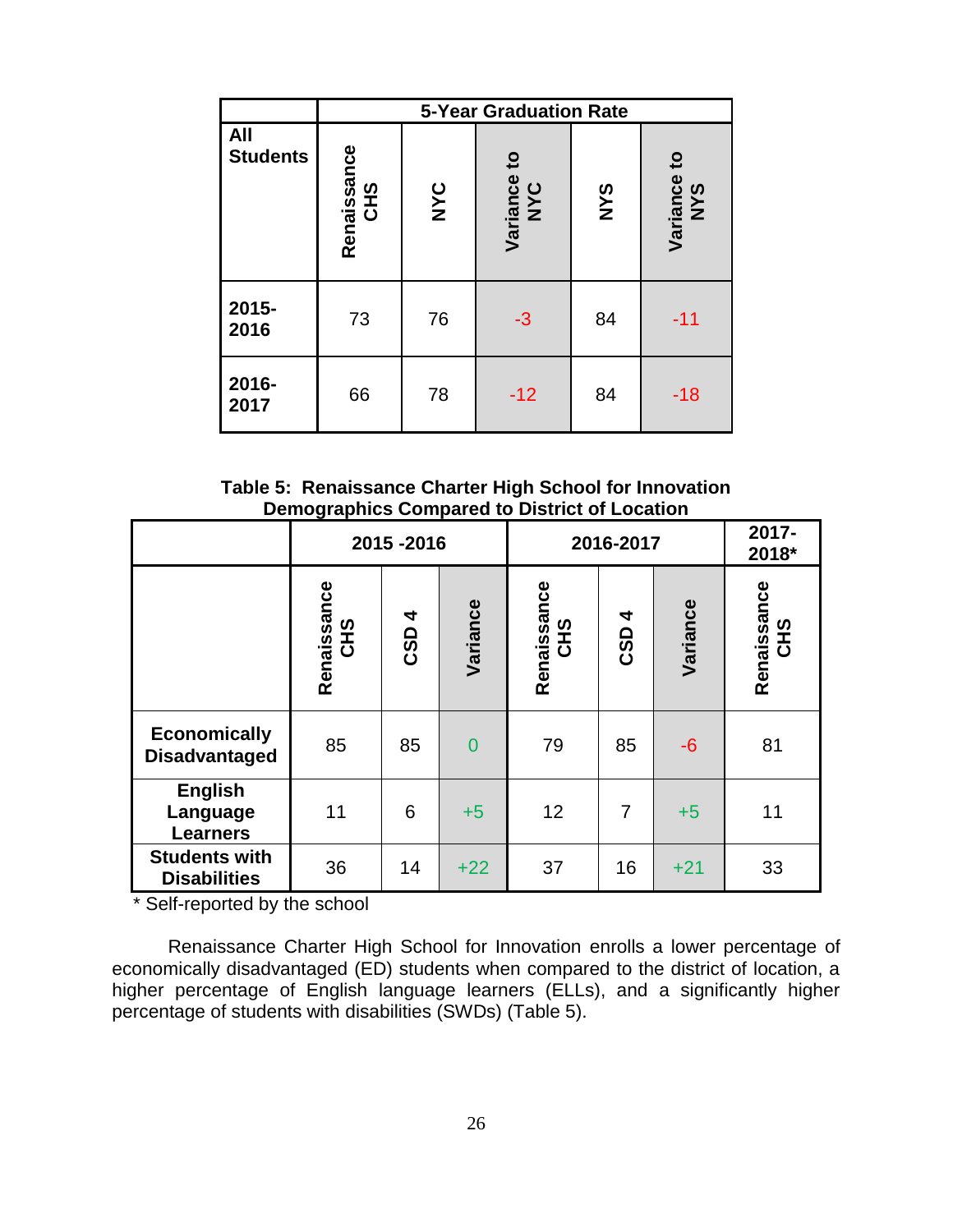The school is making good faith efforts to recruit, serve, and retain at-risk students<sup>7</sup>. The school's recruitment efforts, which are described in the Renewal Application include arranging presentations at local Housing Developments, making presentations to middle school classes that are primarily serving ELL and SWDs and working with guidance counselors to ensure that their students with IEPs are made aware of the school's special education model.

Additionally, 22% of the school's student population is overaged and undercredited. The school has a comprehensive program to attract and retain the hardest to reach and most at-risk students including culinary arts programs, internships, AVID, APEX, and LEAP programs designed specifically to cater to the needs of the city's most underserved students.

To retain their at-risk students, Renaissance Charter High School for Innovation connects students and parents to outside resources, provides at-risk counseling, an advisory program and parent engagement through their Parent Coordinator.

#### **Summary of Public Comment**

 $\overline{a}$ 

As required by the Charter School Act, the NYC DOE held a public hearing about the proposed renewal on December 5, 2017. Forty-five individuals attended the hearing. Twenty comments were made in support and none were made in opposition to the proposed charter renewal.

 $7$  Education Law §2854(2)(a) requires that schools demonstrate good faith efforts to attract and retain a comparable or greater enrollment of students with disabilities, FRPL eligible students and English language learners when compared to the enrollment figures for such students in the school district in which the charter is located. SUNY and the Regents were charged with setting specific enrollment and retention targets for each charter school, and have done so. Education Law §2852(9-a)(b)(i). All charter schools that were initially chartered after August 2010 or renewed after January 1, 2011, are expected to meet or exceed the enrollment and retention targets set by the Regents and SUNY. When submitting an application for renewal of the charter, schools are required to provide information detailing the means by which they will meet the enrollment and retention targets (Education Law §2851(4)(e)), and this information is considered by the Regents in the review of the school's performance over the charter term. A school's plan to change its enrollment practices, whether by weighting the lottery or preferencing, may also be considered when determining whether the school will meet the targets in the upcoming charter term. A school's repeated failure to meet or exceed its enrollment and retention targets, when combined with a failure to show that extensive efforts to meet the targets have been made, may be cause for termination or revocation of the charter pursuant to section Education Law §2855(1)(e).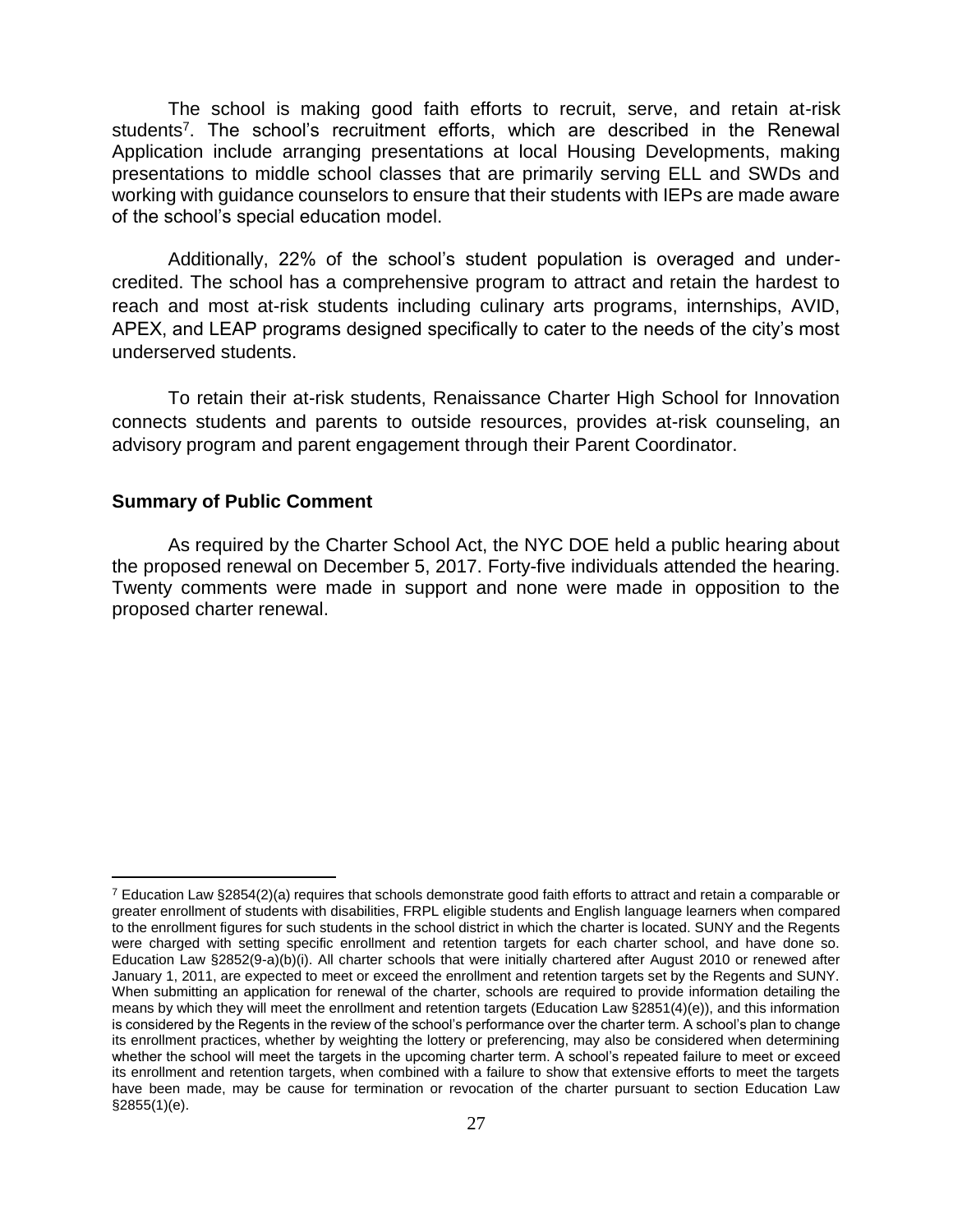# **St. Hope Leadership Academy Charter School <sup>8</sup>**

## **Table 1: School Summary**

| <b>Name of Charter School</b>                                                                              | St. Hope Leadership Academy Charter School (SHLA)                                                                                                                                                                      |
|------------------------------------------------------------------------------------------------------------|------------------------------------------------------------------------------------------------------------------------------------------------------------------------------------------------------------------------|
| <b>Board Chair</b>                                                                                         | Lauren Tannenbaum                                                                                                                                                                                                      |
| <b>District of Location</b>                                                                                | NYC CSD 5                                                                                                                                                                                                              |
| <b>Opening Date</b>                                                                                        | 2008-2009                                                                                                                                                                                                              |
| <b>Charter Terms</b>                                                                                       | Initial Charter Term: 02/14/2008 - 02/14/2013<br>Provisional Charter Extension: 02/15/2013 - 06/30/2013<br>First Renewal: 07/1/2013 - 06/30/2018                                                                       |
| <b>Current Term Authorized</b><br><b>Grades/Maximum</b><br><b>Authorized Enrollment</b>                    | Grades 6-8/300                                                                                                                                                                                                         |
| <b>Proposed Renewal Term</b><br><b>Authorized</b><br><b>Grades/Maximum</b><br><b>Authorized Enrollment</b> | Grades 6-8/300                                                                                                                                                                                                         |
| <b>Facility</b>                                                                                            | 222 West 134 Street, Manhattan NY, 10030 (DOE space)                                                                                                                                                                   |
| <b>Mission</b>                                                                                             | To educate self-motivated, productive, and critically<br>thinking leaders who are prepared to succeed in a college<br>preparatory high school, committed to serving others, and<br>passionate about lifelong learning. |
| <b>Requested Revisions</b>                                                                                 | <b>None</b>                                                                                                                                                                                                            |

The NYC DOE Chancellor is recommending a three-year renewal for St. Hope Leadership Academy Charter School. Pursuant to the NYC DOE Accountability Framework, academics are the primary factor when evaluating a school. St. Hope Leadership Academy Charter School has consistently performed below the community school district (CSD) in both ELA and Math until the most recent school year when the school met the CSD in ELA and outperformed the CSD by 2 points in Math. This demonstrates a proficiency that doubled in one year for ELA and a Math proficiency rate that nearly doubled in one year.

[http://schools.nyc.gov/NR/rdonlyres/7552E73D-7451-499B-A2E6-](http://schools.nyc.gov/NR/rdonlyres/7552E73D-7451-499B-A2E6-0BF3B39702E5/0/84M388StHOPELeadershipAcademyCharterSchoolRenewalReport2017_18_WITHRECOMMENDATION.pdf)

 $\overline{a}$ 

<sup>8</sup> Additional information can be found in the NYC DOE renewal report at

[<sup>0</sup>BF3B39702E5/0/84M388StHOPELeadershipAcademyCharterSchoolRenewalReport2017\\_18\\_WITHRECOMMEND](http://schools.nyc.gov/NR/rdonlyres/7552E73D-7451-499B-A2E6-0BF3B39702E5/0/84M388StHOPELeadershipAcademyCharterSchoolRenewalReport2017_18_WITHRECOMMENDATION.pdf) [ATION.pdf](http://schools.nyc.gov/NR/rdonlyres/7552E73D-7451-499B-A2E6-0BF3B39702E5/0/84M388StHOPELeadershipAcademyCharterSchoolRenewalReport2017_18_WITHRECOMMENDATION.pdf)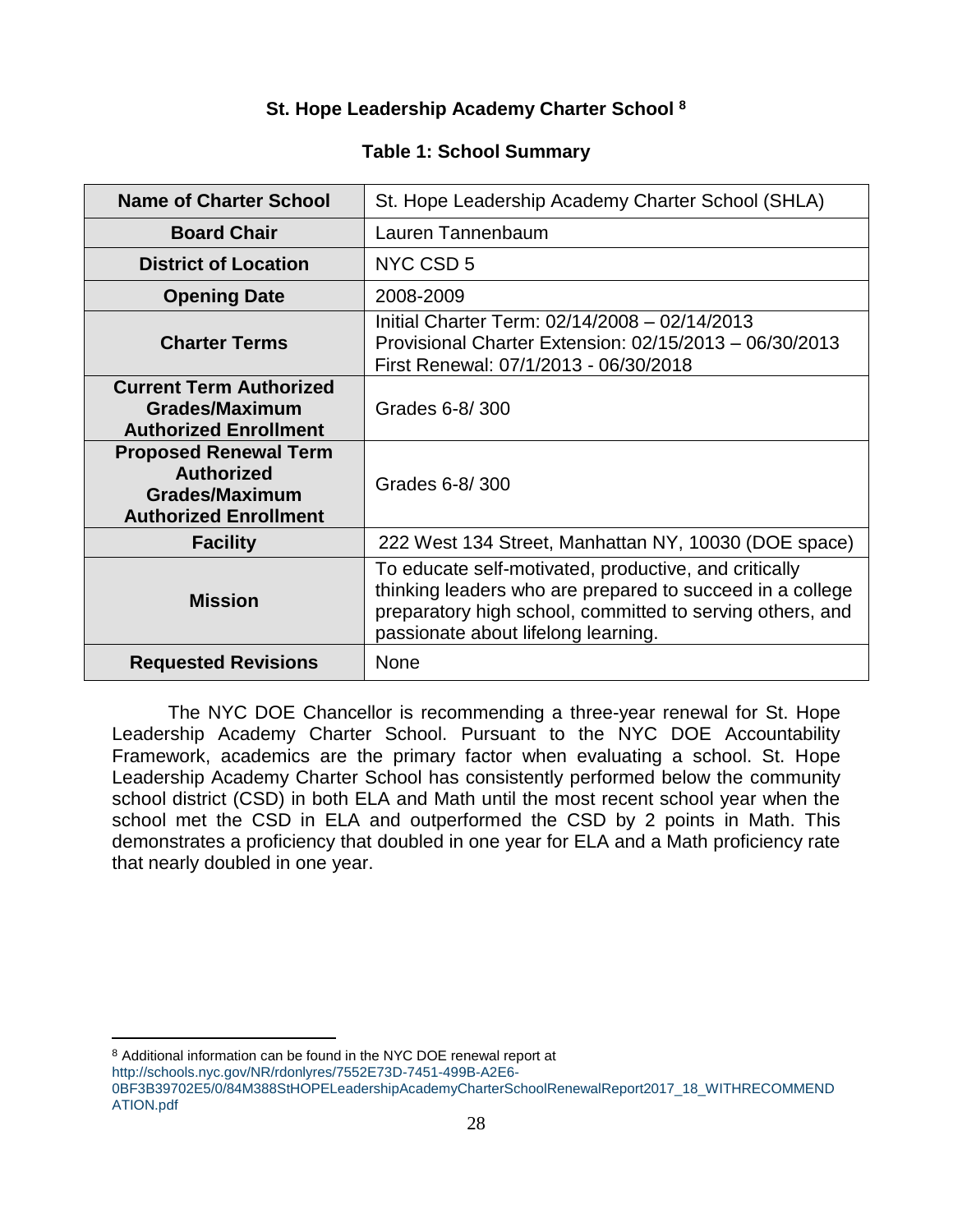|                                                      | Year 1<br>2013-2014 | Year <sub>2</sub><br>2014-2015 | Year <sub>3</sub><br>2015-2016 | Year 4<br>2016-2017 | Year 5<br>2017-2018 |
|------------------------------------------------------|---------------------|--------------------------------|--------------------------------|---------------------|---------------------|
| Grade<br>Configuration                               | $5 - 8$             | $5 - 8$                        | $6 - 8$                        | $6 - 8$             | $6 - 8$             |
| <b>Total</b><br><b>Approved</b><br><b>Enrollment</b> | 300                 | 300                            | 300                            | 300                 | 300                 |

**Table 2: St. Hope Leadership Academy Charter School Approved Enrollment**

# **Table 3: St. Hope Leadership Academy Charter School Proposed Enrollment**

|                                               | Year 1<br>2018-2019 | Year 2<br>2019-2020 | Year <sub>3</sub><br>2020-2021 |
|-----------------------------------------------|---------------------|---------------------|--------------------------------|
| Grade<br>Configuration                        | $6 - 8$             | $6 - 8$             | $6 - 8$                        |
| Total<br><b>Approved</b><br><b>Enrollment</b> | 300                 | 300                 | 300                            |

**Table 4: St. Hope Leadership Academy Charter School Academic Achievement Compared to the District of Location**

|                               | <b>ELA</b>                  |          |                                        |            |                                        |            |                 | <b>Math</b>                                |            |                                 |
|-------------------------------|-----------------------------|----------|----------------------------------------|------------|----------------------------------------|------------|-----------------|--------------------------------------------|------------|---------------------------------|
| <b>All</b><br><b>Students</b> | Hope<br>$\ddot{\mathbf{s}}$ | 5<br>CSD | $\mathbf{c}$<br>Variance<br><b>CSD</b> | <b>SAN</b> | $\mathbf{c}$<br>Variance<br><b>NYS</b> | Hope<br>ີ່ | 5<br><b>CSD</b> | $\mathbf{c}$<br>Variance<br>$\Omega$<br>ဖွ | <b>SAN</b> | $\mathbf{c}$<br>Variance<br>NYS |
| 2015-<br>2016                 | 12                          | 24       | $-12$                                  | 37         | $-25$                                  | 9          | 14              | $-5$                                       | 34         | $-25$                           |
| 2016-<br>2017                 | 25                          | 25       | $\overline{0}$                         | 40         | $-15$                                  | 15         | 13              | $+2$                                       | 34         | $-19$                           |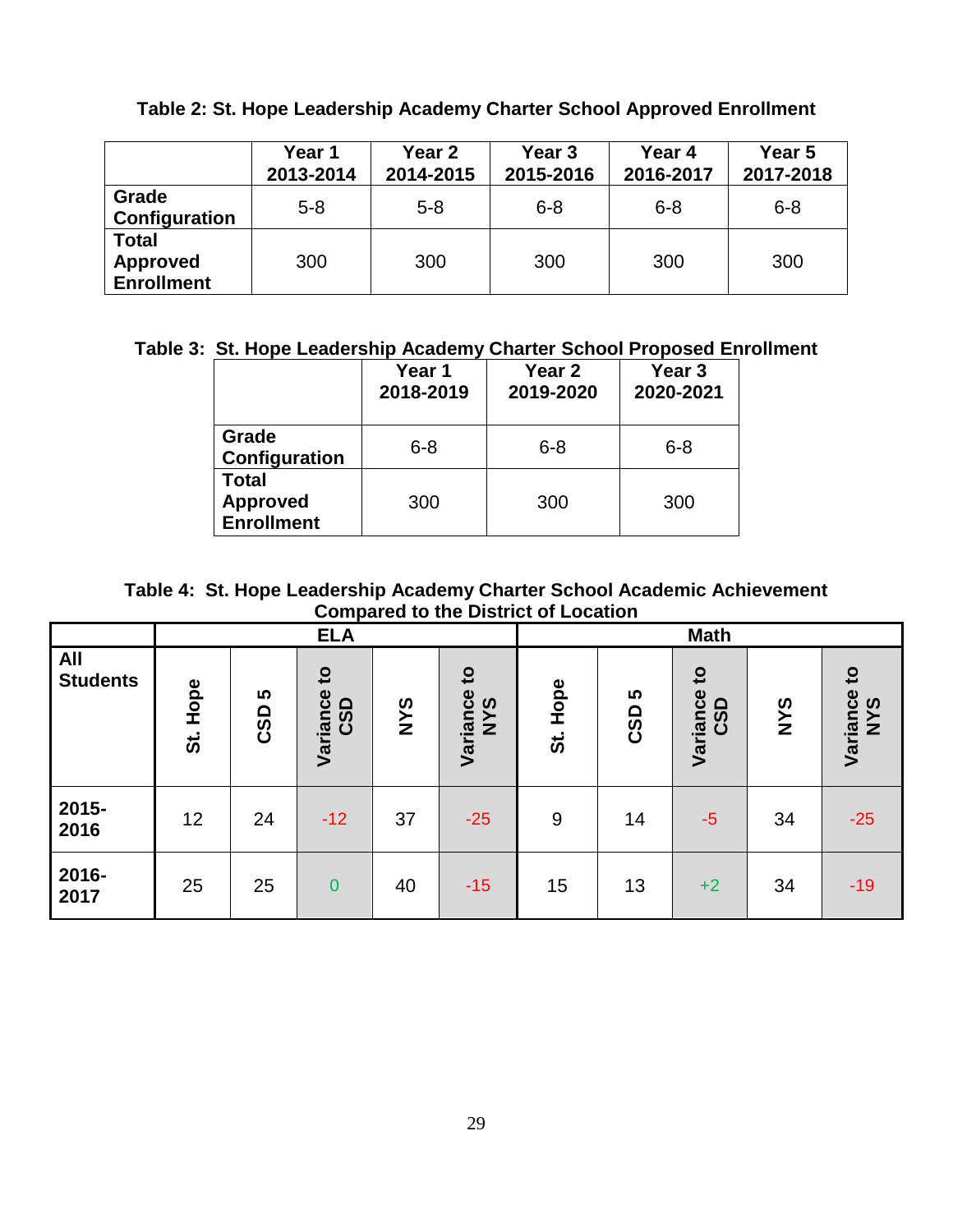|                                               | 2015-2016 |                 |                | 2016-2017     |          |          | 2017-<br>2018* |
|-----------------------------------------------|-----------|-----------------|----------------|---------------|----------|----------|----------------|
|                                               | St. Hope  | <b>S</b><br>CSD | Variance       | Hope<br><br>თ | ທ<br>CSD | Variance | Hope<br>ີ່     |
| <b>Economically</b><br><b>Disadvantaged</b>   | 93        | 83              | $+10$          | 90            | 82       | $+8$     | 96             |
| <b>English</b><br>Language<br><b>Learners</b> | 10        | 10              | $\overline{0}$ | 10            | 11       | $-1$     | 7              |
| <b>Students with</b><br><b>Disabilities</b>   | 23        | 26              | $-3$           | 28            | 27       | $+1$     | 21             |

## **Table 5: St. Hope Leadership Academy Charter School Demographics Compared to the District of Location**

\* Self-Reported by the School

 $\overline{a}$ 

St. Hope Leadership Academy Charter School enrolls a significantly higher percentage of economically disadvantaged (ED) students when compared to the district of location, a slightly lower percentage of English language learners (ELLs), and a lower percentage of students with disabilities (SWDs) (Table 5). However, when considering the 3-year calculations of these subgroups, the gap between St. Hope and the district of location all but disappears.<sup>9</sup>

The school is making good faith efforts to recruit, serve, and retain at-risk students<sup>10</sup>. The school's recruitment efforts, which are described in the Renewal Application include targeted outreach in high needs areas including housing projects and outreach to schools, churches and community-based organizations in the South Bronx and Harlem that serve families with a primary language other than English. The school

<sup>9</sup> [http://schools.nyc.gov/NR/rdonlyres/7552E73D-7451-499B-A2E6-](http://schools.nyc.gov/NR/rdonlyres/7552E73D-7451-499B-A2E6-0BF3B39702E5/0/84M388StHOPELeadershipAcademyCharterSchoolRenewalReport2017_18_WITHRECOMMENDATION.pdf)

[<sup>0</sup>BF3B39702E5/0/84M388StHOPELeadershipAcademyCharterSchoolRenewalReport2017\\_18\\_WITHRECOMMEND](http://schools.nyc.gov/NR/rdonlyres/7552E73D-7451-499B-A2E6-0BF3B39702E5/0/84M388StHOPELeadershipAcademyCharterSchoolRenewalReport2017_18_WITHRECOMMENDATION.pdf) [ATION.pdf](http://schools.nyc.gov/NR/rdonlyres/7552E73D-7451-499B-A2E6-0BF3B39702E5/0/84M388StHOPELeadershipAcademyCharterSchoolRenewalReport2017_18_WITHRECOMMENDATION.pdf) 

<sup>10</sup> Education Law §2854(2)(a) requires that schools demonstrate good faith efforts to attract and retain a comparable or greater enrollment of students with disabilities, FRPL eligible students and English language learners when compared to the enrollment figures for such students in the school district in which the charter is located. SUNY and the Regents were charged with setting specific enrollment and retention targets for each charter school, and have done so. Education Law §2852(9-a)(b)(i). All charter schools that were initially chartered after August 2010 or renewed after January 1, 2011, are expected to meet or exceed the enrollment and retention targets set by the Regents and SUNY. When submitting an application for renewal of the charter, schools are required to provide information detailing the means by which they will meet the enrollment and retention targets (Education Law §2851(4)(e)), and this information is considered by the Regents in the review of the school's performance over the charter term. A school's plan to change its enrollment practices, whether by weighting the lottery or preferencing, may also be considered when determining whether the school will meet the targets in the upcoming charter term. A school's repeated failure to meet or exceed its enrollment and retention targets, when combined with a failure to show that extensive efforts to meet the targets have been made, may be cause for termination or revocation of the charter pursuant to section Education Law §2855(1)(e).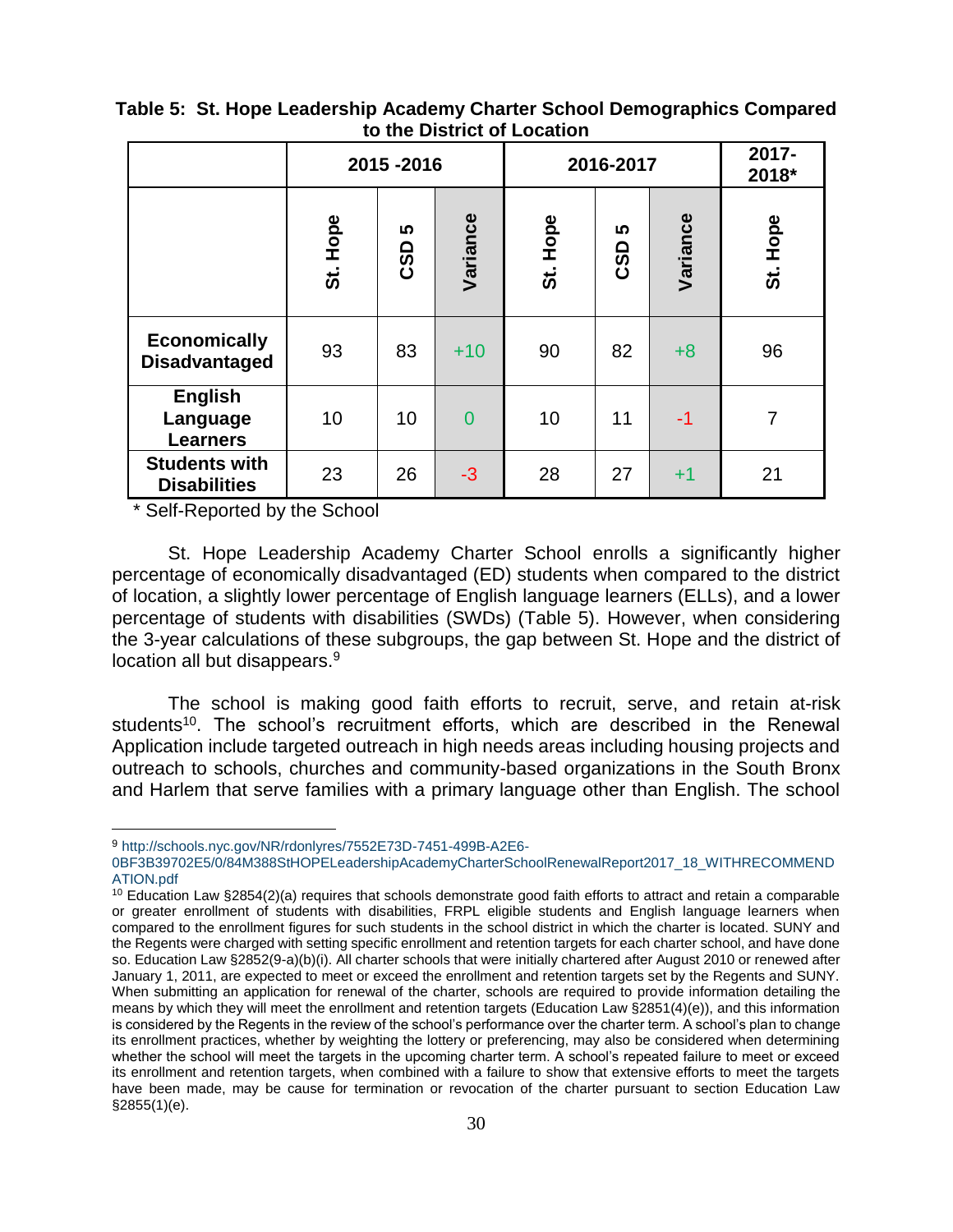also provides application materials in English, Spanish and French and also hosts orientation, recruitment and open house events in those three languages. To recruit SWDs, the school has formed relationships with feeder schools that serve high populations of special needs students.

To retain ED students, the school ensures that all students are fully able to participate in school activities, regardless of their ability to pay. The school does this by not charging for field trip expenses and by providing free uniforms for students and families who cannot afford the expense. For ELL retention, the school offers comprehensive ELL services provided by a tri-lingual Coordinator, two bi-lingual Learning Specialists, and two bi-lingual Guidance Counselors as well as numerous other bi-lingual staff members. In addition to the differentiated and targeted instruction provided by learning specialists with Special Education certification, the school also employs a Director of Special Education to support the retention of SWDs.

#### **Summary of Public Comment**

As required by the Charter School Act, the NYC DOE held a public hearing about the proposed renewal on November 30, 2017. One hundred and twenty-six individuals attended the hearing. Twenty-six comments were made in support and none were made in opposition to the proposed charter renewal.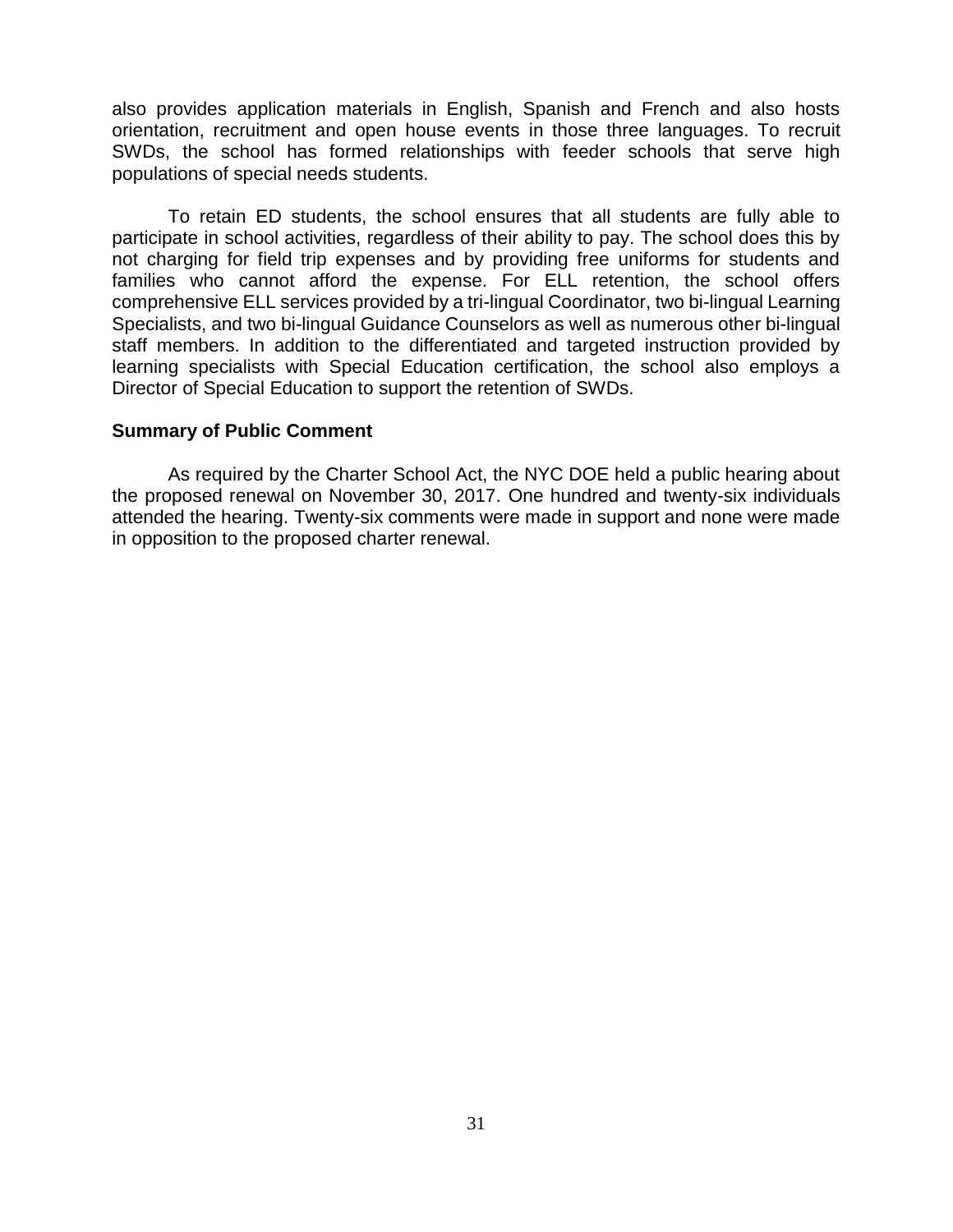## **The Equity Project Charter School <sup>11</sup>**

## **Table 1: School Summary**

| <b>Name of Charter School</b>                                                                              | The Equity Project Charter School (TEP)                                                                                                                                                                                                                                                                                                                                                                                                                                                                                                      |
|------------------------------------------------------------------------------------------------------------|----------------------------------------------------------------------------------------------------------------------------------------------------------------------------------------------------------------------------------------------------------------------------------------------------------------------------------------------------------------------------------------------------------------------------------------------------------------------------------------------------------------------------------------------|
| <b>Board Chair</b>                                                                                         | David Coleman                                                                                                                                                                                                                                                                                                                                                                                                                                                                                                                                |
| <b>District of Location</b>                                                                                | NYC CSD 6                                                                                                                                                                                                                                                                                                                                                                                                                                                                                                                                    |
| <b>Opening Date</b>                                                                                        | 2009-2010                                                                                                                                                                                                                                                                                                                                                                                                                                                                                                                                    |
| <b>Charter Terms</b>                                                                                       | Initial Charter Term: 02/14/2008 - 02/14/2013<br>Provisional Charter Extension: 02/15/2013 - 06/30/2013<br>First Renewal: 07/1/2013 - 06/30/2018                                                                                                                                                                                                                                                                                                                                                                                             |
| <b>Current Term Authorized</b><br><b>Grades/Maximum</b><br><b>Authorized Enrollment</b>                    | Grades k-8/1200                                                                                                                                                                                                                                                                                                                                                                                                                                                                                                                              |
| <b>Proposed Renewal Term</b><br><b>Authorized</b><br><b>Grades/Maximum</b><br><b>Authorized Enrollment</b> | Grades k-8/1080                                                                                                                                                                                                                                                                                                                                                                                                                                                                                                                              |
| <b>Facilities</b>                                                                                          | Grades k-1: 4280 Broadway, 2nd Floor Manhattan NY,<br>10033 (private space); and<br>Grades 5-8: 549 Audubon Avenue, Manhattan NY, 10040<br>(NYCDOE co-located space)                                                                                                                                                                                                                                                                                                                                                                         |
| <b>Mission</b>                                                                                             | The Equity Project (TEP) Charter School believes that<br>teacher quality is the most important factor in achieving<br>educational equity. Spurred by this belief, TEP reallocates<br>its public funds by making an unprecedented investment in<br>attracting and retaining great teachers. TEP students learn<br>from TEP's master teachers in six core subjects - English,<br>Math, Music, Social Studies, Science, and Physical<br>Education.<br>curriculum emphasizes<br>TEP's<br>language<br>development and interdisciplinary learning. |
| <b>Requested Revisions</b>                                                                                 | Reduce the maximum authorized enrollment from 1200 to<br>1080 students.                                                                                                                                                                                                                                                                                                                                                                                                                                                                      |

The NYC DOE Chancellor is recommending a five-year renewal for The Equity Project Charter School with two conditions. The conditions are related to governance and fingerprinting compliance. The Board of Trustees must hold monthly meetings totaling no fewer than 12 meeting in a calendar year and consistently meet quorum (as defined by the school's Board Bylaws) at each monthly meeting by June 30<sup>th</sup> of each year of the next charter term. Additionally, by June  $30<sup>th</sup>$  of each year of the charter term, the school must

 $\overline{a}$ 

<sup>&</sup>lt;sup>11</sup> Additional information can be found in the NYC DOE renewal report at

[http://schools.nyc.gov/NR/rdonlyres/67A7A7FB-D409-49D3-96ED-](http://schools.nyc.gov/NR/rdonlyres/67A7A7FB-D409-49D3-96ED-CE0C8809F278/0/84M430TheEquityProjectCharterSchool201718WITHRECOMMENDATION.pdf)

[CE0C8809F278/0/84M430TheEquityProjectCharterSchool201718WITHRECOMMENDATION.pdf](http://schools.nyc.gov/NR/rdonlyres/67A7A7FB-D409-49D3-96ED-CE0C8809F278/0/84M430TheEquityProjectCharterSchool201718WITHRECOMMENDATION.pdf)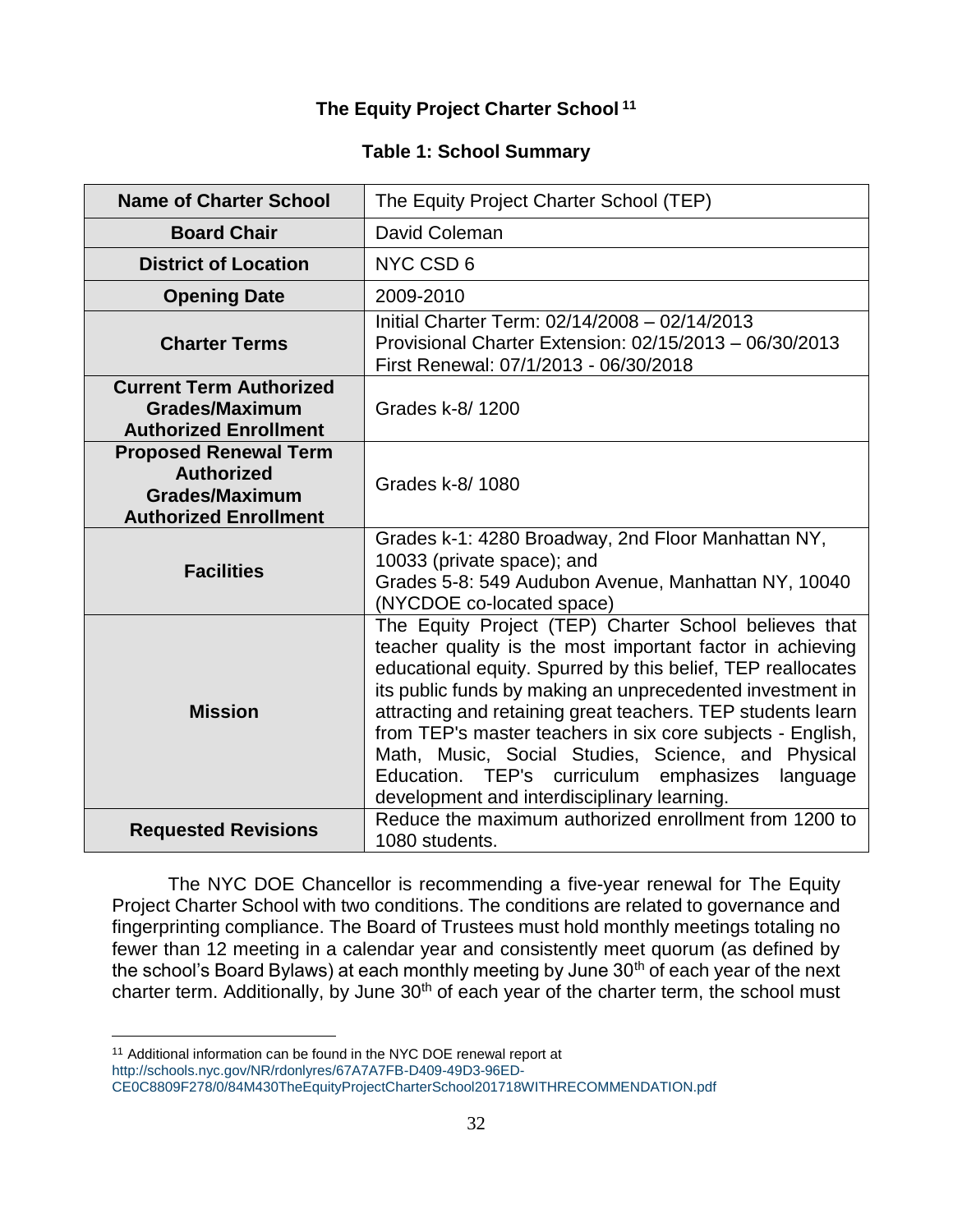demonstrate compliance with fingerprint clearance standards set by the authorizer. Throughout the charter term, the NYCDOE charter authorizing team will conduct annual reviews (Annual Comprehensive Reviews) to serve as a mechanism to monitor the school's growth in these areas and provide feedback as to whether the school is on track to meeting the conditions in each year of the charter term.

Pursuant to the NYC DOE Accountability Framework, academics are the primary factor when evaluating a school. The Equity Project Charter School has performed above the community school district (CSD) in Math for each year of the charter term and has consistently shown progress in Math with the exception of the most recent year (-1 percentage point, within the margin of error). For ELA, TEP has demonstrated more mixed results; however, the school was never significantly behind the district, usually trailing by no more than 5 percentage points.

|                                                      | Year 1<br>2013-2014 | Year 2<br>2014-2015 | Year <sub>3</sub><br>2015-2016 | Year 4<br>2016-2017 | Year 5<br>2017-2018 |
|------------------------------------------------------|---------------------|---------------------|--------------------------------|---------------------|---------------------|
| Grade<br>Configuration                               | $5 - 8$             | $5 - 8$             | $5 - 8$                        | $K, 5-8$            | $K-1, 5-8$          |
| <b>Total</b><br><b>Approved</b><br><b>Enrollment</b> | 480                 | 480                 | 1200                           | 1200                | 1200                |

#### **Table 2: The Equity Project Charter School Approved Enrollment**

#### **Table 3: The Equity Project Charter School Proposed Enrollment**

|                                                      | Year 1<br>2018-2019 | Year 2<br>2019-2020 | Year <sub>3</sub><br>2020-2021 | Year 4<br>2021-2022 | Year 5<br>2022-2023 |
|------------------------------------------------------|---------------------|---------------------|--------------------------------|---------------------|---------------------|
| Grade<br>Configuration                               | $K-2, 5-8$          | $K-3, 5-8$          | $K-4, 5-8$                     | $K-8$               | $K-8$               |
| <b>Total</b><br><b>Approved</b><br><b>Enrollment</b> | 960                 | 1080                | 1080                           | 1080                | 1080                |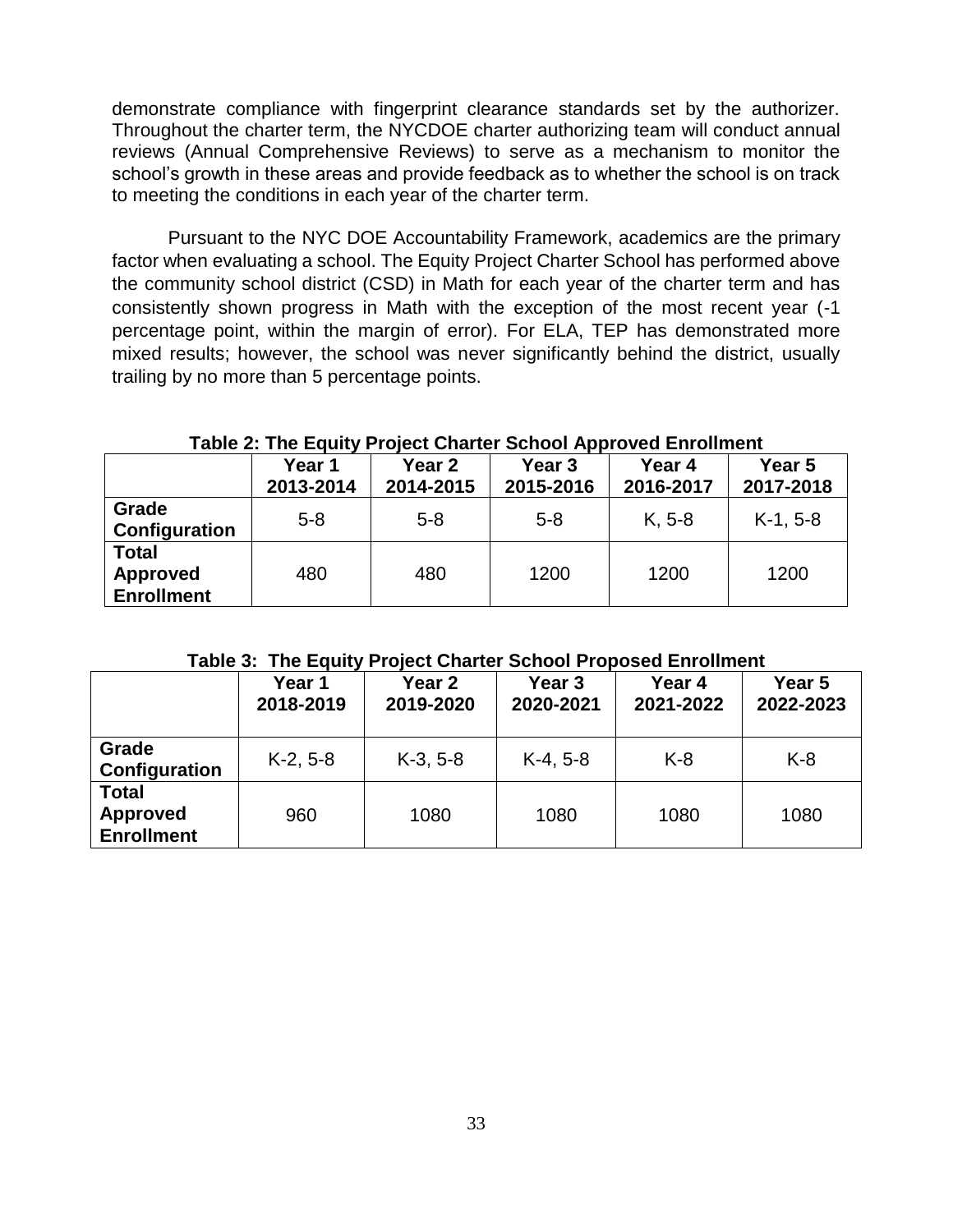## **Table 4: The Equity Project Charter School Academic Achievement Compared to The District of Location**

|                               |            |                         | <b>ELA</b>                      |     |                                        | <b>Math</b> |                                     |                                 |            |                                   |
|-------------------------------|------------|-------------------------|---------------------------------|-----|----------------------------------------|-------------|-------------------------------------|---------------------------------|------------|-----------------------------------|
| <b>All</b><br><b>Students</b> | <b>TEP</b> | $\bullet$<br><b>CSD</b> | $\mathbf{S}$<br>Variance<br>CSD | NYS | $\mathbf{c}$<br>Variance<br><b>NYS</b> | TEP         | $\boldsymbol{\omega}$<br><b>CSD</b> | $\mathbf{S}$<br>Variance<br>CSD | <b>SAN</b> | $\overline{5}$<br>Variance<br>NYS |
| 2015-<br>2016                 | 25         | 26                      | $-1$                            | 36  | $-11$                                  | 43          | 22                                  | $+21$                           | 36         | $+7$                              |
| 2016-<br>2017                 | 31         | 29                      | $+2$                            | 39  | $-8$                                   | 43          | 23                                  | $+20$                           | 37         | $+6$                              |

**Table 5: The Equity Project Charter School Demographics Compared to District of Location**

|                                               |            | 2015-2016 |          | 2016-2017  | 2017-<br>2018* |                |            |
|-----------------------------------------------|------------|-----------|----------|------------|----------------|----------------|------------|
|                                               | <b>TEP</b> | ဖ<br>CSD  | Variance | <b>TEP</b> | ဖ<br>CSD       | Variance       | <b>TEP</b> |
| <b>Economically</b><br><b>Disadvantaged</b>   | 90         | 85        | $+5$     | 90         | 83             | $+7$           | 87         |
| <b>English</b><br>Language<br><b>Learners</b> | 23         | 31        | $-8$     | 27         | 30             | $-3$           | 28         |
| <b>Students with</b><br><b>Disabilities</b>   | 21         | 20        | $+1$     | 21         | 21             | $\overline{0}$ | 21         |

\* Self-reported by the School

The Equity Project Charter School enrolls a higher percentage of economically disadvantaged (ED) students when compared to the district of location, a slightly lower percentage of English language learners (ELLs), and a slightly higher percentage of students with disabilities (SWDs) (Table 5). Over the course of the charter term, TEP has significantly diminished the gap between the school and the district in the enrollment of ELLs.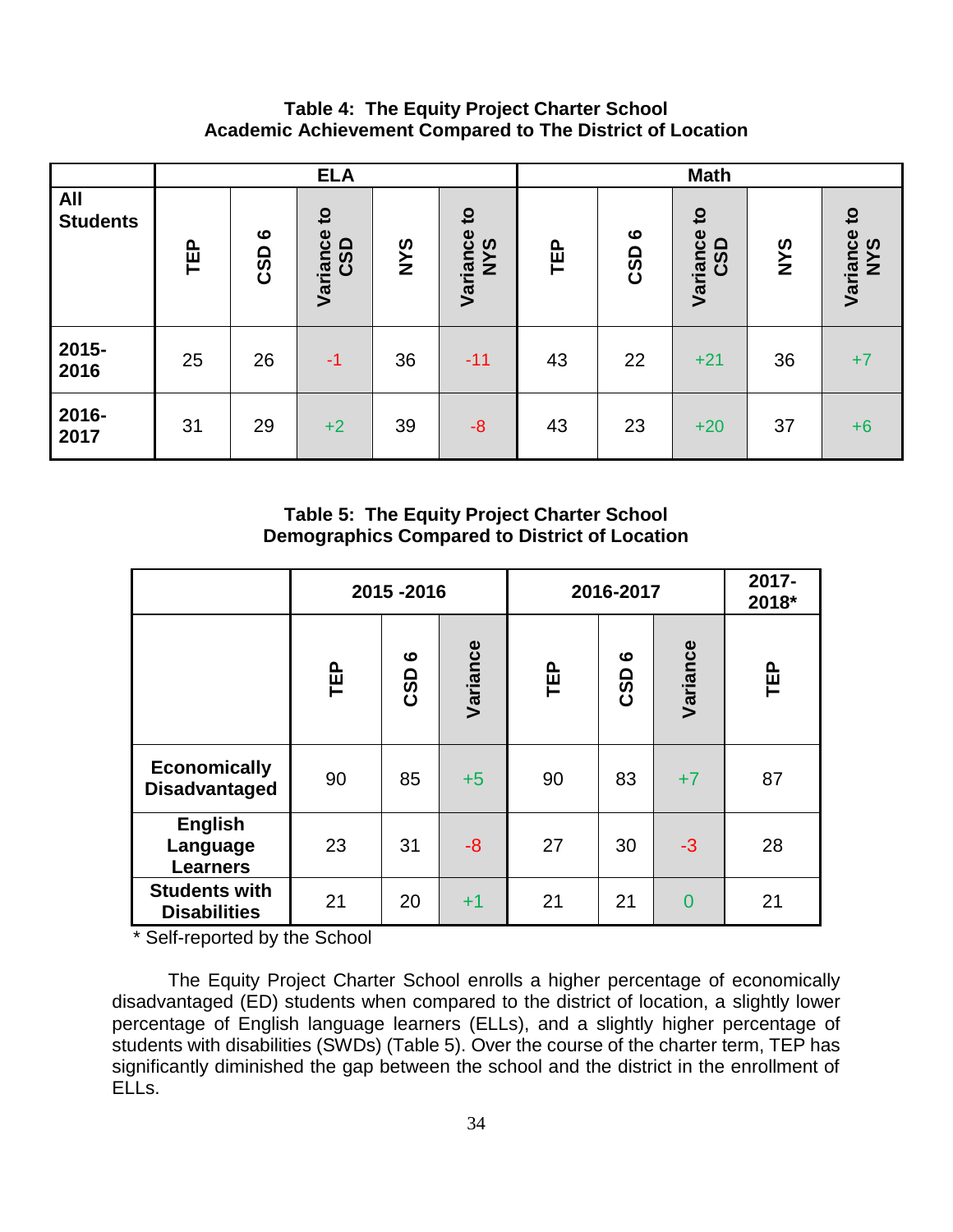The school is making good faith efforts to recruit, serve, and retain at-risk students<sup>12</sup>. The school's recruitment efforts, which are described in the Renewal Application include offering preferences in their admissions lottery for SWDs and ELLs. For example, during the 2017 Admissions Lottery, TEP reserved at least 30% of its 5th grade seats for English language learners and at least 15% of its  $5<sup>th</sup>$  grade seats for students with disabilities. In order to further the recruitment and retention of ELLs, TEP offers Spanish translation services at open house presentations and the school's core office staff and social workers are bilingual. The school consistently exceeds the community school district in the enrollment of students who qualify for free and reduced price lunch (FRPL).

#### **Summary of Public Comment**

 $\overline{a}$ 

As required by the Charter School Act, the NYC DOE held a public hearing about the proposed renewal on December 6, 2017. One hundred and one individuals attended the hearing. Thirty-three comments were made in support and none were made in opposition to the proposed charter renewal.

 $12$  Education Law §2854(2)(a) requires that schools demonstrate good faith efforts to attract and retain a comparable or greater enrollment of students with disabilities, FRPL eligible students and English language learners when compared to the enrollment figures for such students in the school district in which the charter is located. SUNY and the Regents were charged with setting specific enrollment and retention targets for each charter school, and have done so. Education Law §2852(9-a)(b)(i). All charter schools that were initially chartered after August 2010 or renewed after January 1, 2011, are expected to meet or exceed the enrollment and retention targets set by the Regents and SUNY. When submitting an application for renewal of the charter, schools are required to provide information detailing the means by which they will meet the enrollment and retention targets (Education Law §2851(4)(e)), and this information is considered by the Regents in the review of the school's performance over the charter term. A school's plan to change its enrollment practices, whether by weighting the lottery or preferencing, may also be considered when determining whether the school will meet the targets in the upcoming charter term. A school's repeated failure to meet or exceed its enrollment and retention targets, when combined with a failure to show that extensive efforts to meet the targets have been made, may be cause for termination or revocation of the charter pursuant to section Education Law §2855(1)(e).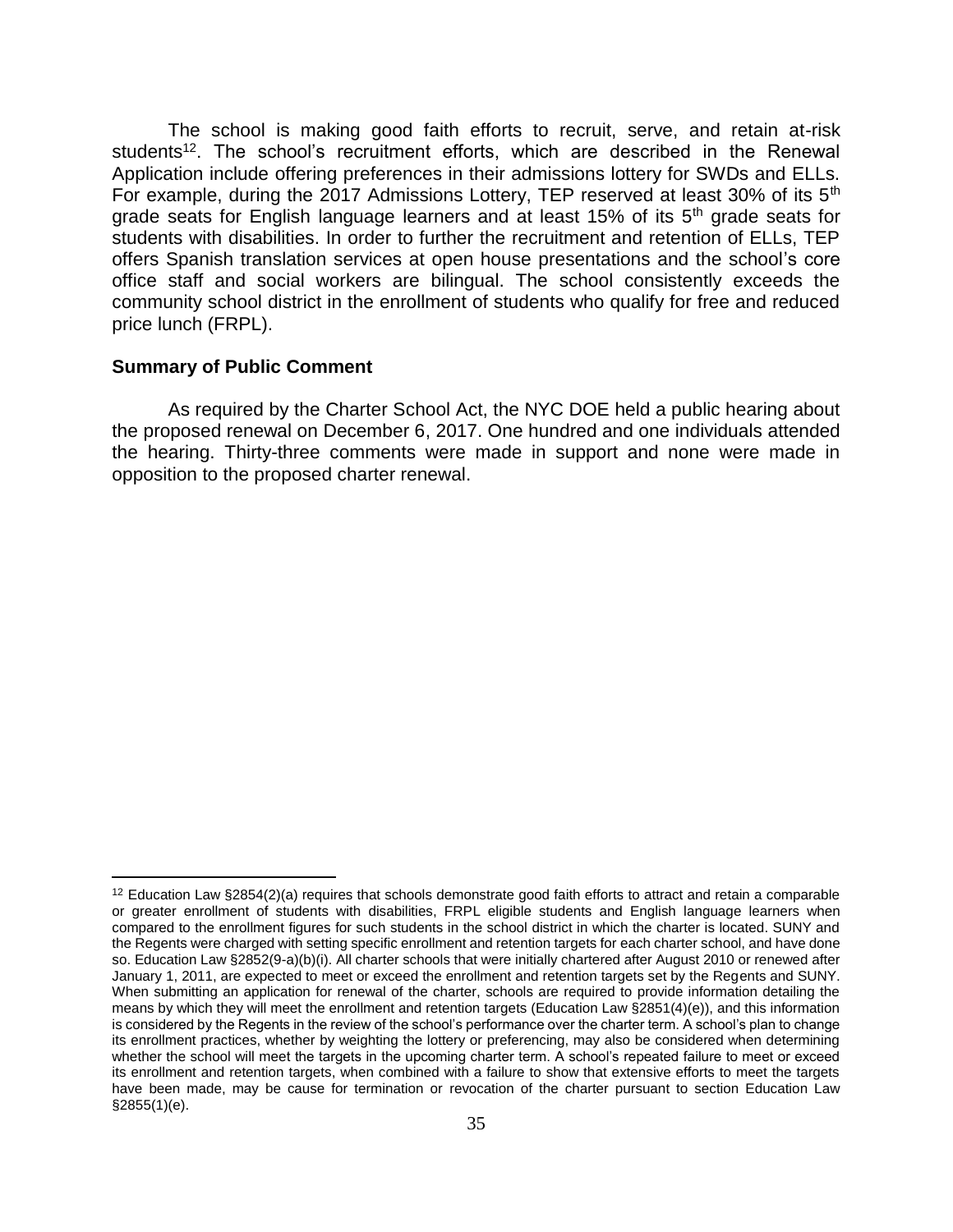# **VOICE Charter School of New York<sup>13</sup>**

# **Table 1: School Summary**

| <b>Name of Charter School</b>                                                                              | <b>VOICE Charter School of New York</b>                                                                                                                                                                                                                                                                                                                                                                                                                                                                                                                                                                                                                                                                                                                                                                                                                                                                                                                                                                                                                                                                 |
|------------------------------------------------------------------------------------------------------------|---------------------------------------------------------------------------------------------------------------------------------------------------------------------------------------------------------------------------------------------------------------------------------------------------------------------------------------------------------------------------------------------------------------------------------------------------------------------------------------------------------------------------------------------------------------------------------------------------------------------------------------------------------------------------------------------------------------------------------------------------------------------------------------------------------------------------------------------------------------------------------------------------------------------------------------------------------------------------------------------------------------------------------------------------------------------------------------------------------|
| <b>Board Chair</b>                                                                                         | Marc Cohen                                                                                                                                                                                                                                                                                                                                                                                                                                                                                                                                                                                                                                                                                                                                                                                                                                                                                                                                                                                                                                                                                              |
| <b>District of Location</b>                                                                                | NYC CSD 30                                                                                                                                                                                                                                                                                                                                                                                                                                                                                                                                                                                                                                                                                                                                                                                                                                                                                                                                                                                                                                                                                              |
| <b>Opening Date</b>                                                                                        | Fall, 2008                                                                                                                                                                                                                                                                                                                                                                                                                                                                                                                                                                                                                                                                                                                                                                                                                                                                                                                                                                                                                                                                                              |
| <b>Charter Terms</b>                                                                                       | Initial Charter Term: 02/14/2008 - 02/14/2013<br>Provisional Charter Extension: 02/15/2013 - 06/30/2013<br>First Renewal: 07/1/2013 - 06/20/2018                                                                                                                                                                                                                                                                                                                                                                                                                                                                                                                                                                                                                                                                                                                                                                                                                                                                                                                                                        |
| <b>Current Term Authorized</b><br><b>Grades/Maximum</b><br><b>Authorized Enrollment</b>                    | Grades k-8/810                                                                                                                                                                                                                                                                                                                                                                                                                                                                                                                                                                                                                                                                                                                                                                                                                                                                                                                                                                                                                                                                                          |
| <b>Proposed Renewal Term</b><br><b>Authorized</b><br><b>Grades/Maximum</b><br><b>Authorized Enrollment</b> | Grades k-8/810                                                                                                                                                                                                                                                                                                                                                                                                                                                                                                                                                                                                                                                                                                                                                                                                                                                                                                                                                                                                                                                                                          |
| <b>Facilities</b>                                                                                          | 37-15 13 Street, Queens NY, 11101 (Grades K-2 in<br>NYCDOE co-located space) and<br>36-24 12th Street, Queens NY, 11106 (Grades 3-8 in<br>private space)                                                                                                                                                                                                                                                                                                                                                                                                                                                                                                                                                                                                                                                                                                                                                                                                                                                                                                                                                |
| <b>Mission</b>                                                                                             | The mission of VOICE Charter School is to create a safe<br>and healthy learning environment that will nurture,<br>motivate and challenge all our children to achieve the<br>highest level of academic excellence and develop into<br>mindful, responsible, contributing participants in their<br>education, community and the diverse society in which we<br>live. Our program of performance-based instruction in<br>choral singing will guide students through the<br>development of creative and critical thinking and learning<br>skills they will learn to apply to daily living and the core<br>academic subject areas. Academically rigorous, our<br>standards-driven curriculum will be informed by research-<br>based methods that are differentiated according to the<br>individual needs of each child in our school. We commit to<br>guiding all our students toward the acquisition of those<br>skills and qualities necessary so that they will be in a<br>position to choose which college-ready high school they<br>wish to attend so they can become successful, lifelong<br>learners. |

<sup>&</sup>lt;sup>13</sup> Additional information can be found in the NYC DOE renewal report at [http://schools.nyc.gov/NR/rdonlyres/CD8F66AC-CD30-4783-B1D9-](http://schools.nyc.gov/NR/rdonlyres/CD8F66AC-CD30-4783-B1D9-B2D8E7C36B47/0/84Q304VOICECharterSchoolRenewalReport201718_WITHRECOMMENDATION.pdf) [B2D8E7C36B47/0/84Q304VOICECharterSchoolRenewalReport201718\\_WITHRECOMMENDATION.pdf](http://schools.nyc.gov/NR/rdonlyres/CD8F66AC-CD30-4783-B1D9-B2D8E7C36B47/0/84Q304VOICECharterSchoolRenewalReport201718_WITHRECOMMENDATION.pdf)

 $\overline{a}$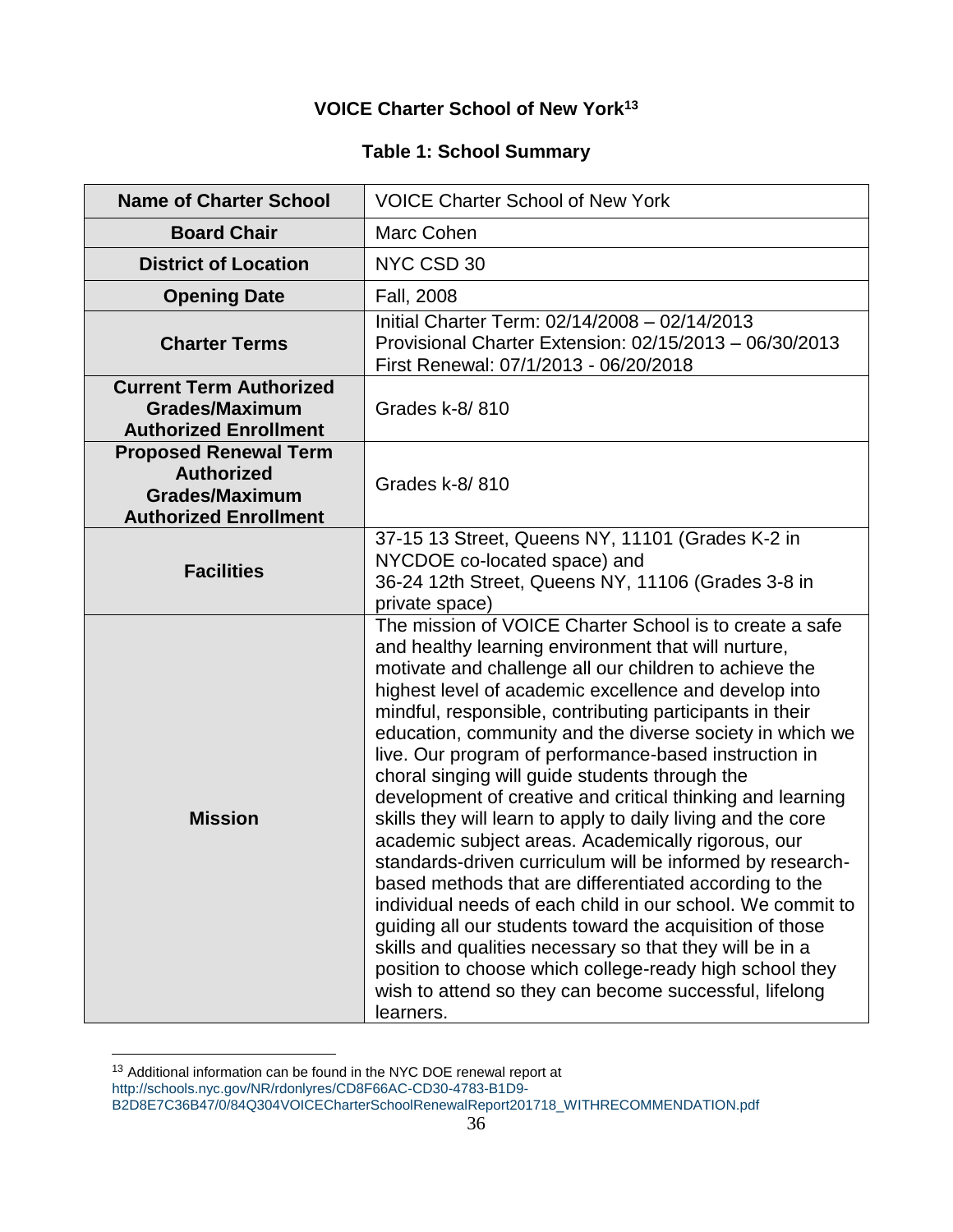| <b>Requested Revisions</b> | None |
|----------------------------|------|
|----------------------------|------|

The NYC DOE Chancellor is recommending a five-year renewal for VOICE Charter School of New York with one condition. The condition is related to enrollment targets. The school must demonstrate growth in meeting the host community school district enrollment numbers for English language learners (ELLs) throughout the charter term and, ultimately by the end of the term, meet the host community school district ELL enrollment rates. Throughout the charter term, the NYCDOE charter authorizing team will conduct annual reviews (Annual Comprehensive Reviews) to serve as a mechanism to monitor the school's growth in these areas and provide feedback as to whether the school is on track to meeting the conditions in each year of the charter term.

Pursuant to the NYC DOE Accountability Framework, academics are the primary factor when evaluating a school. VOICE Charter School of New York, with the exception of this most recent year's ELA exam, has performed above the New York City average in both ELA and Math for all years of the current charter term.

|                                                      | Year 1<br>2013-2014 | Year 2<br>2014-2015 |       | Year 4<br>2016-2017 | Year 5<br>2017-2018 |  |
|------------------------------------------------------|---------------------|---------------------|-------|---------------------|---------------------|--|
| Grade<br>Configuration                               | $K-5$               | $K-5$               | $K-5$ | $K-8$               | $K-8$               |  |
| <b>Total</b><br><b>Approved</b><br><b>Enrollment</b> | 650                 | 650                 | 650   | 650                 | 810                 |  |

#### **Table 2: VOICE Charter School of New York Approved Enrollment**

## **Table 3: VOICE Charter School of New York Proposed Enrollment**

|                                                      | Year 1<br>2018-2019 | Year 2<br>2019-2020 | Year 3<br>2020-2021 | Year 4<br>2021-2022 | Year 5<br>2022-2023 |  |
|------------------------------------------------------|---------------------|---------------------|---------------------|---------------------|---------------------|--|
| Grade<br>Configuration                               | $K-8$               | $K-8$               | $K-8$               | $K-8$               | $K-8$               |  |
| <b>Total</b><br><b>Approved</b><br><b>Enrollment</b> | 810                 | 810                 | 810                 | 810                 | 810                 |  |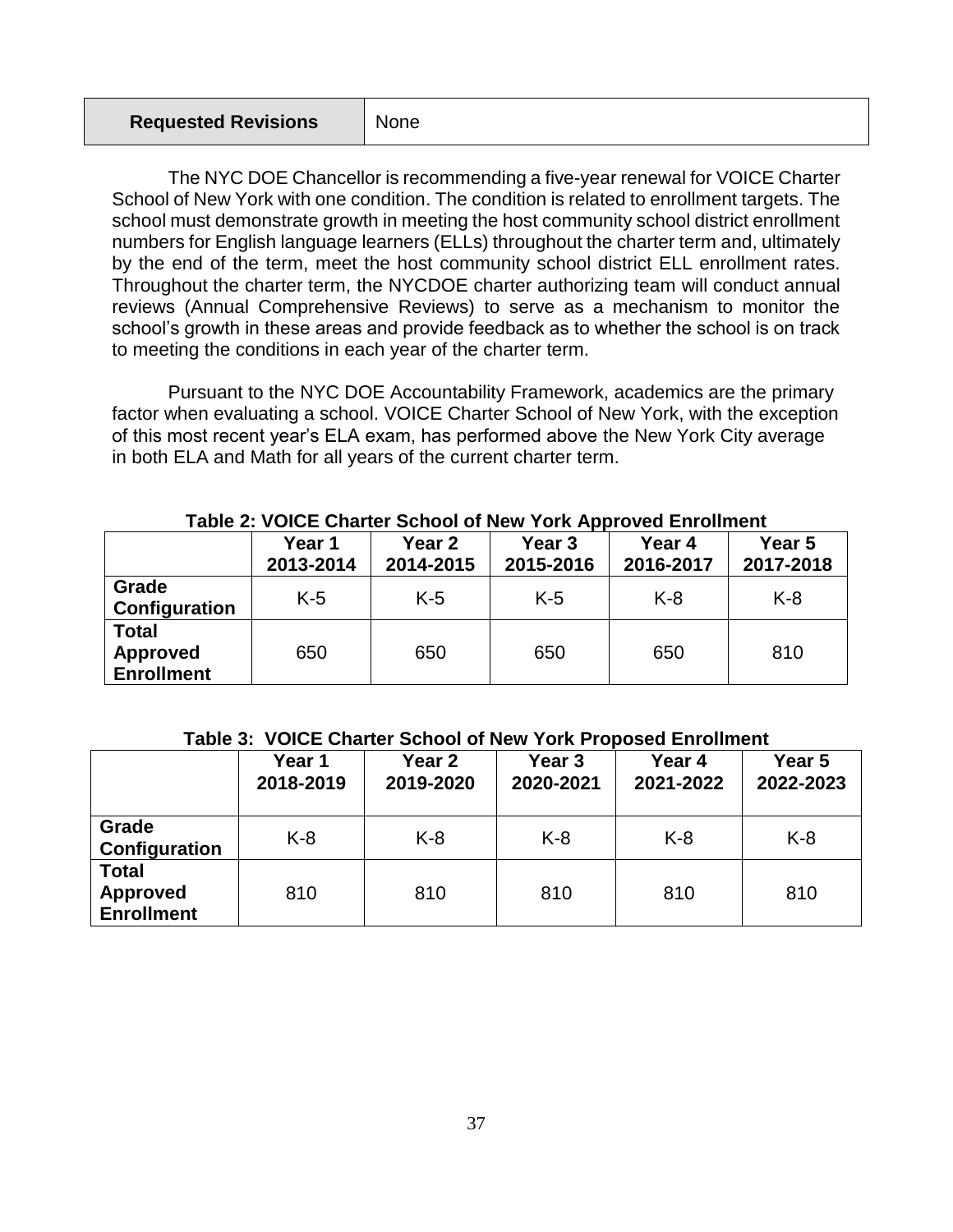**Table 4: VOICE Charter School of New York Academic Achievement Compared to the District of Location**

|                               |       |           | <b>ELA</b>                      |            |                                 | <b>Math</b> |           |                                             |            |                                 |
|-------------------------------|-------|-----------|---------------------------------|------------|---------------------------------|-------------|-----------|---------------------------------------------|------------|---------------------------------|
| <b>All</b><br><b>Students</b> | VOICE | 30<br>CSD | $\mathbf{c}$<br>Variance<br>CSD | <b>NYS</b> | $\mathbf{c}$<br>Variance<br>NYS | VOICE       | 30<br>CSD | $\mathbf{c}$<br>Variance<br>$\Omega$<br>ပ္လ | <b>SAN</b> | $\mathbf{c}$<br>Variance<br>NYS |
| 2015-<br>2016                 | 39    | 44        | $-5$                            | 38         | $+1$                            | 48          | 43        | $+5$                                        | 39         | $+9$                            |
| 2016-<br>2017                 | 46    | 48        | $-2$                            | 40         | $+6$                            | 56          | 45        | $+11$                                       | 40         | $+16$                           |

**Table 5: VOICE Charter School of New York Demographics Compared to District of Location**

|                                               |       | 2015-2016                |          | 2016-2017 | 2017-<br>2018*           |                |       |
|-----------------------------------------------|-------|--------------------------|----------|-----------|--------------------------|----------------|-------|
|                                               | VOICE | $\boldsymbol{50}$<br>CSD | Variance | VOICE     | $\boldsymbol{50}$<br>CSD | Variance       | VOICE |
| <b>Economically</b><br><b>Disadvantaged</b>   | 75    | 68                       | $+7$     | 81        | 66                       | $+15$          | 82    |
| <b>English</b><br>Language<br><b>Learners</b> | 19    | 20                       | $-1$     | 16        | 20                       | $-4$           | 17    |
| <b>Students with</b><br><b>Disabilities</b>   | 13    | 15                       | $-2$     | 16        | 16                       | $\overline{0}$ | 16    |

\*Self-reported by the school.

VOICE Charter School of New York School enrolls a higher percentage of economically disadvantaged (ED) students when compared to the district of location, a lower percentage of English language learners (ELLs), and a comparable percentage of students with disabilities (SWDs) (Table 5).The lower enrollment of ELLs has resulted in a condition for the school in this area. This condition will be monitored yearly during the Annual Comprehensive Review process.